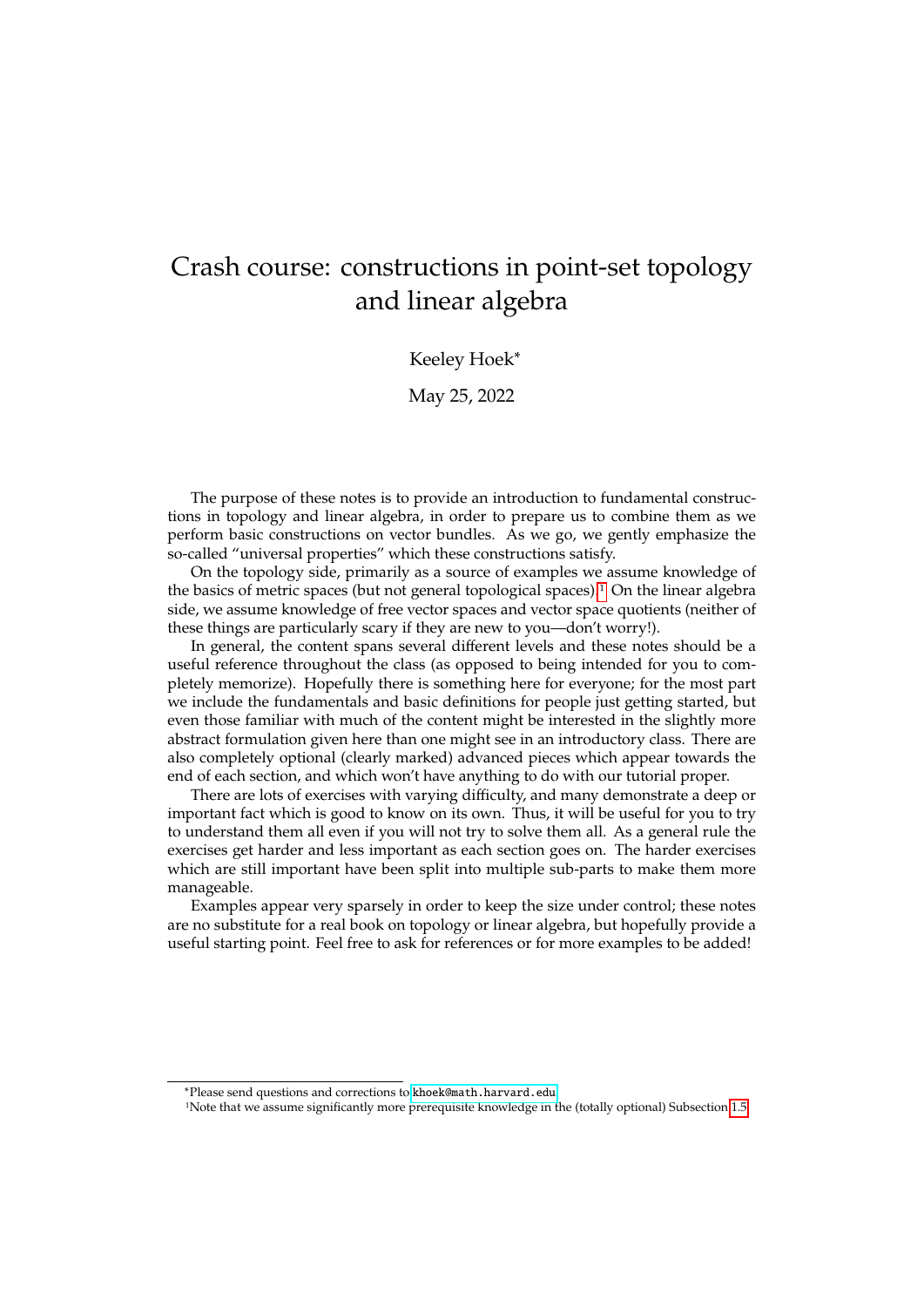# **Contents**

| 1 Topology |                  |     |  |
|------------|------------------|-----|--|
|            |                  |     |  |
|            |                  |     |  |
|            |                  |     |  |
|            |                  | 11  |  |
|            |                  | -13 |  |
|            |                  |     |  |
|            | 2 Linear algebra | 15  |  |
|            |                  |     |  |
|            |                  | 17  |  |
|            |                  | -20 |  |
|            |                  |     |  |

Notable paragraphs are highlighted as described below.

Definitions to know/be familiar with are highlighted in green.

Exercises appear in blue.

Material which you do not need for this class (and may require additional prerequisites to even understand, so don't fret) appears in red. You still might find them interesting!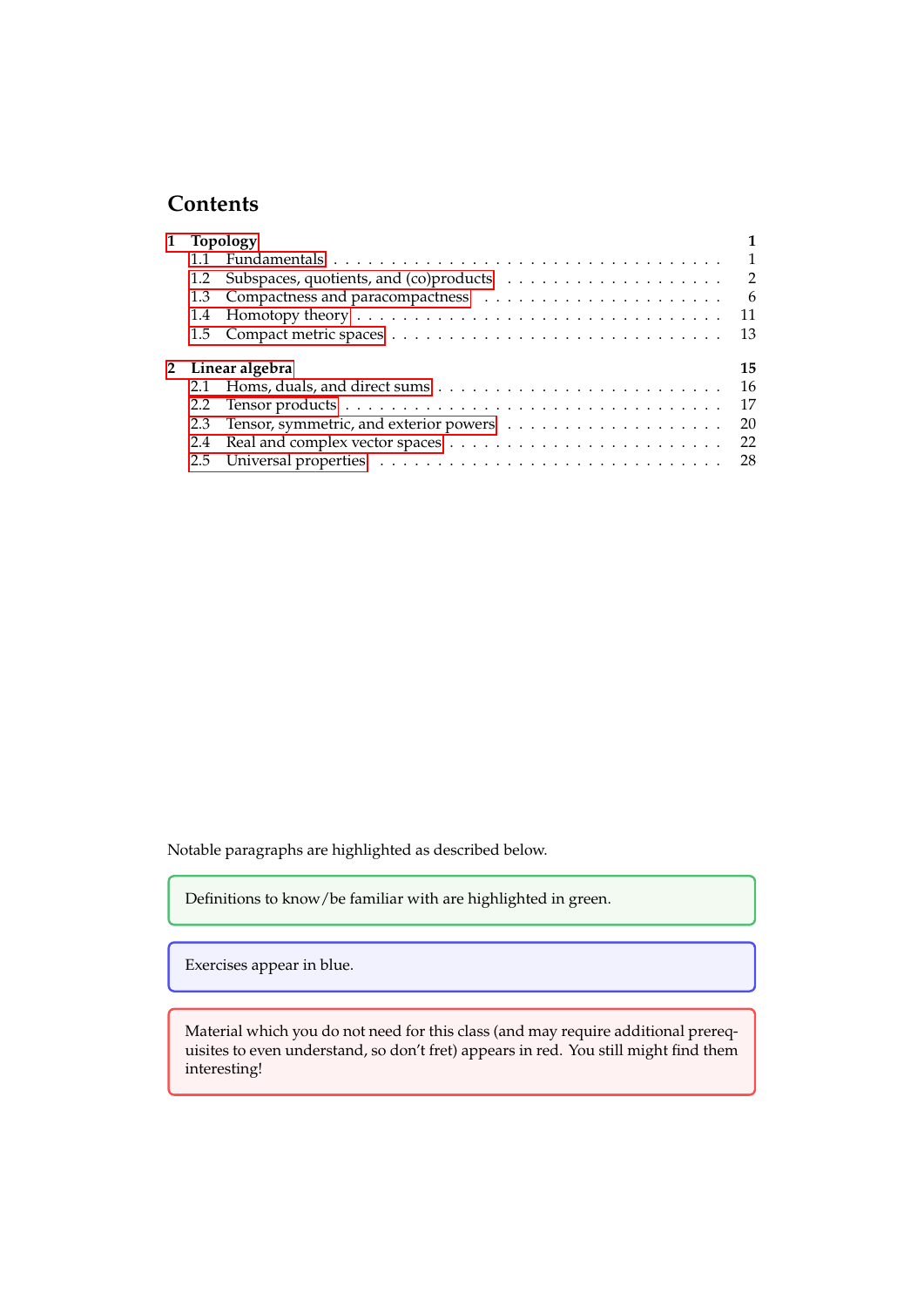## <span id="page-2-0"></span>**1 Topology**

### <span id="page-2-1"></span>**1.1 Fundamentals**

**Definition 1.1.** A *topology* on a set *X* is a collection of subsets  $T$  which

- is closed under arbitrary unions (including empty ones, i.e. contains ∅), and
- $\bullet$  is closed under finite intersections (including empty ones, i.e. contains  $X$ ).

A set  $X$  equipped with a topology  $T$  on  $X$  is called a *topological space* (or often just a *space*).

The subsets  $U \in \mathcal{T}$  of X are called *open* (with respect to the topology  $\mathcal{T}$ ). Likewise, a subset *C* of *X* is *closed* if its complement is open.

When no confusion about the topology arises, we will refer to a topological space  $(X, \mathcal{T})$  just by the name X of its underlying set. Elements  $x \in X$  of a topological space are called *points*.

*Exercise* 1.2*.* Restate the definition of a topology in terms of closed sets.

*Exercise* 1.3*.* Show that there is a unique topological space • with one point.

**Example 1.4.** The space  $\mathbb{R}^n$  becomes a topological space by declaring that a subset  $U \subseteq \mathbb{R}^n$  is open exactly when for each  $x \in U$  there is some  $\varepsilon > 0$  such that the  $\varepsilon$ -ball about x is wholly contained in II about  $x$  is wholly contained in  $U$ .

*Exercise* 1.5. Verify that this definition of the open subsets of  $\mathbb{R}^n$  actually specifies a topology.

**Example 1.6.** If  $(X, d)$  is a metric space then X canonically becomes a topological space using the same definition as for  $\mathbb{R}^n$  (the same verification works).

**Definition 1.7.** A function  $f : X \to Y$  between topological spaces is *continuous* if the preimage  $f^{-1}(U)$  of every open subset  $U \subseteq X$  is open. A function  $f : X \to Y$ <br>between topological spaces is a *homeomorphism* if f is bijective continuous and between topological spaces is a *homeomorphism* if is bijective, continuous, and has a continuous inverse.*[a](#page-2-2)*

<span id="page-2-2"></span> $a$ Danger! This is not the same as requiring that  $f$  is merely a bijective continuous function.

We will often simply call a continuous function  $f : X \rightarrow Y$  a *map*. If there exists a homeomorphism  $f : X \rightarrow Y$  between topological spaces we say that they are *homeomorphic*. Homeomorphic topological spaces are "the same": a homeomorphism  $f: X \rightarrow Y$  induces both a correspondence between the points of X and Y, and a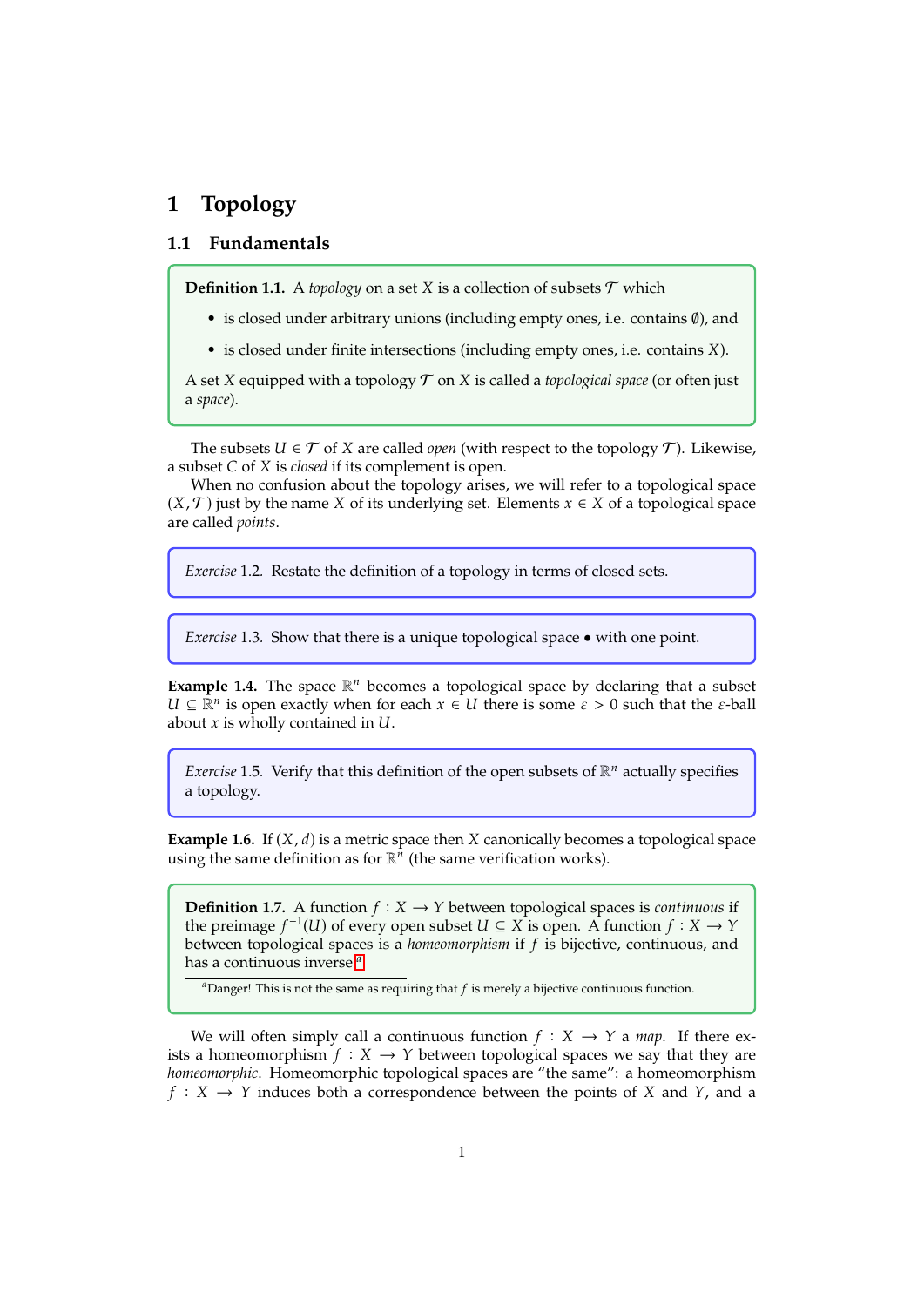compatible correspondence between the open sets of  $X$  and  $Y$ .

*Exercise* 1.8. Verify that a function  $f : (X, d) \rightarrow (Y, d')$  between metric spaces is a continuous man  $X \rightarrow Y$  of topological spaces if and only if f satisfies the usual continuous map  $X \to Y$  of topological spaces if and only if f satisfies the usual  $\varepsilon$ - $\delta$  definition of continuity.

**Definition 1.9.** If  $A \subseteq X$  is a subset of a topological space then its *closure*  $\overline{A}$  is the intersection of all closed sets which contain  $A$ .

*Exercise* 1.10*.* If  $A \subseteq X$  is a subset of a topological space show that

- 1. the set  $\overline{A}$  is closed,
- 2. the set *A* is closed if and only if  $A = \overline{A}$ , and
- 3. if  $B \subseteq A$  then  $\overline{B} \subseteq \overline{A}$ .

*Exercise* 1.11*.* Give an example of a chain of subsets  $B \subseteq A \subseteq \mathbb{R}$  such that we have  $\overline{B} \nsubseteq A$ .

*Exercise* 1.12*.* Show that if  $(X, d)$  is a metric space,  $A \subseteq X$  is a subset, and  $(x_n)$  is a sequence in A converging to some  $x \in X$ , then  $x \in \overline{A}$ .

### <span id="page-3-0"></span>**1.2 Subspaces, quotients, and (co)products**

Next we'll discuss some basic constructions one can perform to make new topological spaces from old ones.

**Definition 1.13.** Let  $A \subseteq X$  be a subset of a topological space X with topology  $\mathcal{T}$ . If  $\iota : A \hookrightarrow X$  denotes the inclusion, then

 $S = \{ \iota^{-1}(U) : U \in \mathcal{T} \}$ 

is a topology on A called the *subspace topology*.

When we equip a subset  $A \subseteq X$  of a topological space with the subspace topology, we call A a *subspace* of X.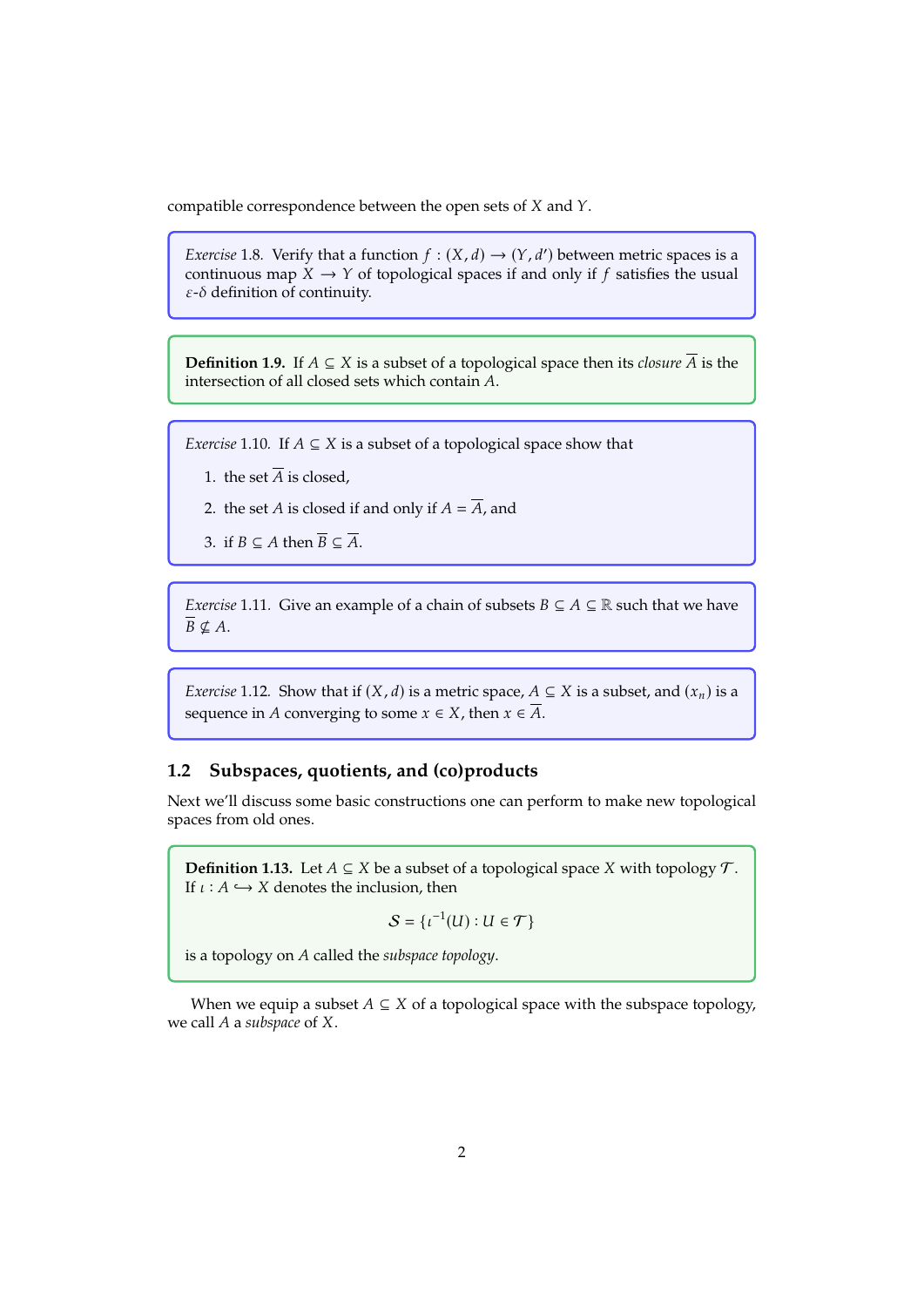*Exercise* 1.14*.* Let  $A \subseteq X$  be a subset of a topological space X.

- 1. Show that the subspace topology is actually a topology.
- 2. Show that when A is given the subspace topology then  $U \subseteq A$  is open if and only if there is an open subset  $V \subseteq X$  such that  $U = A \cap V$ .

<span id="page-4-0"></span>**Proposition 1.15** (Universal property of subspaces). *The subspace topology on*  $A \subseteq X$  *is the unique topology such that for every topological space*  $Y$  *a function*  $f: Y \rightarrow A$  *is continuous if and only if*  $\iota \circ f : Y \to A \hookrightarrow X$  *is continuous.* 

*Exercise* 1.16*.* Prove Proposition <sup>1</sup>.[15.](#page-4-0) (The proof is very short!)

<span id="page-4-2"></span>*Exercise* 1.17. Show that the arbitrary intersection of topologies on a set A is still a topology on A. Conclude by Proposition 1.[15](#page-4-0) that one can define the subspace topology on  $A \subseteq X$  as the intersection of all topologies for which a function  $f: Y \to A$  is continuous whenever  $\iota \circ f: Y \to A \hookrightarrow X$ .

In fact, since arbitrary intersections of topologies are still topologies, it always makes sense to speak of the "coarsest topology" on X for which certain functions  $Y \to X$  are continuous.

**Example 1.18.** The unit interval  $I := [0, 1]$  is a subspace of R. The Mandelbrot set is a subspace of the complex plane C.

Subspaces are obtained by deleting points from our original topological space  $X$ , but sometimes we want to identify multiple points of  $X$  with each other instead. This is called taking a quotient.

**Definition 1.19.** Let ∼ be an equivalence relation on a topological space *X* with topology  $\mathcal T$  and let  $X/\sim$  be the quotient of sets. If  $\pi : X \to X/\sim$  is the projection then

 $S = \{ U \subseteq X / \sim : \pi^{-1}(U) \in \mathcal{T} \}$ 

is a topology on /∼ called the *quotient topology*.

*Exercise* 1.20*.* Let ∼ be an equivalence relation on a topological space *X*. Show that the quotient topology on  $\overline{X}/\sim$  is actually a topology.

<span id="page-4-1"></span>**Proposition 1.21** (Universal property of quotients). *The quotient topology on X*/∼ *is the unique topology such that for every topological space Y a function*  $f : X / ∼ → Y$  *is continuous if and only if*  $f \circ \pi : X \rightarrow X/\sim \rightarrow Y$  *is continuous.*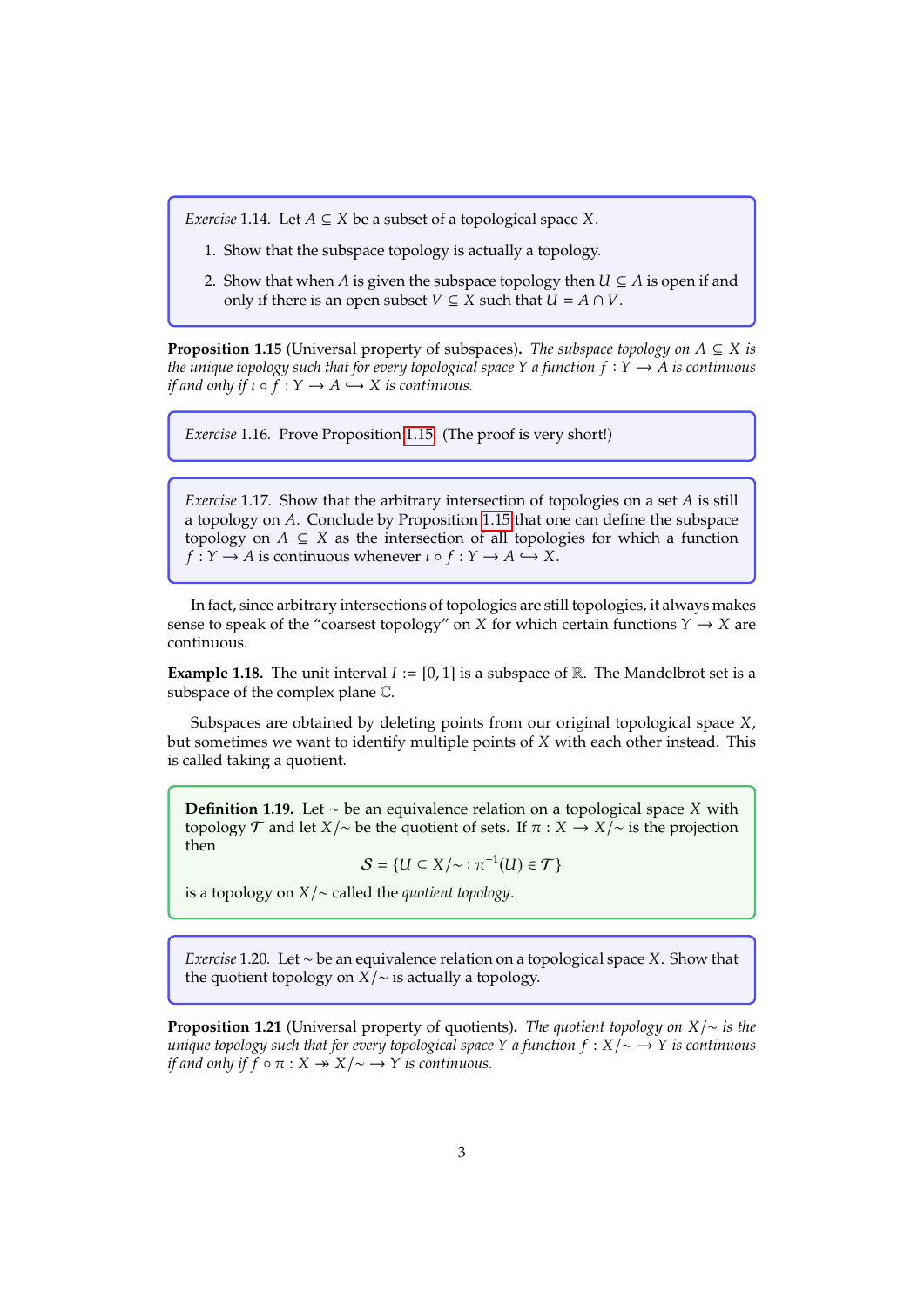*Exercise* 1.22*.* Prove Proposition <sup>1</sup>.[21.](#page-4-1) (The proof is very short!)

We again conclude (as in Exercise 1.[17\)](#page-4-2) that the quotient topology on  $X/\sim$  is the intersection of all topologies for which  $f : X/\sim \rightarrow Y$  is continuous whenever  $f \circ \pi$ :  $X \rightarrow X/\sim \rightarrow Y$  is continuous.

<span id="page-5-2"></span>**Example 1.23.** We can define an equivalence relation  $\sim$  on the interval  $I = [0, 1]$  which identifies 0 and 1 and leaves all other points related only to themselves: intuitively we have "glued the point  $0 \in I$  to the point  $1 \in I$ ". The result is the circle  $S^1 := I/\sim$ .

*Exercise* 1.24. Consider the equivalence relation ∼' on ℝ for which *x* ∼' *y* exactly when *x* – *y* ∈ <del></del> <sup>*π*</sup> when  $x - y \in \mathbb{Z}$ .

- 1. Show that the quotient R/∼′ gives another construction of the circle by writing down an explicit homeomorphism  $\mathbb{R}/\sim' \rightarrow I/\sim$ .
- 2. Show that  $S^1$  is also homeomorphic to the subspace of the complex plane  $\mathbb C$  consisting of points of modulus 1 consisting of points of modulus 1.

*Exercise* 1.25. Show that  $\mathbb R$  is homeomorphic to the subspace of  $S^1$  with the point  $[0]$  deleted <sup>*a*</sup> [0] deleted.*[a](#page-5-0)*

<span id="page-5-0"></span><sup>*a*</sup>Here the notation [0] denotes the equivalence class of 0 in the quotient  $I/\sim$ .

**Example 1.26.** There is an equivalence relation on  $\mathbb{R}^n \setminus \{0\}$  defined by specifying that  $x \sim'' y$  exactly when x and y are scalar multiples (that is, if x and y lie on the same<br>line) The quotient ( $\mathbb{R}^n \setminus \{0\} \setminus \sim''$  is called *real projective n-space* and is denoted  $\mathbb{R}^{n}$ line). The quotient  $(\mathbb{R}^n \setminus \{0\})/\sim$ " is called *real projective n*-space and is denoted  $\mathbb{R}P^n$ .

*Exercise* 1.27. Let  $D^n$  be the unit disk in  $\mathbb{R}^n$ , and let  $S^{n-1}$  the the unit sphere in  $\mathbb{R}^n$ <br>(the boundary of  $D^n$ ). Define an equivalence relation on  $D^n$  which identifies all (the boundary of  $D^n$ ). Define an equivalence relation on  $D^n$  which identifies all<br>points of  $S^{n-1}$  and leaves all other points unrelated. Show that the quotient of  $D^n$ points of  $S^{n-1}$  and leaves all other points unrelated. Show that the quotient of  $D^n$ <br>by this equivalence relation is homeomorphic to the unit sphere in  $\mathbb{R}^{n+1}$  i.e.  $S^n$ by this equivalence relation is homeomorphic to the unit sphere in  $\mathbb{R}^{n+1}$ , i.e.  $S^n$ .

Just as we can take products  $X \times Y$  of sets, we can also take products of topological spaces. If the explicit description of the topology on  $X \times Y$  below is a bit mysterious, don't worry: take the definition for granted and then do Exercise <sup>1</sup>.[31](#page-6-0) below.

<span id="page-5-1"></span>**Definition 1.28.** Let X and Y be topological spaces with respective topologies  $\mathcal{T}_X$ and  $\mathcal{T}_Y$ . If  $\pi_X : X \times Y \to X$  and  $\pi_Y : X \times Y \to Y$  are the projections then

$$
\mathcal{S} = \left\{ \bigcup_{\alpha} \left( \pi_X^{-1}(U_{\alpha}) \cap \pi_Y^{-1}(V_{\alpha}) \right) : U_{\alpha} \in \mathcal{T}_X, V_{\alpha} \in \mathcal{T}_Y \right\}
$$

is a topology on  $X \times Y$  called the *product topology*.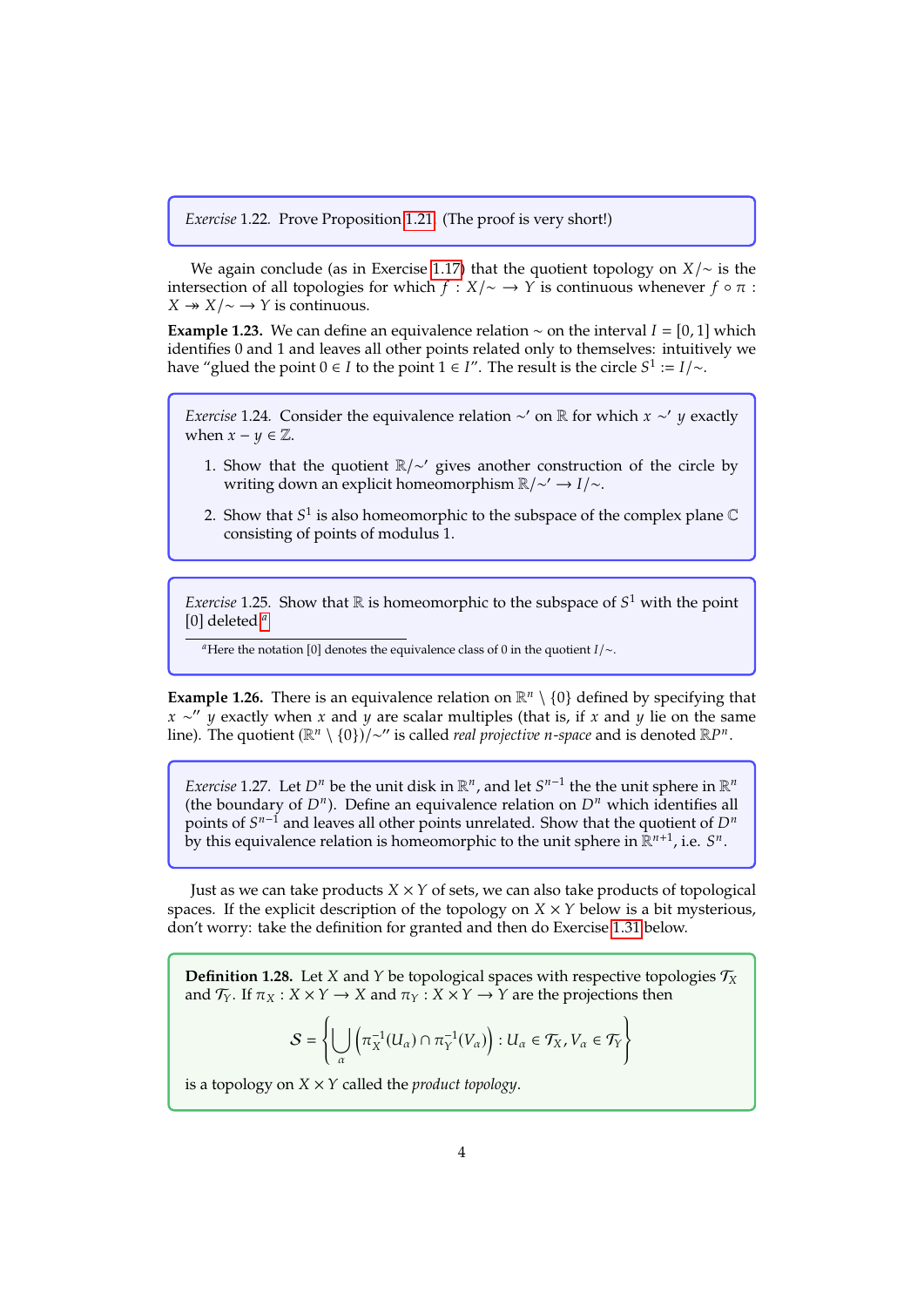*Exercise* 1.29. Show that the product topology on  $X \times Y$  is actually a topology.

<span id="page-6-1"></span>**Proposition 1.30** (Universal property of products). *The product topology on*  $X \times Y$  *is the unique topology such that for every topological space*  $Z$  *a function*  $f : Z \rightarrow X \times Y$  *is continuous if and only if*  $\pi_X \circ f : Z \to X \times Y \twoheadrightarrow X$  *and*  $\pi_Y \circ f : Z \to X \times Y \twoheadrightarrow Y$  *are both continuous.* 

<span id="page-6-0"></span>*Exercise* 1.31*.* Prove Proposition <sup>1</sup>.[30.](#page-6-1) (The proof is not as short as the previous examples, but is still not so long.)

*Exercise* 1.32*.* Explain how generalize Definition <sup>1</sup>.[28](#page-5-1) from a pair of topological spaces *X* and *Y* to a possibly-infinite family  $\{X_\alpha\}$ .

**Example 1.33.** The space  $\mathbb{R}^2$  is homeomorphic to the product  $\mathbb{R} \times \mathbb{R}$ , and likewise  $\mathbb{R}^n$ is homeomorphic to the *n*-fold product of  $\mathbb{R}$  with itself. (Given our definition of the product topology, this is a non-trivial fact.)

**Example 1.34.** The 2-torus is the product  $\mathbb{T}^2 := S^1 \times S^1$  (the circle  $S^1$  was defined in Example 1.23) Example <sup>1</sup>.[23\)](#page-5-2).

<span id="page-6-3"></span>**Example 1.35.** If  $f : X \to X$  is a homeomorphism then the *mapping torus*  $M_f$  is the quotient of the product  $X \times I$  by the equivalence relation which identifies  $(x, 0) \in X \times I$ quotient of the product  $X \times I$  by the equivalence relation which identifies  $(x, 0) \in X \times I$ with  $(f(x), 1) \in X \times I$ . Mapping tori play an important role in the theory of 3-manifolds.

Formally dual to products are *coproducts*: there is a canonical topology on the disjoint union  $X \sqcup Y$  of two (or indeed infinitely many) topological spaces. As you likely expect by now, the topology is obtained by formally "reversing the arrows" in the universal property of products.

<span id="page-6-2"></span>**Proposition 1.36** (Universal property of coproducts). *The coproduct topology on*  $X \sqcup Y$ *is the unique topology such that for every topological space*  $Z$  *a function*  $f : X \sqcup Y \rightarrow Z$  *is continuous if and only if*  $f \circ \iota_X : X \hookrightarrow X \sqcup Y \to Z$  and  $f \circ \iota_Y : Y \hookrightarrow X \sqcup Y \to Z$  are both *continuous.*

*Exercise* 1.37. Give an explicit definition of the topology on  $X \sqcup Y$  so that Proposition <sup>1</sup>.[36](#page-6-2) is true. Explain how to generalize your definition to infinite coproducts.

*Exercise* 1.38*.* Above we described (co)products of pairs of spaces, which are more accurately called *binary (co)products*. State the natural generalizations to finite and infinite sequences of spaces, and thereby define *finite* and *infinite (co)products*.

**Example 1.39.** A common way to build a topological space out of simple pieces is to take the coproduct of all of the pieces, and then take a quotient of the resulting space. For instance, if  $f : X \to Y$  is a continuous map the *mapping cylinder*  $M_f$  is the quotient of  $(X \times I) \cup Y$  by the equivalence relation which identifies  $(x, 1) \in X \times I$  with  $f(x) \in Y$ of  $(X \times I) \sqcup Y$  by the equivalence relation which identifies  $(x, 1) \in X \times I$  with  $f(x) \in Y$ (and leaves all other points unrelated). This is a generalization of Example <sup>1</sup>.[35.](#page-6-3)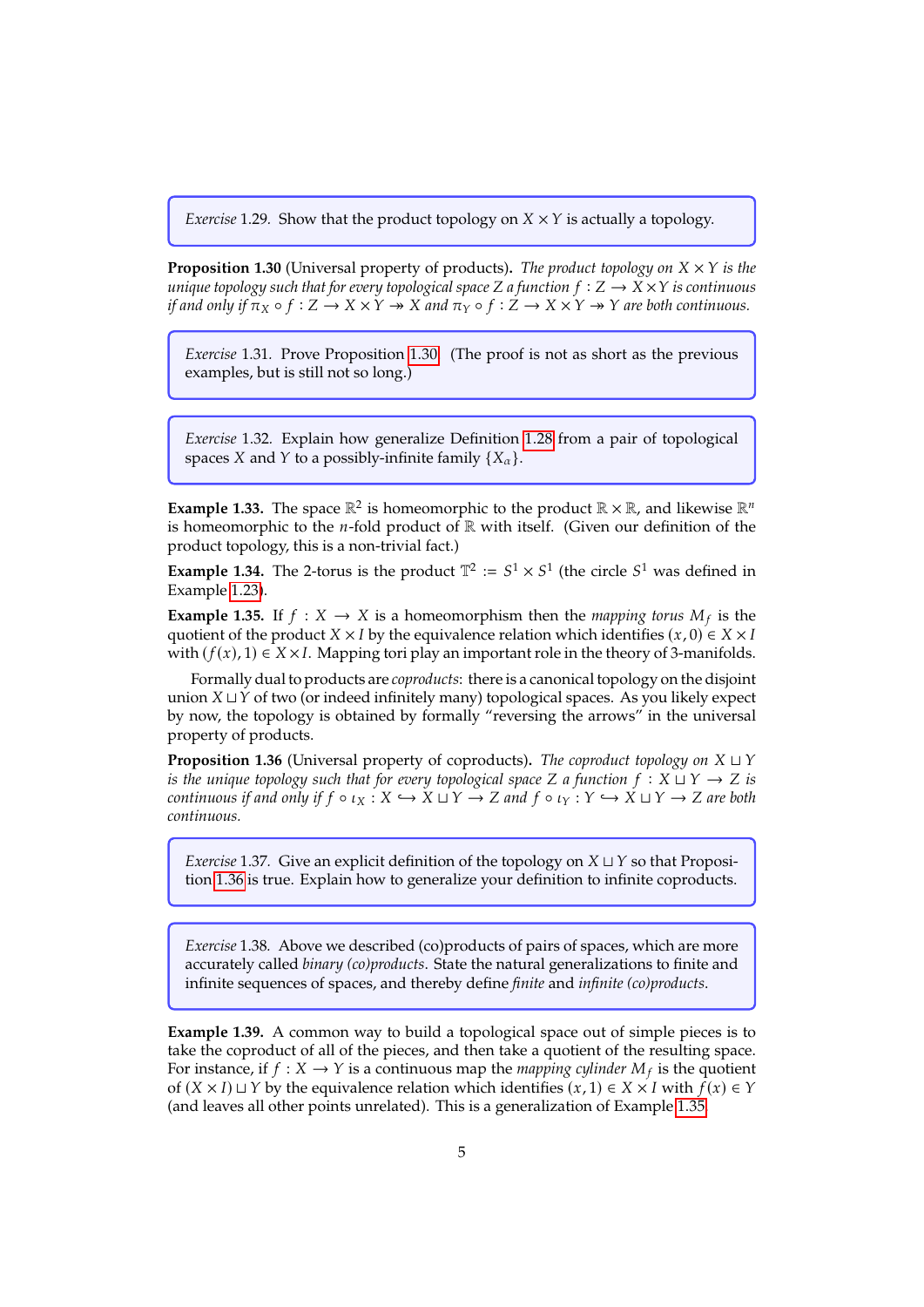Forming mapping cylinders is a fundamental operation in homotopy theory, because the inclusion  $X \hookrightarrow M_f$  defined by  $x \mapsto [(x, 0)]$  is always a *cofibration*.

A closely related construction is the *mapping cone*  $C_f$ , which is the further quotient  $M_c$  which identifies  $(0, x)$  and  $(0, x')$  for all  $x, x' \in X$ of  $M_f$  which identifies  $(0, x)$  and  $(0, x')$  for all  $x, x' \in X$ .

#### <span id="page-7-0"></span>**1.3 Compactness and paracompactness**

**Definition 1.40.** Let *X* be a topological space.

- A *cover*  $U$  of  $X$  is [a](#page-7-1) collection of subsets of  $X$  such that  $\bigcup U = X^a$ .
- A *subcover*  $\mathcal V$  of a cover  $\mathcal U$  is a subset  $\mathcal V \subseteq \mathcal U$  which is still a cover.
- A *refinement*  $V$  of a cover  $U$  is another cover with the property that each  $V \in V$  is wholly contained in some  $U \in U$ .

<span id="page-7-1"></span><sup>*a*</sup>That is, the union of all of the sets in  $U$  is X.

Note that subcovers are examples of refinements. We will almost always speak of *open covers* of *X*, which are covers of *X* consisting exclusively of open sets.

**Definition 1.41.** A topological space *X* is *compact* if every open cover of *X* has a finite subcover.

**Example 1.42.** Spaces with finitely many points are always compact. On the other hand, the family of intervals  ${(-\varepsilon, \varepsilon) : \varepsilon \in (0, 1)}$  in ℝ is an open cover of the interval  $(-1, 1)$ with no finite subcover (why?).

The following theorem shows that, for metric spaces, our general notion of compactness is familiar.

<span id="page-7-3"></span>**Theorem 1.43.** Let  $(X, d)$  be a metric space. Then X is compact if and only if X is sequentially *compact[2](#page-7-2).*

We prove Theorem <sup>1</sup>.[43](#page-7-3) in Subsection [1.5](#page-14-0) below, but doing this requires introducing considerably more point-set topology machinery than we will need in this class (we won't care at all about metric spaces in particular), so all of it is optional and provided for the interested reader.

Before moving on we note a few exercises and additional facts about compact spaces which, in order to prove, also require more point-set topology than you need for this class.

<span id="page-7-2"></span><sup>2</sup>Recall that a metric space is sequentially compact if every sequence has a convergent subsequence.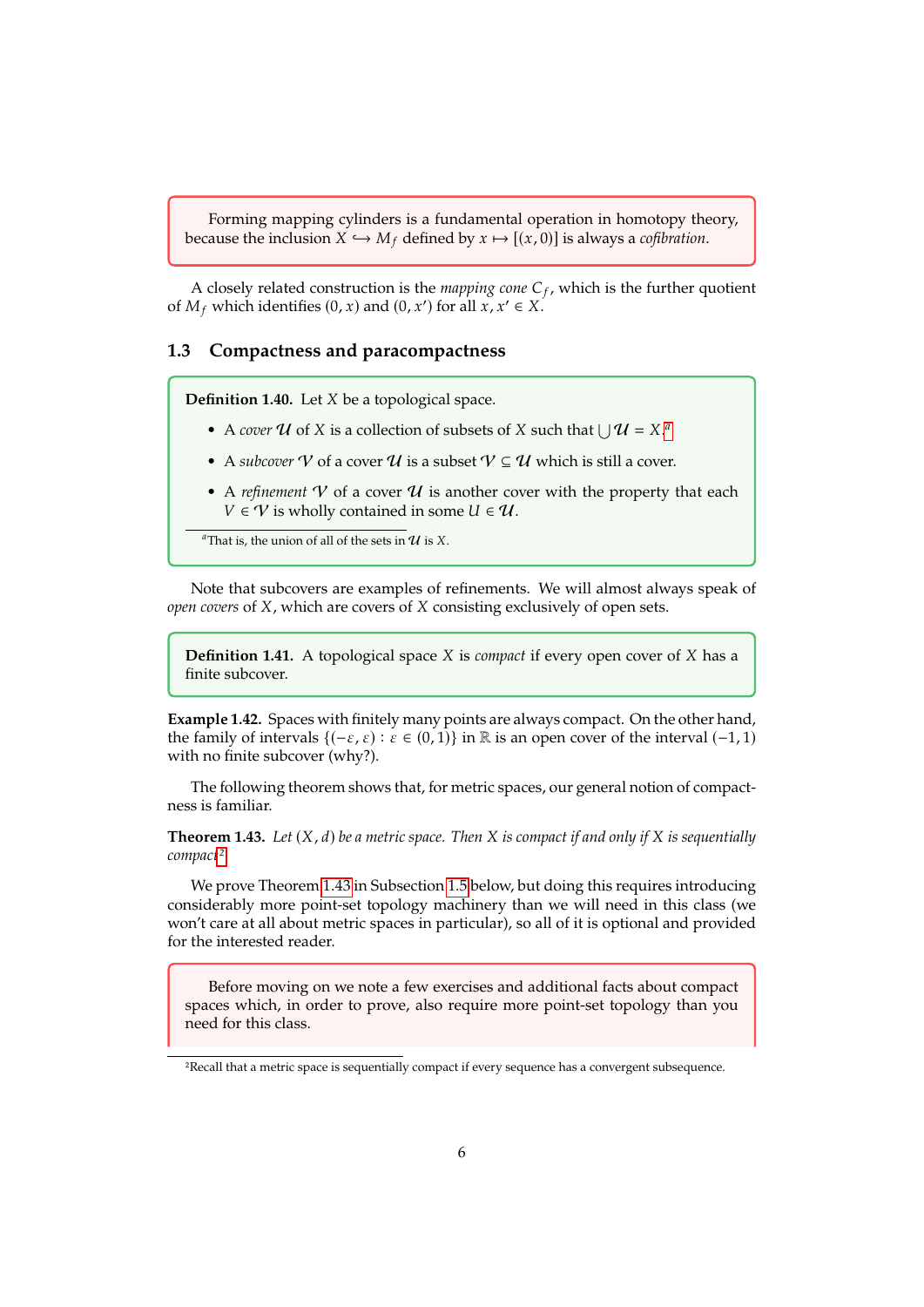<span id="page-8-0"></span>*Exercise* 1.44*.* Show that the product  $X \times Y$  of compact topological spaces is compact.

In fact, we have the following generalization of Exercise <sup>1</sup>.[44.](#page-8-0)

**Theorem 1.45** (Tychonoff)**.** *The arbitrary product of compact topological spaces is compact.*

*Exercise* 1.46*.* Look up a proof of Tychonoff's theorem.*[a](#page-8-1)*

<span id="page-8-1"></span>*<sup>a</sup>*On your quest you might encounter *ultrafilters*, which are one way to furnish a replacement for sequences in arbitrary topological spaces. They permit an elegant proof of Tychonoff's theorem, at the cost of some technical baggage (if you like, within which the core of the proof is really hidden).

*Exercise* 1.47*.* Famously, Tychonoff's theorem for arbitrary products requires the axiom of choice, and Tychonoff's theorem for merely countable products requires the ultrafilter lemma. Where did we use the axiom of choice in the proof of Theorem <sup>1</sup>.[43](#page-7-3) in Subsection [1.5?](#page-14-0)

Next we establish an equivalent characterization of compactness which is sometimes convenient.

**Definition 1.48.** We say that a family  $\mathcal F$  of subsets of a set *S* has the *finite intersection property (FIP)* if every finite subset of  $\mathcal F$  has nonempty intersection.

<span id="page-8-2"></span>**Theorem 1.49.** *A space*  $X$  *is compact if and only if every family*  $\mathcal F$  *of closed subsets of*  $X$ *with the FIP has*  $\bigcap \mathcal{F} \neq \emptyset$ *.* 

*Proof.* Observe that if  $U$  is an open cover of  $X$  then  $\mathcal{F}_U = \{U^c : U \in U\}$  is a family of closed subsets of  $X$  satisfying  $\bigcap \mathcal{F}_{U} = \emptyset$  Indeed it is easy to see that  $U \mapsto \mathcal{F}_{U}$ of closed subsets of X satisfying  $\bigcap \mathcal{F}_u = \emptyset$ . Indeed, it is easy to see that  $u \mapsto \mathcal{F}_u$ <br>is a one-to-one correspondence between open covers and families of closed sets is a one-to-one correspondence between open covers and families of closed sets with empty intersection.

We show the contrapositives: first suppose that  $X$  is compact and let  $\mathcal F$  be a family of closed subsets of X with  $\bigcap \mathcal{F} = \emptyset$ . Then  $\mathcal{F} = \mathcal{F}_u$  for an open cover  $\mathcal{U}$  of X. There is a finite subcover  $\mathcal{V}$  of  $\mathcal{I}$  for which we necessarily have  $\bigcap \mathcal{F}_u = \emptyset$ . of X. There is a finite subcover  $V$  of  $U$ , for which we necessarily have  $\bigcap \mathcal{F}_V = \emptyset$ .<br>Since  $\mathcal{F}_U \subset \mathcal{F}_U$  it follows that  $\mathcal{F} = \mathcal{F}_U$  does not have the EIP as desired. The other Since  $\mathcal{F}_{\mathcal{V}} \subseteq \mathcal{F}_{\mathcal{U}}$  it follows that  $\mathcal{F} = \mathcal{F}_{\mathcal{U}}$  does not have the FIP, as desired. The other direction is analogous and is left as an exercise. □

*Exercise* 1.50*.* Finish the proof of Theorem <sup>1</sup>.[49.](#page-8-2)

The purpose of the remainder of this section is to introduce a certain finiteness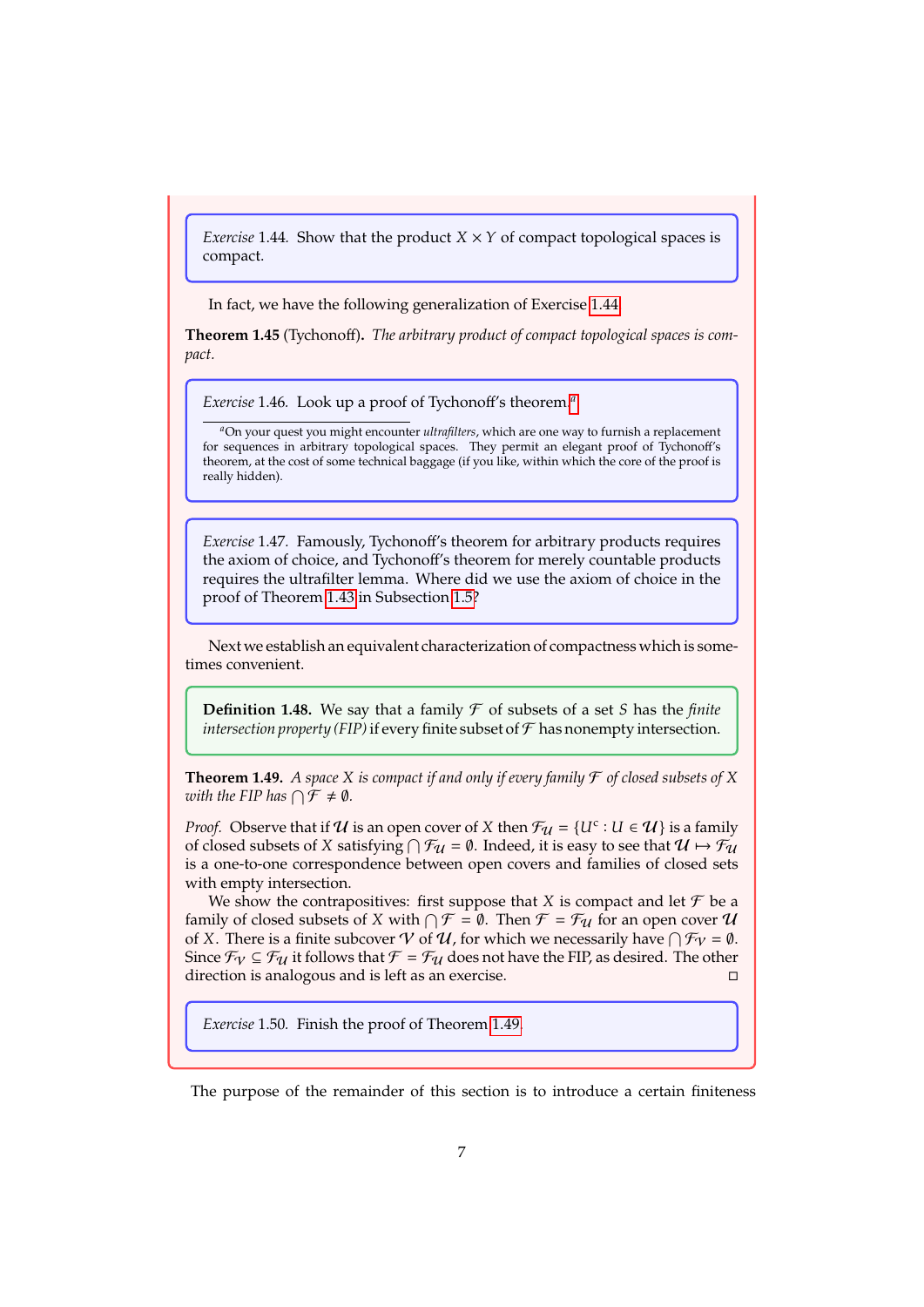condition on our spaces called "paracompactness", in order to state an important consequence called "existence of partitions of unity". Partitions of unity in turn allow us to define functions on an entire topological space  $X$  by specifying arbitrary functions on each element of an open cover of  $\overline{X}$ . This is very powerful, and in class will e.g. allow us to define structures on our vector bundles (whatever vector bundles are) by chopping them up into manageable pieces specified by an open cover.

**Definition 1.51.** A *cover*  $U$  of  $X$  is *locally finite* if for each  $x \in X$  there is an open set  $V \subseteq X$  containing x such that V has nonempty intersection with only finitely many  $U \in \mathcal{U}$ .

<span id="page-9-0"></span>**Proposition 1.52.** *Any open cover*  $U$  of a compact space X has a locally finite open subcover.

*Proof.* Since *X* is compact  $U$  admits a finite open subcover, and finite covers are locally finite. finite.  $\Box$ 

**Example 1.53.** Of course, in general there are plenty of locally finite open covers which do not admit finite subcovers. Consider for instance the open cover  $\mathcal{U} = \{(n-1, n+1):$  $n \in \mathbb{Z}$  of R.

**Definition 1.54.** A topological space *X* is *paracompact* if each open cover of *X* admits a locally finite refinement.

**Example 1.55.** Proposition <sup>1</sup>.[52](#page-9-0) shows that compact spaces are paracompact.

**Example 1.56.** The space  $\mathbb{R}$ , and in general  $\mathbb{R}^n$ , is paracompact. In general, all metric spaces are paracompact (see Theorem <sup>1</sup>.[59](#page-10-0) below). If you know what manifolds are: this implies that all (second-countable) manifolds are paracompact.[3](#page-9-1)

Though we have avoided it so far, we now introduce the notion of a Hausdorff topological space. This is a certain very weak condition which all of the spaces we care about in algebraic topology satisfy, and which means that distinct points of the space may be separated by disjoint open sets.

**Definition 1.57.** A topological space X is *Hausdorff* if whenever  $x, y \in X$  are distinct there exist disjoint open sets  $U_x$  and  $U_y$  such that  $x \in U_x$  and  $y \in U_y$ .

*Exercise* 1.58. Show that a topological space *X* is Hausdorff if and only if the diagonal  $\Delta = (x, x) : x \in X \subset X \times X$  is closed (in the product topology).

The Smirnov metrization theorem (which we will not use) uses paracompactness to characterize all of the metric spaces. Note that a space is *metrizable* if it is

<span id="page-9-1"></span><sup>3</sup>Something called the *long line* (a topological space which looks like R but just much, much longer) is an example of a non-second-countable manifold which is not paracompact.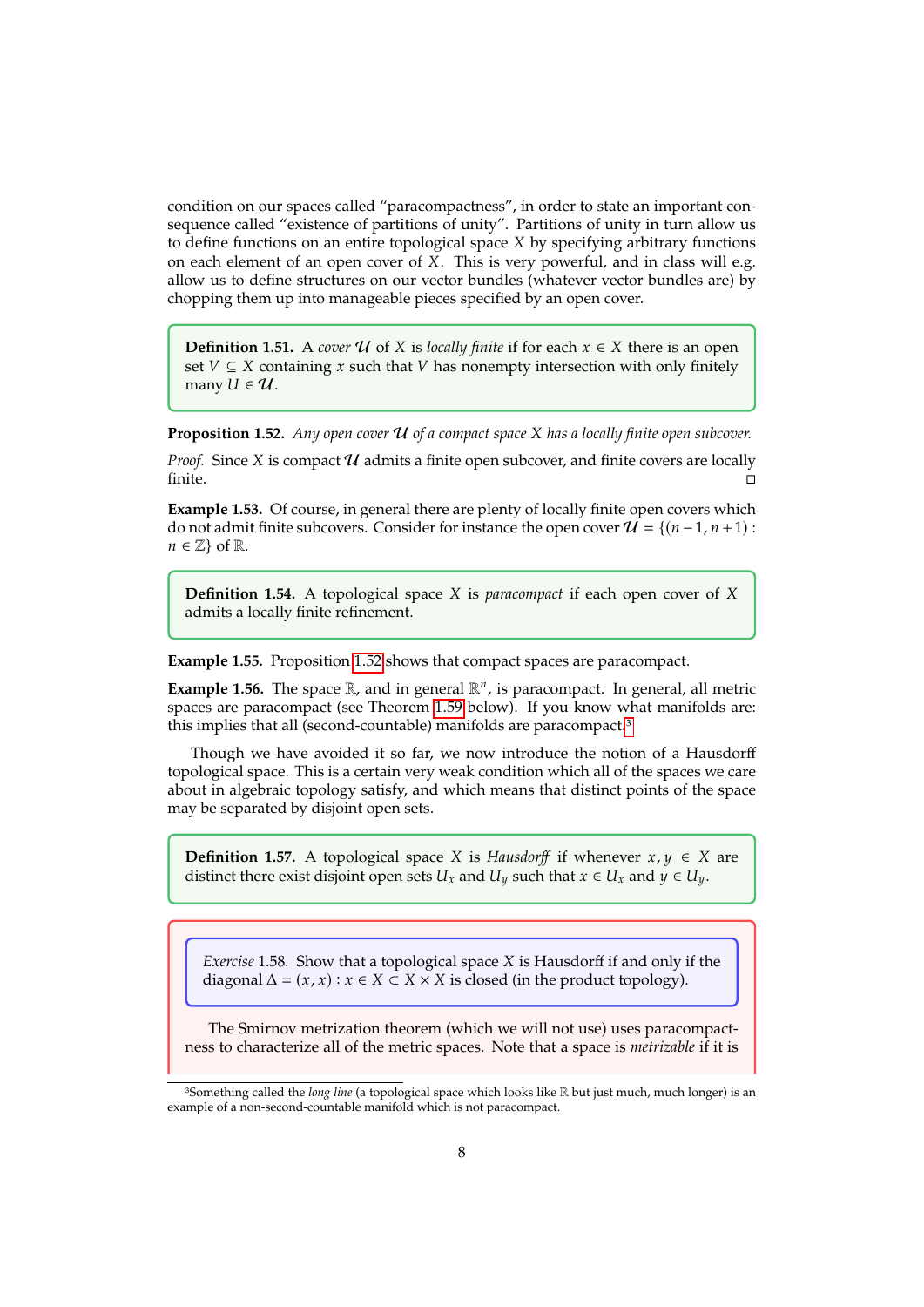homeomorphic to a metric space.

<span id="page-10-0"></span>**Theorem 1.59** (Smirnov)**.** *A space is metrizable if and only if is Hausdorff, paracompact, and locally metrizable[a](#page-10-1) .*

*Proof.* This is Theorem 42.1 of Munkres [\[4\]](#page-36-0). □

<span id="page-10-1"></span> $^a$ A space *X* is locally metrizable if every  $x \in X$  is contained in an open set *U* which is metrizable (as a subspace of  $X$ ).

As alluded to earlier, we care about paracompactness because we care about existence of so-called "partitions of unity". Roughly speaking, a partition of unity on a space X subordinate to a fixed open cover  $\mathcal U$  is a way of writing the constant function 1 on  $X$  as a sum of nonnegative functions which are each guaranteed to be zero outside of a particular open set  $U \in \mathcal{U}$ . The precise definition follows.

<span id="page-10-6"></span>**Definition 1.60.** If  $U$  is an open cover of  $X$ , then a *partition of unity (subordinate to U*) is a family of functions  $\{f_U : X \to [0,1]\}_{U \in \mathcal{U}}$  such that

- 1. (*local finiteness*) for each  $x \in X$  there is an open set  $V \subseteq X$  with  $x \in V$  such that there are only finitely many  $U \in \mathcal{U}$  for which  $f_U|_V \neq 0$ ,
- 2. (*partition of unity*) in particular for each  $x \in X$  the sum  $\sum_{U \in \mathcal{U}} f_U(x)$  is finite, we require in addition that  $\sum_{U \in \mathcal{U}} f_U(x) = 1$  and we require in addition that  $\sum_{U \in \mathcal{U}} f_U(x) = 1$ , and
- 3. (*subordinate to*  $U$ ) for each  $U \in U$  we have  $\overline{f_U^{-1}((0,1])} \subseteq U$ .

The second condition is the sense in which the family  $\{f_{\mathcal{U}}\}$  is a partition of unity<sup>[4](#page-10-2)</sup>, and the third condition says that the partition is subordinate to the cover  $\mathcal{U}$ . The first condition is a technical one which (though nonetheless usually part of the definition) ensures that partitions of unity will play nicely with the constructions on vector bundles which we will see in class. Actually, it turns out that every family of functions  $\{f_{U}\}_{U\in\mathcal{U}}$ which is merely *point finite*[5](#page-10-3) and satisfies (2) and (3) admits a refinement in a certain sense which is locally finite in the sense of condition (1) in the definition above, so the distinction is not really material—but the standard formulation is simplest for our purposes.<sup>[6](#page-10-4)</sup>.

<span id="page-10-5"></span>**Theorem 1.61.** *Let be a Hausdorff space. Then is paracompact if and only if every open cover*  $U$  of  $X$  admits a partition of unity subordinate to  $U$ .

The remainder of this section is devoted to sketching the proof of Theorem <sup>1</sup>.[61:](#page-10-5) this again requires far more point-set topology than we will need in class, and we'll hide some of the details in a pair of citations inside the proof of Proposition <sup>1</sup>.[63.](#page-11-0)

<span id="page-10-3"></span><span id="page-10-2"></span><sup>4</sup>The term "unity" is an old-fashioned name for the number 1.

<sup>&</sup>lt;sup>5</sup>We say that the family  $\{f_U\}_{U\in\mathcal{U}}$  is *point finite* if for each  $x \in X$  we have  $f_U(x) \neq 0$  for only finitely many  $U \in \mathcal{U}$ .

<span id="page-10-4"></span><sup>6</sup>This is a result of Mather (1965): a proof appears as e.g. Proposition A.2.8 of [\[1\]](#page-36-1).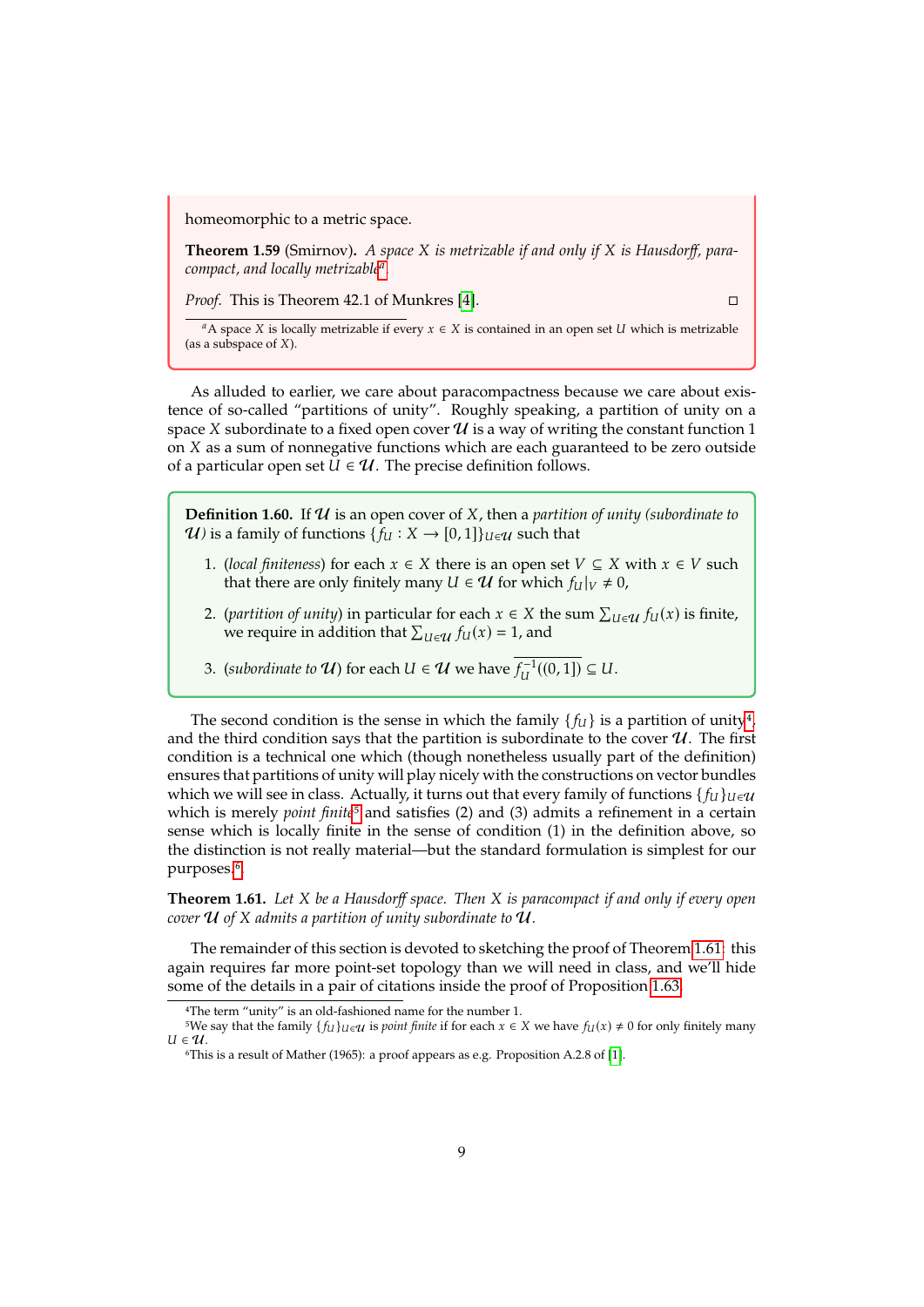We first need one more technical definition.

**Definition 1.62.** Let  $\mathcal{U}$  be an open cover of a topological space X. A *shrinking* of  $U$  is another open cover  $V = {V_U}_{U \in U}$  indexed by the elements of  $U$  such that  $\overline{V_U} \subseteq U$  for all  $U \in \mathcal{U}$ .

A topological space *X* is *shrinking* if every open cover of *X* admits a *shrinking*.

<span id="page-11-0"></span>**Proposition 1.63.** Let *X* be a paracompact Hausdorff space. If *A* and *B* are any two *disjoint closed subsets of* X *then there exists a continuous function*  $f: X \rightarrow [0, 1]$  *such that*  $f|_A = 1$  *and*  $f|_B = 0$ *.* 

*Proof.* Theorem 41.1 of Munkres [\[4\]](#page-36-0) asserts that paracompact Hausdorff spaces are so-called *normal* spaces. Then the Urysohn lemma (a basic, deep theorem in point-set topology, see Theorem 33.1 of Munkres [\[4\]](#page-36-0)) asserts that such a functions  $f: X \rightarrow [0, 1]$  exist for all normal spaces.

<span id="page-11-1"></span>**Proposition 1.64.** *Every paracompact Hausdorff space is shrinking.*

*Proof.* Let  $U$  be an arbitrary open cover of  $X$ . Define

 $W = \{ W \text{ open} : \overline{W} \subseteq U \text{ for some } U \in \mathcal{U} \}$ 

and observe that by Proposition 1.[63](#page-11-0)  $W$  is actually a refinement of  $U$  (exercise). By paracompactness of X then find a locally finite subcover  $W'$  of  $W$ . For each  $W \in W'$  fix a specific  $U_W \in \mathcal{U}$  such that  $\overline{W} \subseteq U_W$  (there must be at least one such  $U_W$  for each W). Also, for each  $U \in \mathcal{U}$  now define

$$
V_U = \bigcup \{ W \in W' : U = U_W \}.
$$

By construction, the family  $V = \{V_u\}_{u \in \mathcal{U}}$  still covers X and is still a refinement of  $U$  (in the latter case because  $V_U \subseteq U$ ). Since the cover  $W'$  is locally finite the closure  $\overline{V_U}$  may be calculated as the the union of the closures of sets  $W \in \mathcal{W}'$  with *U* = *U<sub>W</sub>* (exercise), and thus  $\overline{V_U}$  ⊆ *U* for all *U* ∈ *U*. Therefore *V* is the desired refinement of *U*. refinement of  $U$ .

*Proof of Theorem* 1.[61](#page-10-5). One direction is straightforward: first suppose that X admits partitions of unity subordinate to all open covers. Then if  $\mathcal U$  is a fixed open cover, there is a partition of unity  $\{f_{\mathcal{U}}\}_{\mathcal{U}\in\mathcal{U}}$  subordinate to U. Each preimage  $V_U := f_U^{-1}((0, 1])$  is an open subset of U, and each  $x \in X$  is contained in  $V_U$  for some  $U \in \mathcal{U}$  because  $\sum_{v \in \mathcal{U}} f_v(x) = 1 \neq 0$ . Therefore  $\mathcal{U} = \{V_U : U \in \mathcal{U}\}$  is some  $\mathcal{U} \in \mathcal{U}$  because  $\sum_{\mathcal{U} \in \mathcal{U}} f_{\mathcal{U}}(x) = 1 \neq 0$ . Therefore  $\mathcal{V} = \{V_{\mathcal{U}} : \mathcal{U} \in \mathcal{U}\}$  is a refinement of  $U$ , which is locally finite by condition (1) in the definition of a partition of unity (Definition <sup>1</sup>.[60\)](#page-10-6).

Now instead suppose that  $X$  is paracompact and let  $\mathcal U$  be an arbitrary open cover of X. First observe that it suffices to assume that  $\mathcal U$  is itself locally finite (exercise). Assuming this, then by Proposition  $1.64$  $1.64$  X is shrinking, so there is a shrinking  $V = \{V_U\}_{U \in \mathcal{U}}$  of  $\mathcal{U}$  and a further shrinking  $W = \{W_U\}_{U \in \mathcal{U}}$  of  $\mathcal{V}$  (with both V and W necessarily locally finite). By Proposition 1.[63](#page-11-0) for each  $U \in \mathcal{U}$  there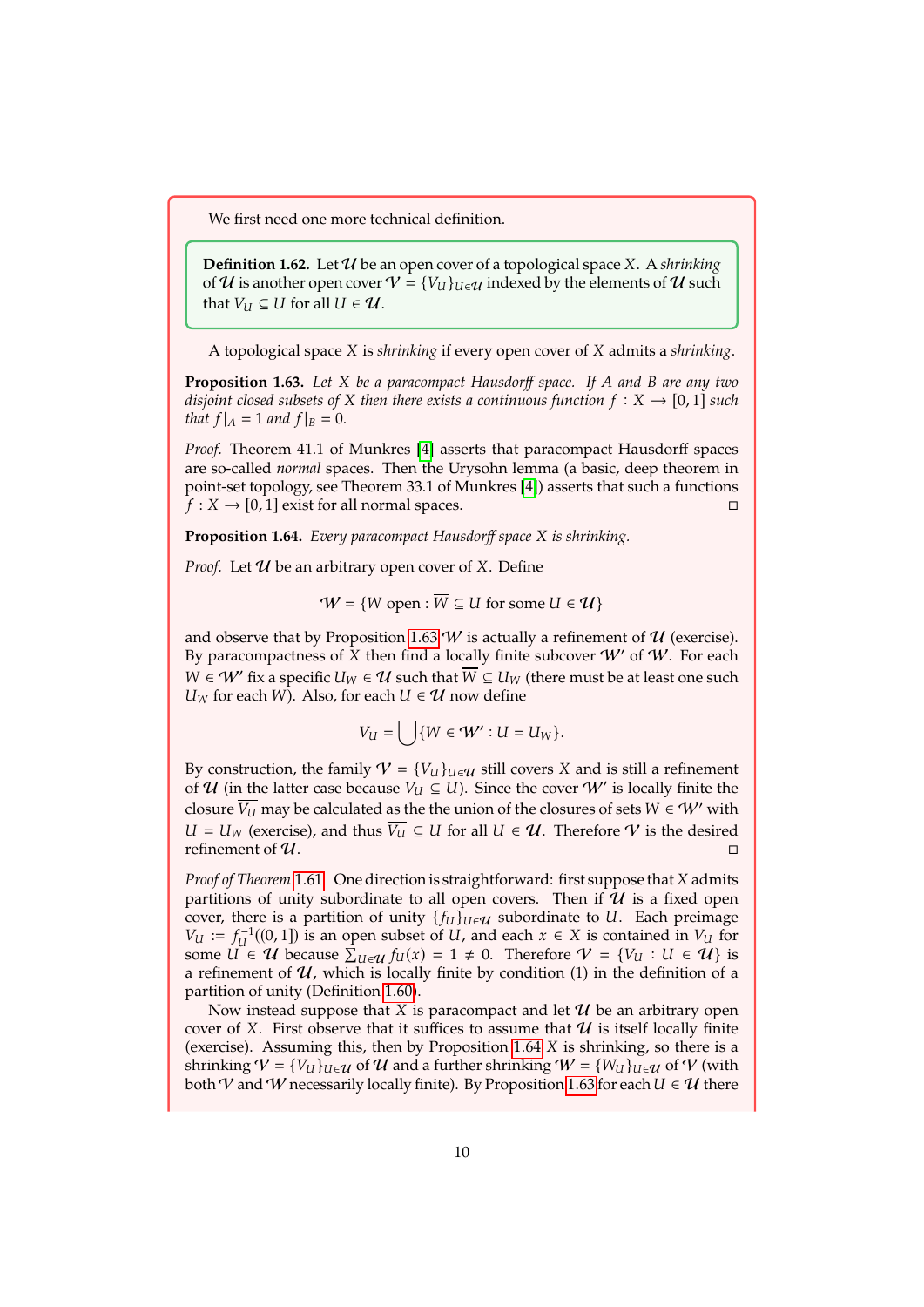exists a continuous function  $f_U : X \to [0, 1]$  such that  $f_U|_{\overline{W_U}} = 1$  and  $f_U|_{V_U} = 0$ . This implies property (3) of Definition 1.[60](#page-10-6) that  $\overline{f_{U}^{-1}((0,1))} \subseteq U$  for each  $U \in \mathcal{U}$ <br>(exercise) Moreover the fact that the cover V is locally finite implies property (exercise). Moreover, the fact that the cover  $\mathcal V$  is locally finite implies property (1) of Definition 1.[60](#page-10-6) (exercise). Finally, for each  $x \in X$  we may define a function  $f: X \rightarrow [0,1]$  by

$$
f(x) = \sum_{U \in \mathcal{U}} f_U(x)
$$

since property (1) implies that this is actually a finite sum for each fixed  $x \in X$ . The resulting function  $f$  is continuous (exercise), and is strictly positive since each  $x \in X$  belongs to  $W_U$  for at least one  $U \in \mathcal{U}$ . The functions  $\{\frac{fu}{f}\}_{U \in \mathcal{U}}$  then satisfy<br>generate (2) of Definition 1.0 while getaining a generation (1) and (2) and therefore property (2) of Definition <sup>1</sup>.[60](#page-10-6) while retaining properties (1) and (3), and therefore form the desired partition of unity. □

*Exercise* 1.65*.* Resolve all of the claims deferred as exercises in the proofs of Proposition <sup>1</sup>.[64](#page-11-1) and Theorem <sup>1</sup>.[61.](#page-10-5) If you get stuck, look up Theorem 41.7 and the preceding Lemma 41.6 of Munkres [\[4\]](#page-36-0).

#### <span id="page-12-0"></span>**1.4 Homotopy theory**

In this tutorial we won't need much homotopy theory (though this is a source of many good ideas for final papers!). We will however want to borrow a few basic notions, because they appear in something called the "classification theorem" for real and complex vector bundles. The most basic definition is the following.

**Definition 1.66.** Let *X* and *Y* be topological spaces. A *homotopy* is a continuous m[a](#page-12-1)p  $I \times X \to Y$ .<sup>*a*</sup> Two maps  $f_0, f_1 : \hat{X} \to Y$  are *homotopic* if there exists a homotopy<br> $F: I \times X \to Y$  such that  $f_0(x) = F(0, x)$  and  $f_1(x) = F(1, x)$  $F: I \times X \rightarrow Y$  such that  $f_0(x) = F(0, x)$  and  $f_1(x) = F(1, x)$ .

<span id="page-12-1"></span><sup>*a*</sup>Recall that  $I = [0, 1]$  is the unit interval.

**Remark 1.67.** Fix a homotopy F from  $f_0$  to  $f_1$ . We can view t as a "time parameter", and for each fixed time  $t \in I$  observe that the homotopy  $F$  gives us a map  $f_t(x) = F(t, x)$ :  $X \rightarrow Y$ . Thus a homotopy between  $f_0$  and  $f_1$  can be thought of as a movie which continuously deforms one map  $f_0$  into another map  $f_1$ .

*Exercise* 1.68*.* If  $x_0, x_1 \in X$ , a *path* from  $x_0$  to  $x_1$  is a continuous map  $f: I \to X$  such that  $f(0) = x_0$  and  $f(1) = x_1$ . For each  $x \in X$  let  $\underline{x}$  denote the inclusion  $\bullet \hookrightarrow X$  of the one-point space • into *X* with image  $\{x\}$ . Show that a path from  $x_0$  to  $x_1$  is the same a a homotopy between  $x_0$  and  $x_1$ . Also show that there is a path between [a](#page-12-2)ny two points in (1)  $\mathbb{R}^n$ , and (2) the unit circle  $S^1$ .<sup>*a*</sup>

<span id="page-12-2"></span>*<sup>a</sup>*A space which has paths between each pair of points is called *path-connected*.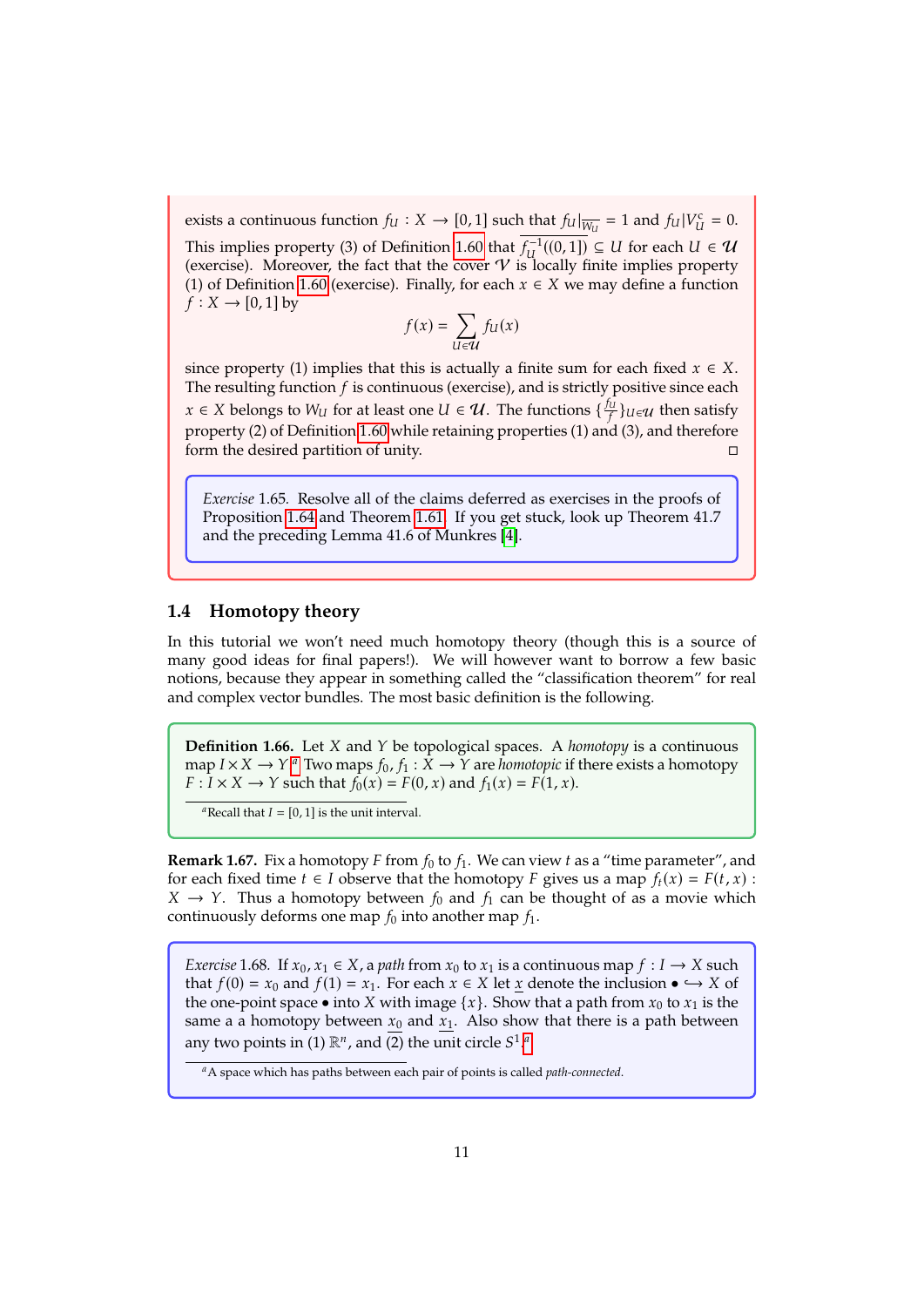**Definition 1.69.** A map  $f : X \to Y$  is a *homotopy equivalence* if there exists another map  $g: Y \to X$  such that  $g \circ f$  and  $f \circ g$  are each homotopic to the identity map (on  $X$  and  $Y$  respectively). Such a map  $g$  is called a *homotopy inverse* of  $f$ .

**Definition 1.70.** A topological space *X* is *contractible* if *X* is homotopy equivalent to the the one-point space •.

*Exercise* 1.71*.* Show that homotopy equivalence is an equivalence relation on the set<sup>*[a](#page-13-0)*</sup> of all topological spaces.

<span id="page-13-0"></span>*a* In truth the collection of all topological spaces is too large to be set, but we won't dwell on the way to fix this and no harm is done in adopting the naive interpretation.

*Exercise* 1.72. Show that a topological space *X* is contractible if and only if the identity map  $X \to X$  is homotopic to a constant map.

*Exercise* 1.73. Show that  $\mathbb R$  and  $I$  are both contractible. On the other hand, the unit circle  $S^1 \subset \mathbb{R}^2$  is not contractible, but it is a little bit above our pay-grade to see this here: look up the proof, which is e.g. Theorem 1.7 of Hatcher's *Algebraic Topology* here: look up the proof, which is e.g. Theorem 1.7 of Hatcher's *[Algebraic Topology](https://pi.math.cornell.edu/~hatcher/AT/AT.pdf)* [\[3\]](#page-36-2).

Finally, in preparation for the classification theorem for vector bundles which we'll see in class, we need one more definition.

**Definition 1.74.** Let X and Y be topological spaces. Then the set  $[X \rightarrow Y]$  of *homotopy classes of maps*  $X \to Y$  is the set of all continuous functions  $X \to Y$ modulo the equivalence relation that  $f \sim g$  whenever f and g are homotopic.

*Exercise* 1.75*.* Show that the relation used to define  $[X \rightarrow Y]$  is actually an equivalence relation.

*Exercise* 1.76*.* Let *X*, *Y*, and *Z* all be topological spaces.

- 1. Show that the sets  $[X \sqcup Y \rightarrow Z]$  and  $[X \rightarrow Z] \sqcup [Y \rightarrow Z]$  are in canonical bijection.
- 2. Show that the sets  $[X \to Y \times Z]$  and  $[X \to Y] \times [X \to Z]$  are in canonical bijection.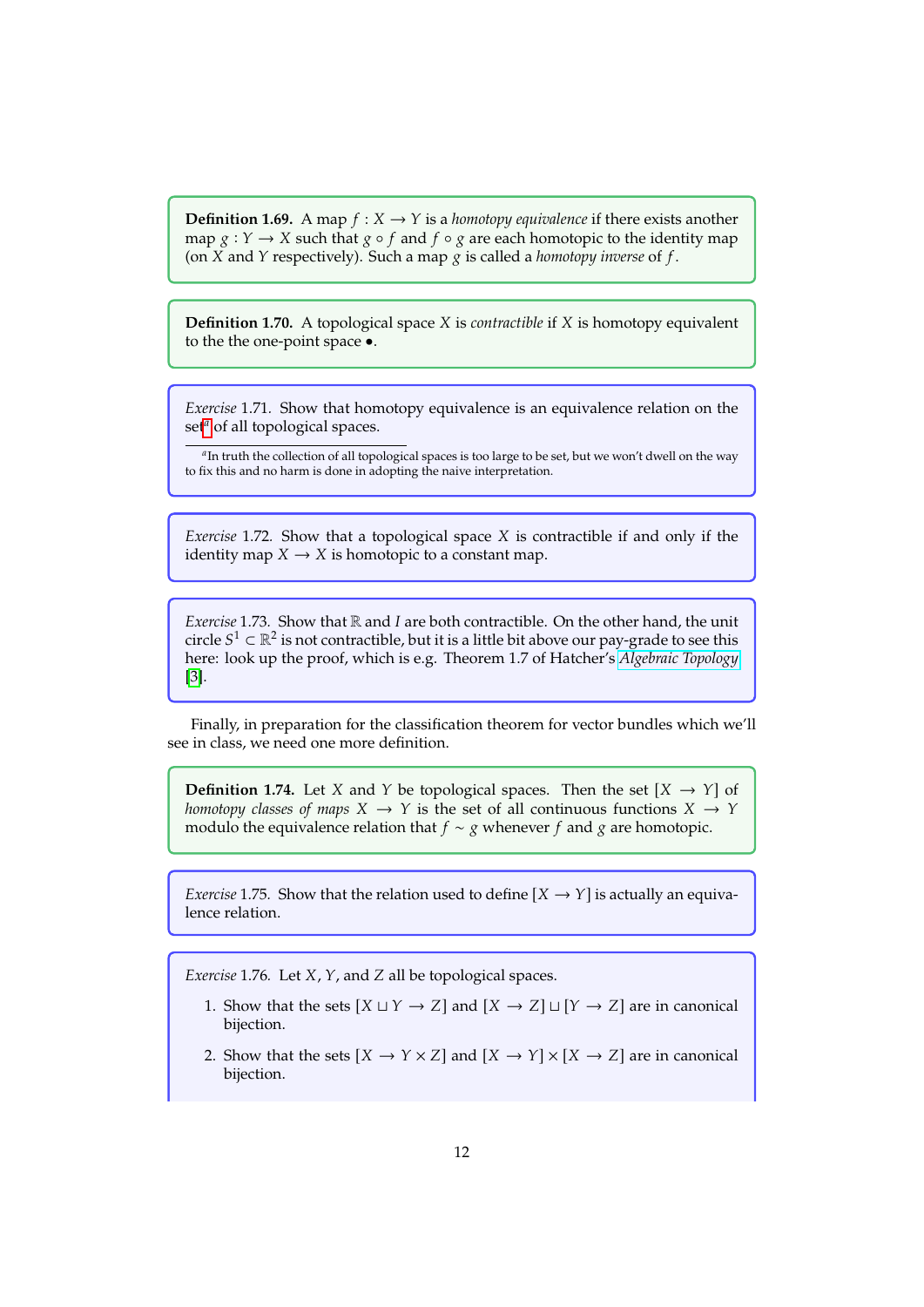3. Show that if *Y* is contractible then the set  $[X \rightarrow Y]$  has one element.

#### <span id="page-14-0"></span>**1.5 Compact metric spaces**

This subsection is devoted to proving Theorem <sup>1</sup>.[43.](#page-7-3) It's all entirely optional, and we won't even be caring specifically about metric spaces in class—it just might be interesting if you like metric spaces. If you don't like the sound of this, skip to Section [2](#page-16-0) on linear algebra.

We will also invoke some more advanced notions in this subsection (like first/secondcountability, complete/totally bounded metric spaces, and Lindelöf spaces), which we haven't defined earlier and which you won't remotely need to know the definitions of for our class. So, don't fret if you haven't heard of any or all of these (e.g. I doubt my fellow graduate students all remember the definition of a Lindelöf space).

Before proving Theorem <sup>1</sup>.[43](#page-7-3) it will be useful to introduce the following intermediary weakenings of compactness.

**Definition 1.77.** A space *X* is *Lindelöf* if every open cover has a countable subcover, and is *countably compact* if every countable open cover has a finite subcover.

The proof of Theorem <sup>1</sup>.[43](#page-7-3) mainly amounts to establishing the following chain of implications for metric spaces  $(X, d)$ :

|  | X is compact $\implies$ X is sequentially compact |
|--|---------------------------------------------------|
|  | $\implies$ X is totally bounded                   |
|  | $\implies$ X is separable                         |
|  | $\implies$ X is second-countable                  |
|  | $\implies$ X is Lindelöf.                         |
|  |                                                   |

We will also show that all sequentially compact topological spaces (not necessarily metric spaces) are countably compact. Since countably compact Lindelöf spaces are compact (just by definition), this then completes the proof. Let's now handle each of these implications in turn.

<span id="page-14-2"></span>**Proposition 1.78.** *Every sequentially compact topological space is countably compact.*

*Proof.* We show the contrapositive: let  $\mathcal{U} = \{U_n\}_{n \in \mathbb{N}}$  be a countable open cover of a topological space X with no finite subcover. In particular, the set  $C_n = X \cup \bigcup_{k=1}^{n} X_k$  is nonempty for all  $n \in \mathbb{N}$ . Now define a sequence  $(x, \cdot)$  in X by choosing topological space X with no inite subcover. In particular, the set  $C_n = X \setminus \bigcup_{k=1} U_k$ <br>is nonempty for all  $n \in \mathbb{N}$ . Now define a sequence  $(x_n)$  in X by choosing some<br> $x \in C$  for each  $n \in \mathbb{N}$ . We claim that  $(x)$  has  $x_n \in C_n$  for each  $n \in \mathbb{N}$ . We claim that  $(x_n)$  has no convergent subsequence: in order to verify this fix  $x \in X$ . Because  $X = \bigcup_{n=1}^{\infty} U_n$  there is some  $N \in \mathbb{N}$  for which  $x \in U_N$  and in particular  $x \notin U_N$  for any  $n > N$ . Therefore there is no which  $x \in U_N$ , and in particular  $x_n \notin U_N$  for any  $n > N$ . Therefore there is no subsequence of  $(x_n)$  which converges to  $x_n$  as desired. subsequence of  $(x_n)$  which converges to  $x$ , as desired.

<span id="page-14-1"></span>**Proposition 1.79.** *Compact metric spaces are sequentially compact.*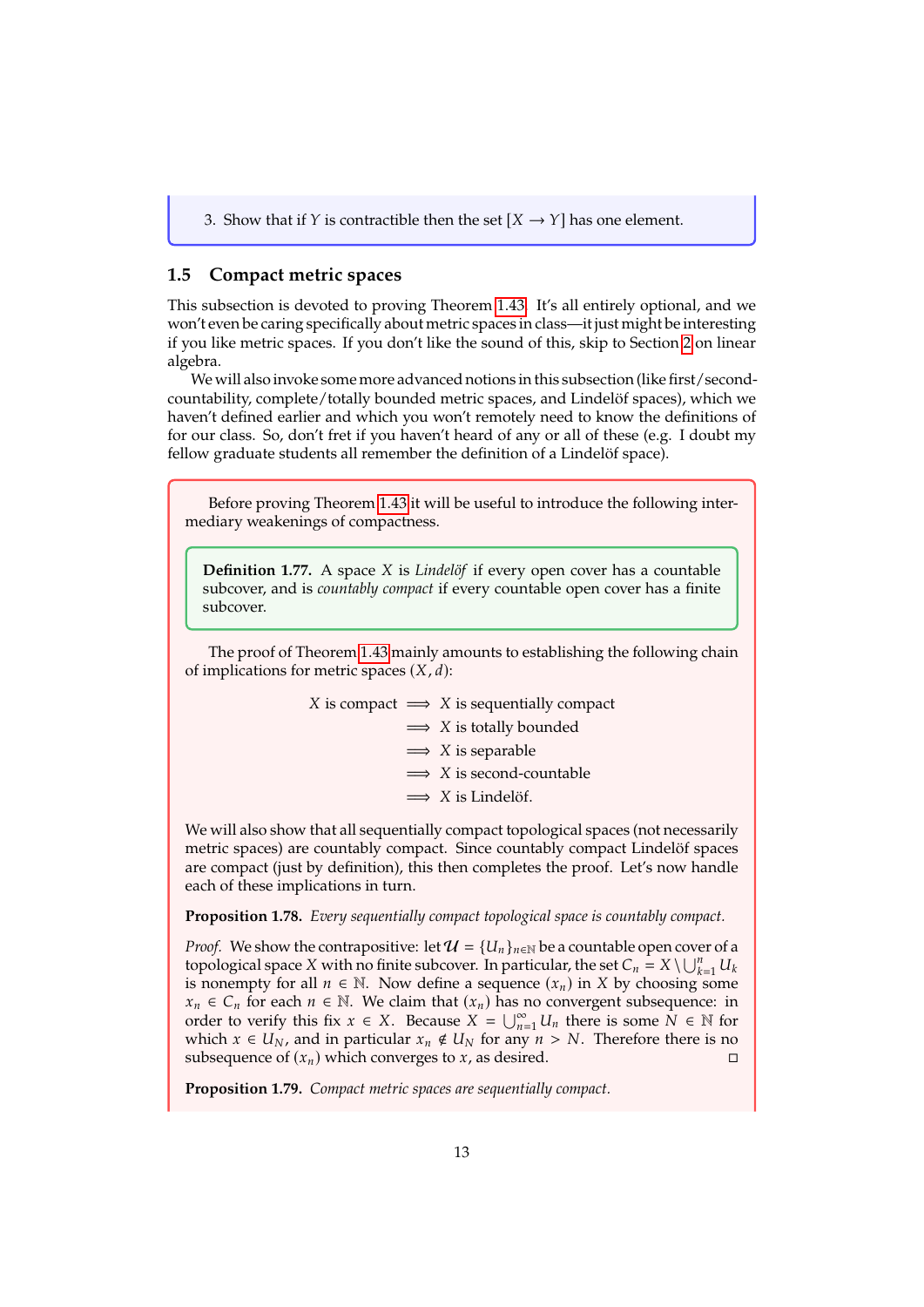*Proof.* We again show the contrapositive: suppose that the metric space  $(X, d)$ is not sequentially compact, and let  $(x_n)$  be a sequence in X with no convergent subsequence. This means that for each fixed  $x \in X$  there exists  $\varepsilon_x > 0$  and  $N_x \in \mathbb{N}$ so that  $d(x_n, x) \ge \varepsilon_x$  for all  $n \ge N_x$ . The set  $\mathcal U$  of all open balls  $U_x = B(x, \varepsilon_x)$  of radius  $\varepsilon_x$  about each fixed  $x \in X$  is then an open cover of X. However, this open cover  $U$  has no finite subcover  $V:$  let  $V = \{U_{x_1}, \ldots, U_{x_n}\} \subseteq U$  be a finite subset.<br>Setting  $N = \max\{N\}$  is not find that  $x_N$  is not in  $\mid |V|$  and therefore  $V$  is Setting  $N = \max\{N_{x_1}, \ldots, N_{x_n}\}$  we find that  $x_N$  is not in  $\bigcup \mathcal{V}$ , and therefore  $\mathcal{V}$  is not a cover, as desired. □

*Exercise* 1.80*.* In fact Proposition <sup>1</sup>.[79](#page-14-1) is a special case of the general fact that countably compact first-countable spaces are sequentially compact. That is, the converse of Proposition <sup>1</sup>.[78](#page-14-2) holds for first-countable spaces. The proof is more difficult, and one possible strategy proceeds as follows:

- 1. First show that if x is an accumulation point of a sequence  $(x_n)$  in an arbitrary first-countable topological space  $X$ , then there is a subsequence which converges to  $x$ .
- 2. Complete the proof by showing that all infinite sequences in countably compact spaces have an accumulation point. In particular, suppose that  $(x_n)$  is a sequence in  $X$  with no accumulation point, and then:
	- (a) Show that for each  $x \in X$  there is an open set  $U_x$  containing x such that the set  $S_x = \{ n \in \mathbb{N} : x_n \in U_x \}$  is finite.
	- (b) For each finite subset  $S \subset \mathbb{N}$  define  $U_S = \bigcup \{U_x : x \in X, S_x = S\}$ , and show that  $J = \{U_S : S \subset \mathbb{N} \text{ is finite} \}$  is a countable open cover and show that  $\mathcal{U} = \{U_S : S \subset \mathbb{N} \text{ is finite}\}\$ is a countable open cover  $of  $X$ .$
	- (c) Show that if  $V = \{U_{S_1}, \ldots, U_{S_n}\}$  $\} \subset \mathcal{U}$  is any finite subset then  $\mathcal{V}$ is not a cover of  $X$ .
	- (d) Conclude that  $U$  has no a finite subcover, as desired.

<span id="page-15-0"></span>**Theorem 1.81.** *A metric space is sequentially compact if and only if it is complete and totally bounded.*

*Proof.* Let  $(X, d)$  be a metric space. First note that if X is not complete then there is a Cauchy sequence  $(x_n)$  in  $X$  which does not converge. Then no subsequence of  $(x_n)$  converges either, so  $X$  is not sequentially compact. If instead  $X$  is not totally bounded then there is some  $\varepsilon > 0$  for which X does not admit a finite cover by  $\varepsilon$ -balls. We can then inductively build a sequence of points  $(x_n)$  of X starting by letting *x*<sub>1</sub> ∈ *X* be arbitrary. Then at the  $(k+1)$ st stage choose  $x_{k+1} \in X \setminus \bigcup_{j=1}^{k} B(x_j, \varepsilon)$ and note that we always have  $\bigcup_{j=1}^{k} B(x_j, \varepsilon) \neq X$  because by hypothesis X does not admit a finite cover by  $\varepsilon$ -balls. By construction the infinite sequence  $(x_n)$  satisfies  $d(x_m, x_n) \geq \varepsilon$  for all  $m \neq n$ , and therefore has no convergent subsequence. Hence  $X$  is not sequentially compact.

Finally, now assume that  $X$  is complete and totally bounded, and fix any sequence  $(x_n)$  in X. If the set  $\{x_n\}$  is finite then X has a constant (hence convergent)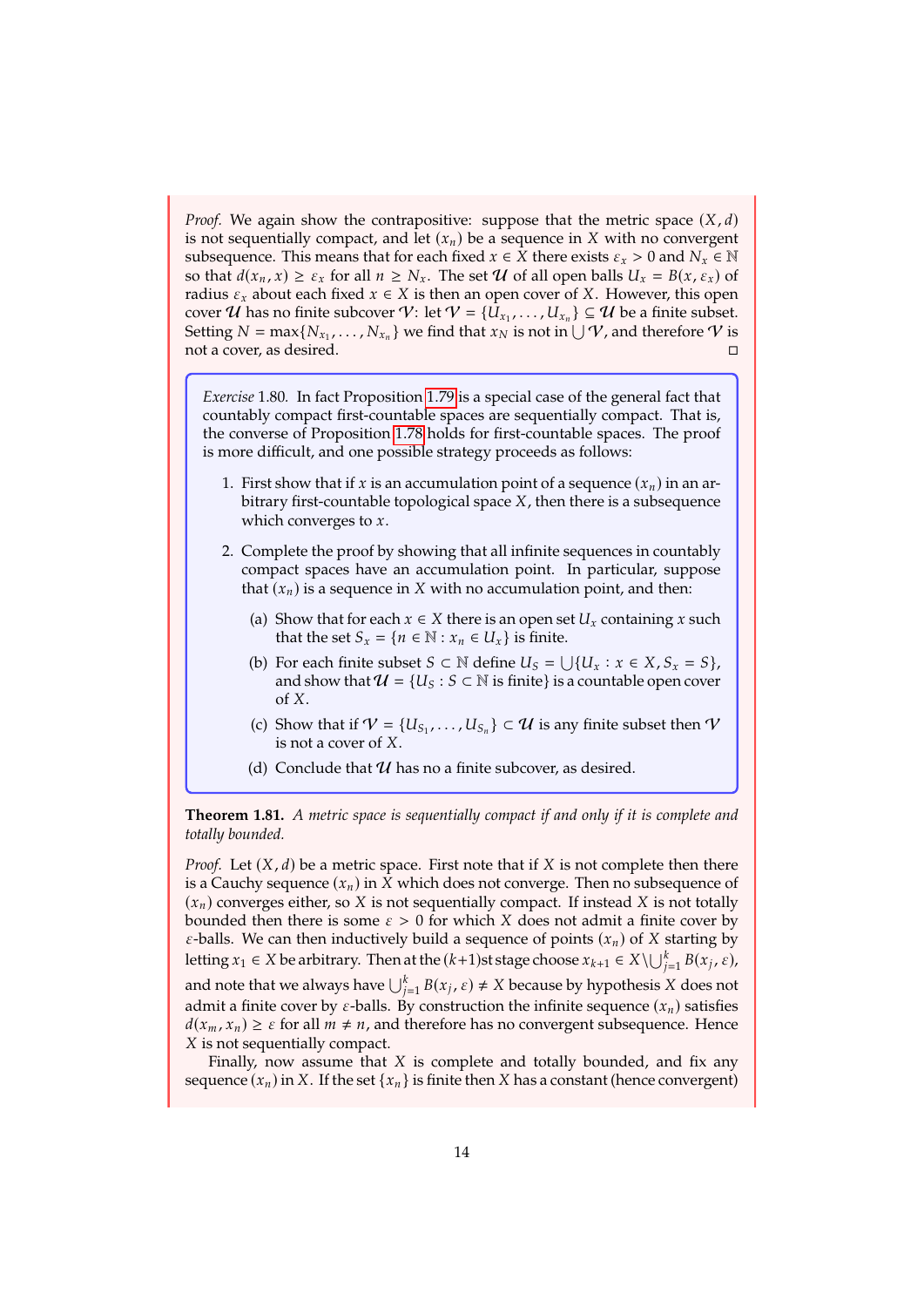subsequence, so also assume that  $\{x_n\}$  is infinite. Because X is complete it suffices to produce a Cauchy subsequence of  $(x_n)$ , which we will now construct inductively. First let  $(x_{i_{0,n}})$  be the subsequence of  $(x_n)$  equal to  $(x_n)$  itself. At the  $(k + 1)$ th stage cover X by finitely many balls  $B_1, \ldots, B_N$  of radius  $\frac{1}{k+1}$ . Since we may assume that the set  $\{x_i, \ldots, i \in \mathbb{N}\}$  is infinite there must be some ball  $B_i$  for which the that the set  $\{x_{j_{k,n}} : j \in \mathbb{N}\}$  is infinite there must be some ball  $B_i$  for which the intersection  $B_i \cap \{x_i : j \in \mathbb{N}\}$  is infinite. Now let  $(x_i)$  be a subsequence of intersection  $B_i \cap \{x_{j_{k,n}} : j \in \mathbb{N}\}$  is infinite. Now let  $(x_{j_{k+1,n}})$  be a subsequence of  $(x_i)$  which is wholly contained in  $B_i$ .  $(x_{j_{k,n}})$  which is wholly contained in  $B_i$ .<br>This process produces an infinite

This process produces an infinite  $k$ -indexed family of further subsequences  $(x_{i_k})$  of the original sequence  $(x_n)$ , and which all satisfy the property that for each fixed  $K \in \mathbb{N}$  every sequence  $(x_{j_{k,n}})$  with  $k \geq K$  is wholly contained in the same fixed ball of radius  $\frac{1}{k}$ . In particular, we are guaranteed that the sequence  $(y_n)$  defined<br>by  $y_n = x$ , is a subsequence of  $(x_n)$  and by construction each set  $\{y_n : n > N\}$ by  $y_n = x_{j_{n,n}}$  is a subsequence of  $(x_n)$ , and by construction each set  $\{y_n : n \geq N\}$ is contained in a ball of radius  $\frac{1}{N}$ . This forces the sequence  $(y_n)$  to be a Cauchy subsequence of the sequence  $(x_n)$ , as desired.  $\Box$ 

<span id="page-16-1"></span>**Proposition 1.82.** *Totally bounded metric spaces are separable.*

*Proof.* If  $(X, d)$  is totally bounded then for each fixed  $n \in \mathbb{N}$  there is a finite subset  $S_n \subseteq X$  such that  $X = \bigcup_{x \in S_n} B(x, \frac{1}{n})$ . The union  $S = \bigcup_{n \in \mathbb{N}} S_n$  is a countable<br>set. Moreover *S* is dones in *Y* hospital  $G \subseteq A(y, S) \subseteq A$  for all  $y \in \mathbb{N}$  and set. Moreover *S* is dense in *X* because  $d(x, S) \le d(x, S_n) < \frac{1}{n}$  for all  $n \in \mathbb{N}$ , and therefore  $d(x, S) = 0$ therefore  $d(x, S) = 0$ .

<span id="page-16-2"></span>**Proposition 1.83.** *Second-countable topological spaces are Lindelöf.*

*Proof.* Let  $U$  be an open cover of a topological space X. By hypothesis X is second-countable with countable base  $B$ . Define a subset of  $B$  by

$$
\mathcal{B}' = \{B \in \mathcal{B} : \exists U \in \mathcal{U}, B \subseteq U\}.
$$

Because  $\mathcal B$  is a base we must have that  $U \subseteq \bigcup \mathcal B'$  for all  $U \in \mathcal U$ , so  $\mathcal B'$  is a countable<br>open cover of  $X$ . For each  $B \in \mathcal B'$  choose a particular  $U_D \in \mathcal U$  such that  $B \subset U_D$ . open cover of X. For each  $B \in \mathcal{B}'$  choose a particular  $U_B \in \mathcal{U}$  such that  $B \subseteq U_B$ .<br>Then  $\mathcal{U}' = \{U_B : B \in \mathcal{B}'\}$  is a countable subcover of  $\mathcal{U}$  as desired Then  $\mathcal{U}' = \{U_B : B \in \mathcal{B}'\}$  is a countable subcover of  $\mathcal{U}$ , as desired.

*Proof of Theorem* 1.[43](#page-7-3)*.* If *X* is compact then Proposition 1.[79](#page-14-1) yields that *X* is sequentially compact. On the other hand if  $X$  is sequentially compact then  $X$  is totally bounded by Theorem <sup>1</sup>.[81,](#page-15-0) hence separable by Proposition <sup>1</sup>.[82.](#page-16-1) Since metric spaces are always first-countable it follows that  $X$  is second-countable, hence *X* is Lindelöf by Proposition 1.[83.](#page-16-2) By appeal to Proposition 1.[78](#page-14-2) we conclude that *X* is countably compact Lindelöf and therefore compact as desired X is countably compact Lindelöf, and therefore compact, as desired.

### <span id="page-16-0"></span>**2 Linear algebra**

On our first day we'll define vector bundles, which are in a sense generalized vector spaces. We'll find that all of the operations we can perform on vector spaces can be performed on vector bundles, so we're going to take this opportunity to review and catalog a bunch of constructions for ordinary vector spaces.

Note that for vector spaces some of these are so simple they are a bit silly, but I promise that they all give rise to interesting operations at the level of vector bundles.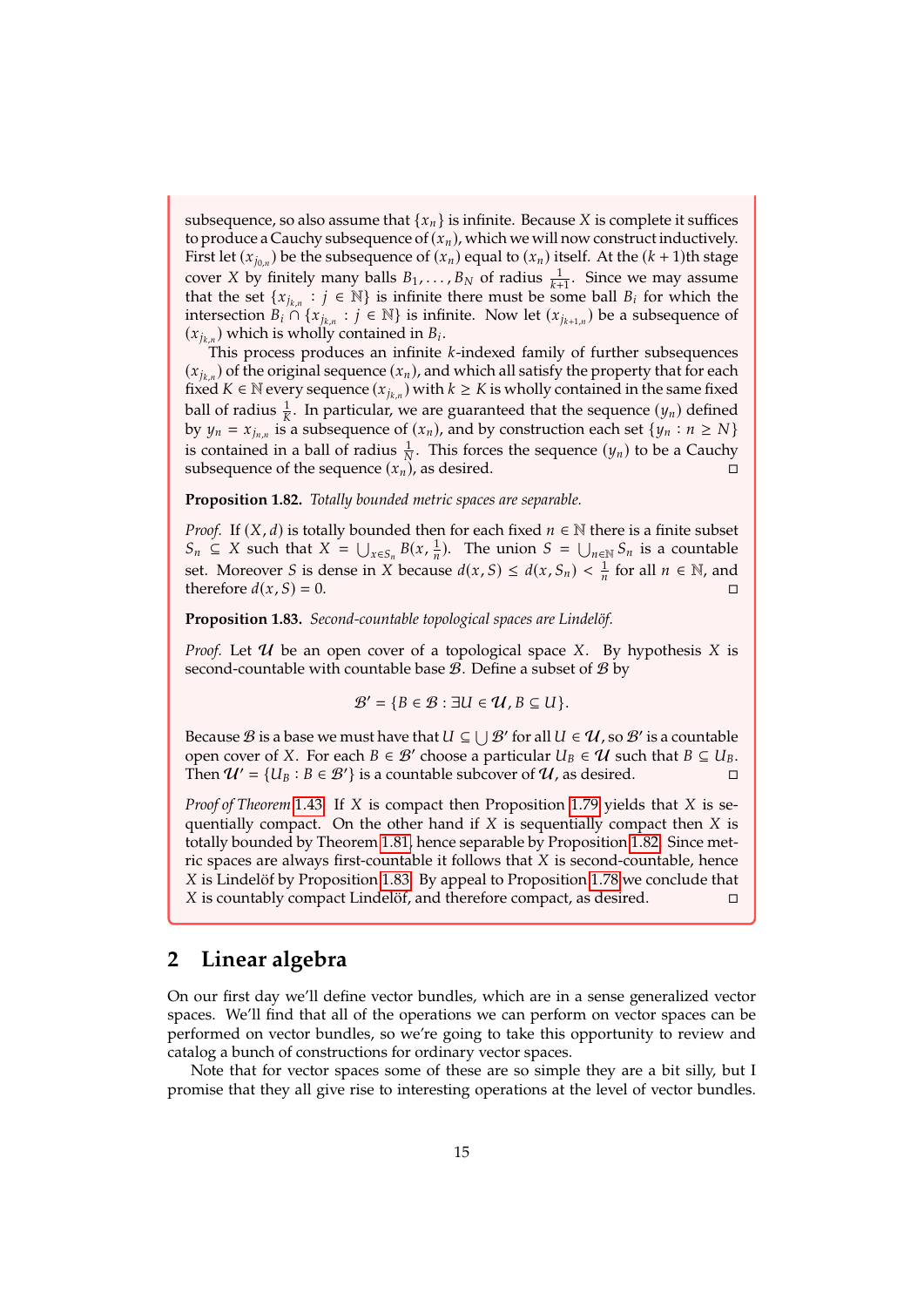To start with all of our vector spaces will be over an arbitrary field  $\Bbbk$  of characteristic zero (but if this worries you then you can assume  $\mathbb{k} = \mathbb{R}$  or  $\mathbb{C}$ ).

#### <span id="page-17-0"></span>**2.1 Homs, duals, and direct sums**

The first natural constructions come from considering maps between vector spaces.

**Definition 2.1.** If U and V are vector spaces then the *hom-space*  $\mathcal{L}(U \rightarrow V)$  of linear maps from  $U$  to  $V$  is again a vector space.

*Exercise* 2.2. Show that if U and V are finite-dimensional then  $\mathcal{L}(U \rightarrow V)$  is too. What is the dimension of  $\mathcal{L}(U \rightarrow V)$ ?

Note that we can always view  $\Bbbk$  as a 1-dimensional vector space over itself.

**Definition 2.3.** The *dual* vector space  $V^*$  is the hom-space  $\mathcal{L}(V \to \mathbb{k})$ .

<span id="page-17-2"></span>*Exercise* 2.4*.* Let *V* be a finite dimensional vector space. Show that dim  $V^* = \dim V$ , and conclude that  $V$  and  $V^*$  are (pop-canonically) isomorphic. In general there is and conclude that V and  $V^*$  are (non-canonically) isomorphic. In general there is<br>no preferred choice of isomorphism  $V \to V^*$  and such isomorphisms are closely no preferred choice of isomorphism  $V \to V^*$ , and such isomorphisms are closely related<sup>q</sup> to the theory of inner products on  $V$ rel[a](#page-17-1)ted<sup> $a$ </sup> to the theory of inner products on  $V$ .

<span id="page-17-1"></span>*<sup>a</sup>*The interested reader can consult Theorem <sup>2</sup>.[49](#page-28-0) and the proof immediately preceding it. Isomorphisms  $V \to V^*$  are often called *nondegenerate bilinear forms*.

<span id="page-17-4"></span>*Exercise* [2](#page-17-2).5*.* Despite the caveat in Exercise 2.4 that isomorphisms  $V \cong V^*$  are usually non-canonical show that in the special case that *I* is a one-dimensional usually non-canonical, show that in the special case that  $L$  is a one-dimensional vector space then the hom-space  $\mathcal{L}(L \to L)$  is canonically isomorphic to k. Hence conclude that  $\Bbbk^* = \mathcal{L}(\Bbbk \to \Bbbk)$  is canonically isomorphic to  $\Bbbk$ .

Hint: there are several ways to recognize this isomorphism. One way is via the trace, but a simpler method is just to observe that every element of  $\mathcal{L}(L \rightarrow L)$ is uniquely a scalar multiple of the identity map  $L \rightarrow L$ .

In all of the constructions to come we will find (in Subsection [2.5\)](#page-29-0) that linear maps (e.g.  $U_1 \rightarrow V_1$  and  $U_2 \rightarrow V_2$ ) will naturally induce linear maps between the objects we construct (e.g.  $U_1 \oplus U_2 \rightarrow V_1 \oplus V_2$ ).<sup>[7](#page-17-3)</sup> The next exercise explains how linear maps induce maps between dual spaces.

<span id="page-17-3"></span><sup>7</sup>This is because all of these constructions are all examples in one way or another of *functors*, a concept in *category theory*.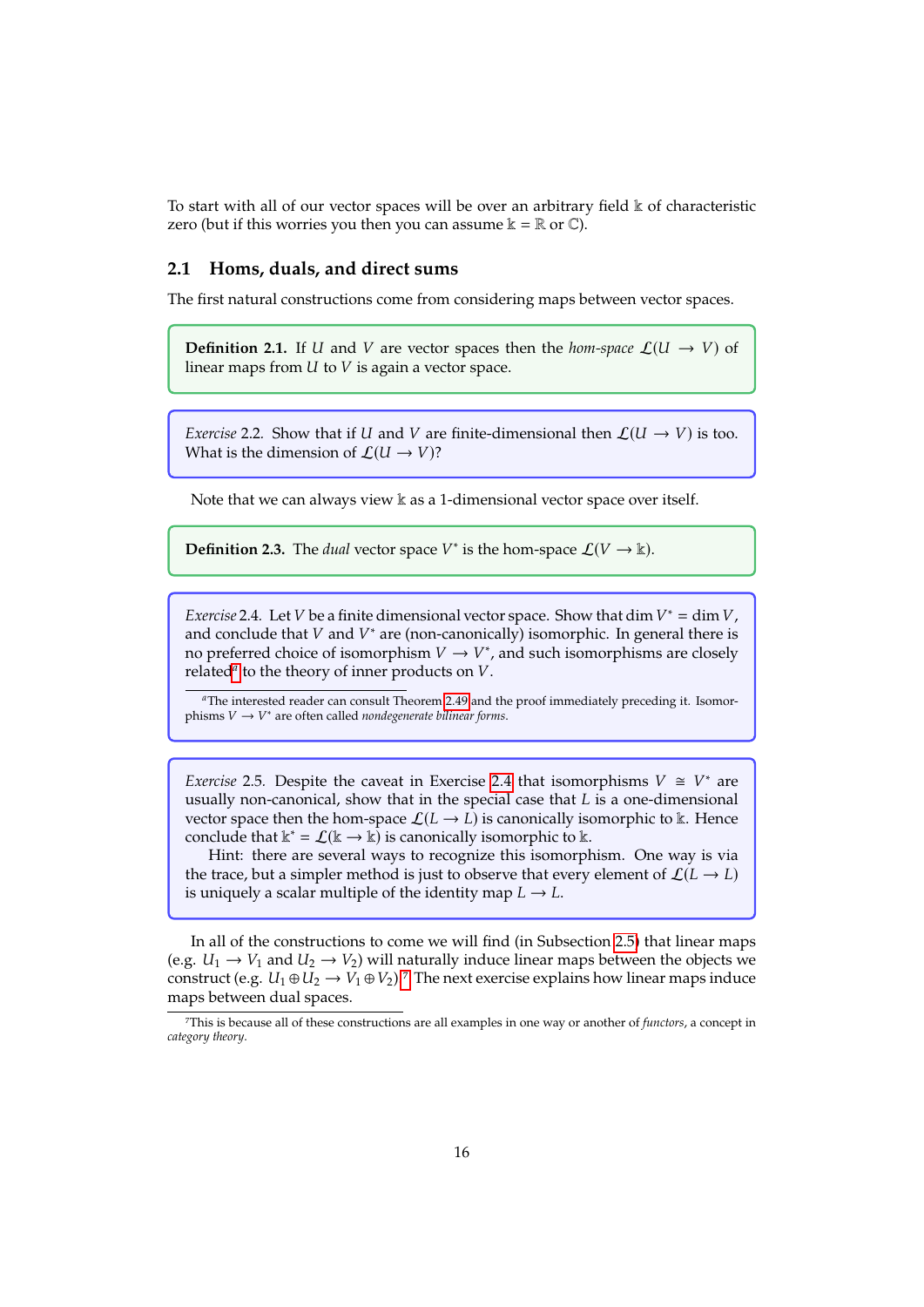<span id="page-18-3"></span>*Exercise* 2.6*.* Show that if  $f: U \to V$  is a linear map then the function  $f^*: V^* \to U^*$ defined by  $\psi \mapsto \psi \circ f$  is a linear map. The map  $f^*$  is called the *dual* or sometimes *transpose* of  $f$ .

In particular conclude that if  $U \subseteq V$  is a subspace and  $\iota_U : U \hookrightarrow V$  is the inclusion then there is a canonical surjective *restriction* map  $\iota_U^*$ .  $V^* \rightarrow U^*$ .

<span id="page-18-4"></span>*Exercise* 2.7. An element  $\alpha$  of the *double dual*  $V^*$  is by definition a linear map  $V^* \to \mathbb{k}$  which in particular assigns an element of  $\mathbb{k}$  to each dual in  $V^*$ . For each  $v \in V$  let  $\alpha_v$  be the element of  $V^{**}$  which is *evaluation-at-v*, i.e. which maps each  $\alpha_v \in V^*$  to  $\psi(v) \in \mathbb{k}$  $*$  → k, which in particular assigns an element of k to each dual in  $V^*$ . For each  $\epsilon$   $V$  let  $\alpha$ , be the element of  $V^{**}$  which is evaluation-at- $\alpha$ , i.e. which maps each  $\psi \in V^*$  to  $\psi(v) \in \mathbb{k}$ .

- 1. Show that the assignment  $v \mapsto \alpha_v$  defines a linear injection  $J_V : V \to V^{**}$ .
- 2. Show that *V* is finite dimensional if and only if  $J_V : V \to V^{**}$  is an isomorphism.
- 3. Conclude that, when *V* is finite dimensional, *V* and  $V^*$  are canonically isomorphic even though *V* and  $V^*$  need not be in general isomorphic even though  $V$  and  $V^*$  need not be in general.
- 4. Show th[a](#page-18-1)t the isomorphism  $J_V$  is *natural<sup>a</sup>*, in the sense that for all linear maps  $f : V \to W$  (between vector spaces of any dimension) we have  $J_W \circ f =$  $f: V \to W$  (between vector spaces of any dimension) we have  $J_W \circ f =$  $\int f^{**} \circ J_V \cdot \frac{b}{2}$  $\int f^{**} \circ J_V \cdot \frac{b}{2}$  $\int f^{**} \circ J_V \cdot \frac{b}{2}$

<span id="page-18-1"></span> $a_{\text{H}}$  you know a bit of category theory, in this exercise we're showing that the linear maps  $J_V$  define at ural transformation from the identity functor on the category of vector spaces to the the double a natural transformation from the identity functor on the category of vector spaces to the the double dual functor. When we restrict to the full subcategory of finite-dimensional vector spaces, we've also shown above that this natural transformation becomes an isomorphism.

<span id="page-18-2"></span>*b*The double dual map  $f^{**}$  is defined by taking the dual of the map  $f: V \to W$  once to get a map  $W^* \to W^*$  and again to finally obtain  $f^{**} \cdot W^{**} \to W^{**}$  (with the dual of a linear map defined as in Exercise <sup>2</sup>.[6\)](#page-18-3). \* :  $W^*$  →  $V^*$ , and again to finally obtain  $f^{**}$  :  $V^{**}$  →  $W^{**}$  (with the dual of a linear map defined as in

**Definition 2.8.** If U and V are vector spaces then the *direct sum*  $U \oplus V$  is another vector space which has underlying set  $U \times V$ . We define addition and scalar multiplication by

 $(u_1, v_1) + (u_2, v_2) = (u_1 + u_2, v_1 + v_2)$  and  $\lambda \cdot (u, v) = (\lambda u, \lambda v).$ 

We write  $u \oplus v$  for  $(u, v)$ .

*Exercise* 2.9. What is the dimension of  $U \oplus V$  in terms of dim  $U$  and dim  $V$ ?

#### <span id="page-18-0"></span>**2.2 Tensor products**

Just as the direct sum of vector spaces  $U \oplus V$  gives a precise meaning to formal sums  $u \oplus v$  of vectors  $u \in U$  and  $v \in V$ , the tensor product  $U \otimes V$  is meant to give a precise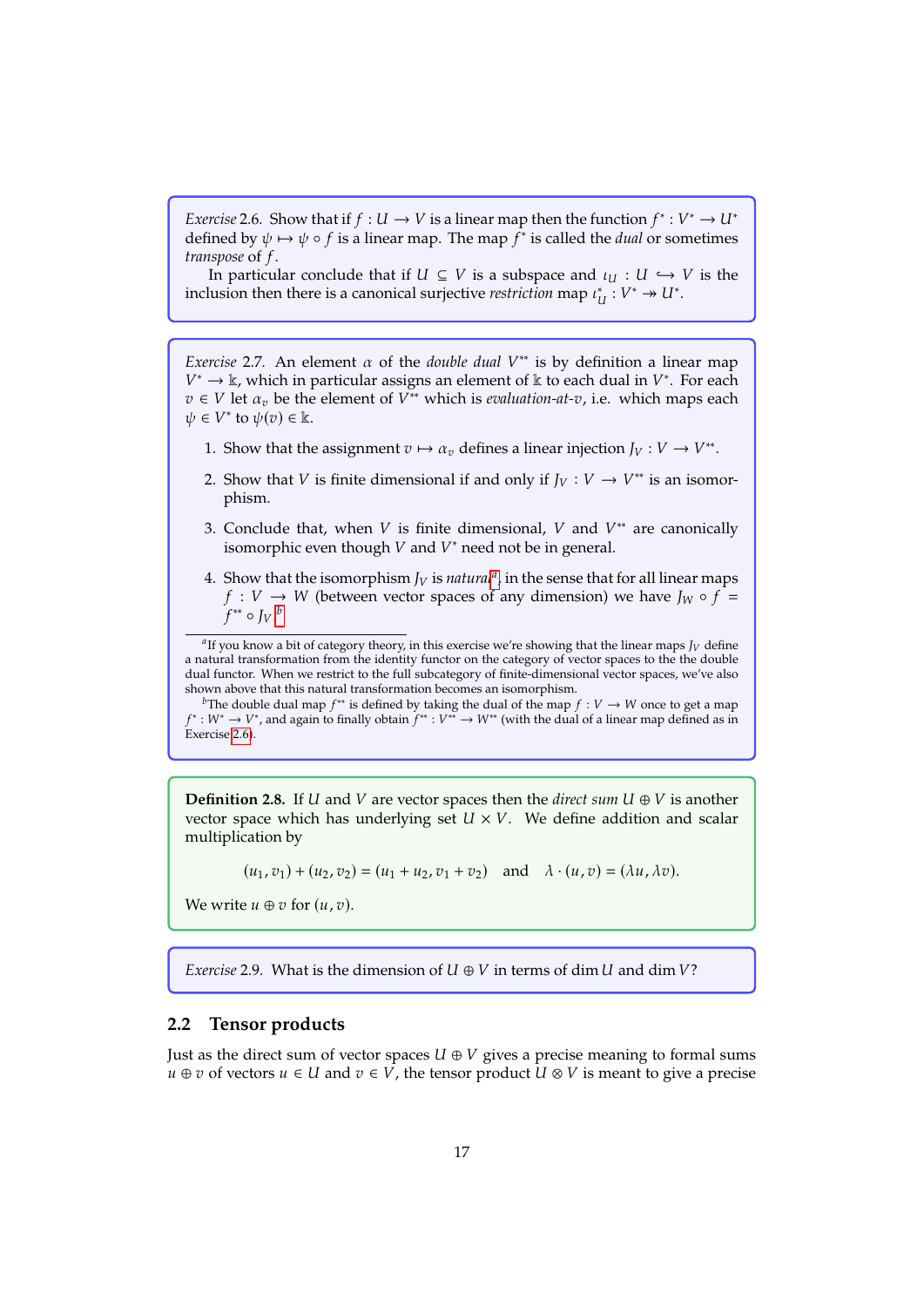meaning to formal products  $u \otimes v$ . The distinction is that, for formal sums we have

$$
(u_1 \oplus v_1) + (u_2 \oplus v_2) = (u_1 + u_2) \oplus (v_1 + v_2) \quad \text{and} \quad \lambda \cdot (u \oplus v) = \lambda u \oplus \lambda v,
$$

meanwhile formal products should satisfy

$$
(u_1 + u_2) \otimes (v_1 + v_2) = (u_1 \otimes v_1) + (u_1 \otimes v_2) + (u_2 \otimes v_1) + (u_2 \otimes v_2)
$$
 (2.1)

and

<span id="page-19-1"></span><span id="page-19-0"></span>
$$
\lambda \cdot (u \otimes v) = \lambda u \otimes v = u \otimes \lambda v. \tag{2.2}
$$

One way to rigorously construct  $U \otimes V$  proceeds by essentially just declaring [\(2.1\)](#page-19-0) and [\(2.2\)](#page-19-1) to be true: first, form the free k-vector space  $A = k[{u \otimes v : u \in U, v \in V}]$  on all formal products  $u \otimes v$ . There are two things to note here:

- 1. At this point the formal products  $u \otimes v$  are strictly just symbols which we can multiply by scalars, add, and subtract in A. It isn't yet the case that e.g.  $2(u \otimes v) =$ 2*u*  $\otimes$  *v* = *u*  $\otimes$  2*v*, and likewise for the more complicated distributive law [\(2.1\)](#page-19-0).
- 2. The free k-vector space A is "very large": it is uncountably-infinite dimensional whenever k is uncountable and dim  $U$ , dim  $V > 0$ .

We can now define  $U \otimes V$  by declaring [\(2.1\)](#page-19-0) and [\(2.2\)](#page-19-1) to be true: formally, we take the quotient of A by the subspace R generated by all elements of the form (for any  $u_1, u_2 \in U$ and  $v_1, v_2 \in V$ )

$$
(u_1 + u_2) \otimes (v_1 + v_2) - (u_1 \otimes v_1) - (u_1 \otimes v_2) - (u_2 \otimes v_1) - (u_2 \otimes v_2),
$$

and (for any  $\lambda \in \mathbb{k}$ ,  $u \in U$ , and  $v \in V$ )

$$
\lambda(u\otimes v)-\lambda u\otimes v \quad \text{and} \quad \lambda(u\otimes v)-u\otimes \lambda v.
$$

The subspace  $R$  of  $A$  generated by these relations is also "very large" in the informal sense used above, and so the quotient  $A/R$  collapses many elements (as Exercise 2.[12](#page-20-0) below shows, in fact whenever *U* and *V* are both finite dimensional then  $U \otimes V$  is, too).

**Definition 2.10.** The *tensor product*  $U \otimes V$  of vector spaces is the quotient  $A/R$ .

Sometimes people refer to elements of  $U \otimes V$  as *tensors*.

**Remark 2.11.** Danger! Note that while in the direct sum  $U \oplus V$  arbitrary finite sums

$$
(u_1\oplus v_1)\oplus\cdots\oplus(u_n\oplus v_n)
$$

can always be written uniquely as a single formal sum  $(u_1 + \cdots + u_n) \oplus (v_1 + \cdots + v_n)$ , this is not the case for the tensor product  $U \otimes V$ . That is, the sum

$$
(u_1 \otimes v_1) + (u_2 \otimes v_2)
$$

need not be equal a single  $u \otimes v$  for any  $u \in U$  and  $v \in V$ . Some people like to distinguish the elements of  $U \otimes V$  which can be written as  $u \otimes v$  by calling them the *pure tensors*.

That said, to define a linear map T from  $U \otimes V$  to any other vector space W it suffices to specify what happens to only the pure tensors  $u \otimes v$ , since then the value of T on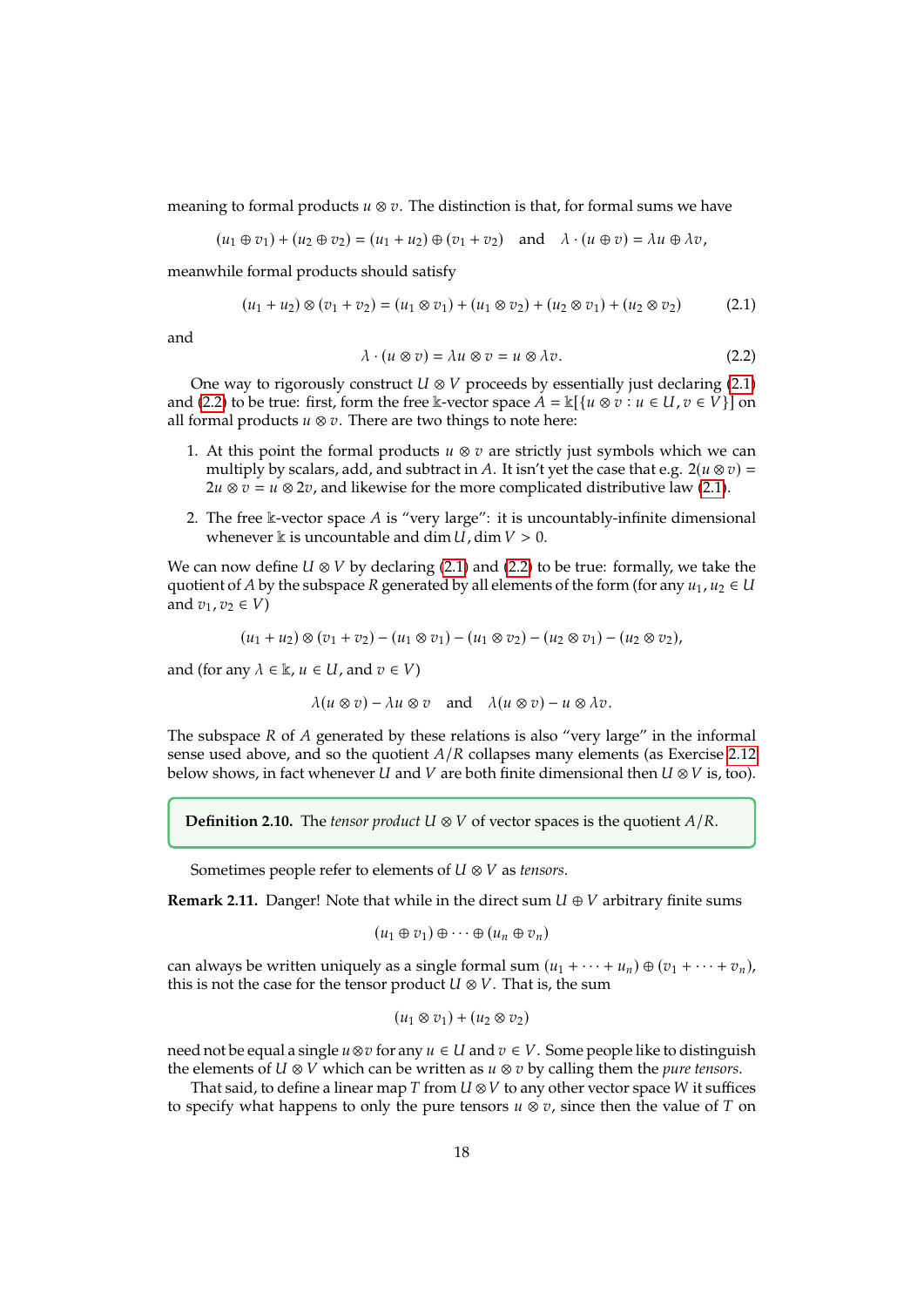any sum of pure tensors is clear (we "extend linearly"). In other words, if we have a definition of  $T(u \otimes v)$  for all  $u \in U$  and  $v \in V$ , then implicitly we also know

$$
T((u_1 \otimes v_1) + \cdots + (u_n \otimes v_n)) = T(u_1 \otimes v_1) + \cdots + T(u_n \otimes v_n).
$$

We will discuss defining maps out of tensor products more in the coming exercises, and further in Subsection [2.5](#page-29-0) below.

<span id="page-20-0"></span>*Exercise* 2.12*.* Let *U* and *V* be finite dimensional k-vector spaces and suppose that  $\{u_1, \ldots, u_m\}$  and  $\{v_1, \ldots, v_n\}$  are bases of U and V respectively.

- Use the relations [\(2.1\)](#page-19-0) and [\(2.2\)](#page-19-1) to show that the set  $\mathcal{B} = \{u_i \otimes v_j : 1 \le i \le m\}$  are left to  $m, 1 \le i \le n$  spans  $U \otimes V$  (In this problem we write  $u \otimes v_j$  for both the  $m, 1 \le j \le n$ } spans  $U \otimes V$ . (In this problem we write  $u \otimes v$  for both the associated purely formal product in  $A$ , and the image of this formal product in the quotient  $A/R = U \otimes V$ .)
- For each  $1 \le i \le m$  and  $1 \le j \le n$  show that the linear map  $f_{i,j}: A \to \mathbb{k}$ defined by

$$
u_k \otimes v_l \mapsto \begin{cases} 1 & (k, l) = (i, j) \\ 0 & \text{otherwise} \end{cases}
$$

respects the relations [\(2.1\)](#page-19-0) and [\(2.2\)](#page-19-1) (i.e. is identically zero on the subspace  $R \subset A$ ) and therefore descends to a map  $\widetilde{f_{i,j}}$  :  $U \otimes V = A/R$  → k from the quotient.

- Using the fact that image of  $u_i \otimes v_j$  under  $f_{k,l}$  is nonzero if and only if  $(k, l) = (i, j)$ , conclude that  $\mathcal{B}$  is a linearly independent subset of  $U \otimes V$ , and is therefore a basis of  $U \otimes V$ .
- Moreover, conclude that even though the free  $\Bbbk$ -vector space A we used to define  $U \otimes V$  was very large, in fact its quotient  $U \otimes V$  is finite dimensional and dim  $U \otimes V = \dim U \cdot \dim V$ .

<span id="page-20-3"></span>*Exercise* 2.13. Show that k is a unit for the tensor product, in the sense that given any (possibly infinite dimensional) vector space  $V$ , there are canonical isomorphisms

$$
V \otimes \mathbb{k} \cong V \cong \mathbb{k} \otimes V.
$$

Note that here we are again viewing  $\Bbbk$  as a 1-dimensional  $\Bbbk$ -vector space.

<span id="page-20-1"></span>*Exercise* 2.14. Show that the operation of evaluating  $\psi \in V^*$  on a vector  $v \in V$  gives rise to a canonical *evaluation* man  $V^* \otimes V \to \mathbb{k}$ rise to a canonical *evaluation* map  $V^* \otimes V \to \mathbb{k}$ .

<span id="page-20-2"></span>*Exercise* 2.15. Show that when *U* is finite dimensional there is a canonical isomor-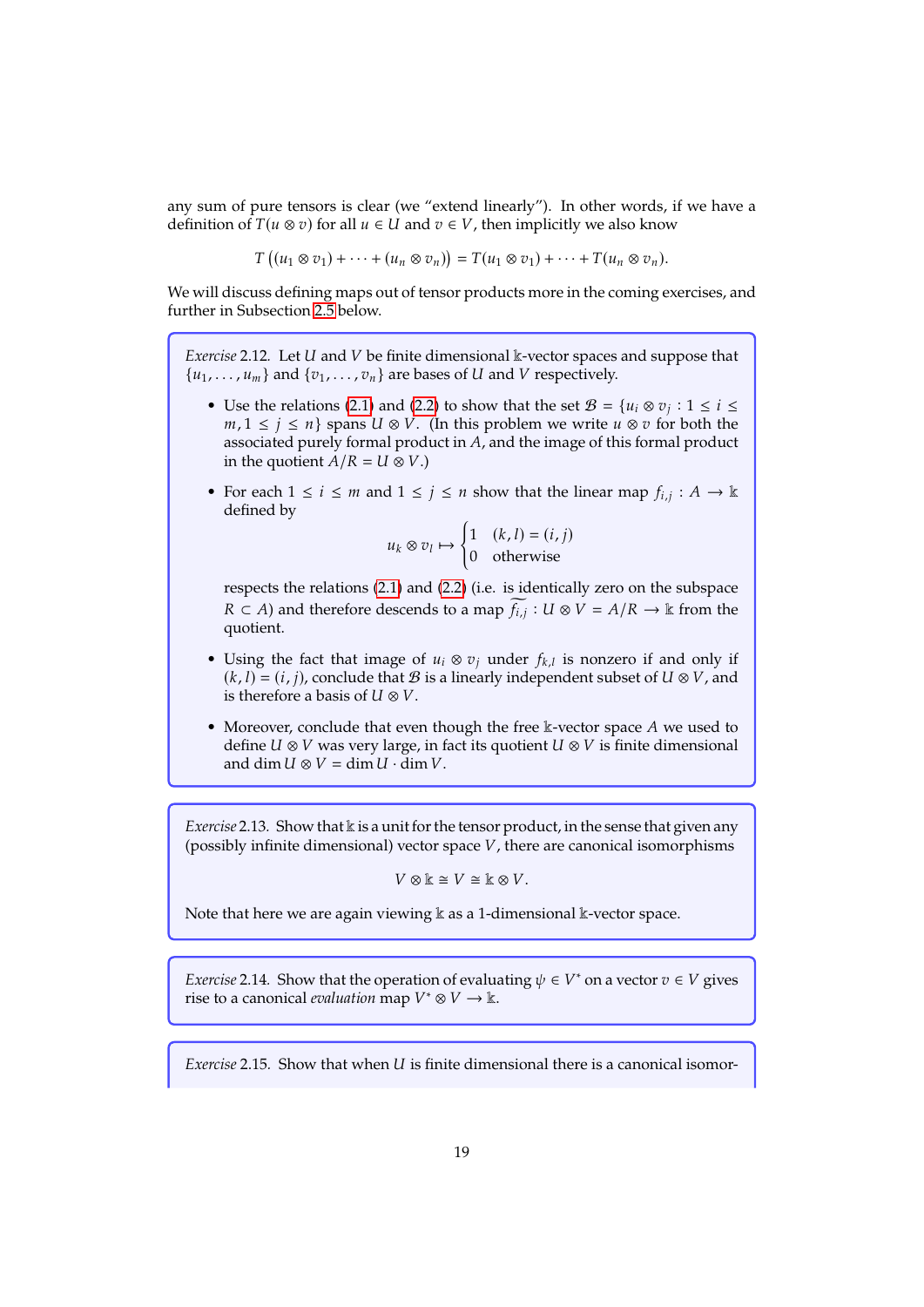phism

$$
\mathcal{L}(U \to V) \cong V \otimes U^*.
$$

By considering the case when  $U = V$  conclude that when V is finite dimensional there is a canonical (basis-independent) nonzero element of  $V \otimes V^*$ , given by the image of the identity man  $V \to V$  under this isomorphism. The linear man image of the identity map  $V \rightarrow V$  under this isomorphism. The linear map  $\mathbb{k} \to V \otimes V^*$  which sends  $1 \in \mathbb{k}$  to this element is called the *coevaluation* map.

#### <span id="page-21-0"></span>**2.3 Tensor, symmetric, and exterior powers**

As a special case of the tensor product of vector spaces, we can always form the tensor product  $V \otimes V$  of a vector space with itself. The next exercise shows that even though in this case the pure tensors  $v_1 \otimes v_2$  and  $v_2 \otimes v_1$  both lie in the same vector space  $V \otimes V$ , in general they need not be related.

*Exercise* 2.16. Show that the elements  $v_1 \otimes v_2$  and  $v_2 \otimes v_1$  of  $V \otimes V$  are linearly dependent if and only if  $v_1$  and  $v_2$  are linearly dependent. Hint: use the explicit basis of Exercise <sup>2</sup>.[12.](#page-20-0)

Of course, there is no reason to limit ourselves to only two copies of  $V$ .

**Definition 2.17.** For any  $k \geq 1$  we can form the k-fold tensor product of V with itself, obtaining the *th tensor power*

$$
V^{\otimes k} := \underbrace{V \otimes \cdots \otimes V}_{k \text{-times}}.
$$

Since  $\Bbbk$  is the unit for the tensor product we define  $V^{\otimes 0} = \Bbbk$ .

*Exercise* 2.18*.* Let  $\{v_1, \ldots, v_n\}$  be a basis of V. By Exercise 2.[12](#page-20-0) the set  $\{v_i \otimes v_j : 1 \le i \le n\}$  is a basis of  $V \otimes V$  Generalize this and show that  $i, j \leq n$  is a basis of  $V \otimes V$ . Generalize this and show that

$$
\{v_{j_1}\otimes\cdots\otimes v_{j_k}:1\leq j_1,\cdots,j_k\leq n\}
$$

of all possible k-fold products of these basis vectors is a basis of of  $V^{\otimes k}$ . Conclude that dim  $V^{\otimes k}$  – (dim  $V^k$ . Hinti no work is required, this is a formal consequence that  $\dim V^{\otimes k} = (\dim V)^k$ . Hint: no work is required, this is a formal consequence of the previous exercise of the previous exercise.

It is sometimes desirable to impose additional relations on formal  $k$ -fold products  $v_1 \otimes \cdots \otimes v_k$  in  $V^{\otimes k}$ . By far the most common two are:

• Declare that the formal multiplication "⊗" is commutative, in that

 $v_1 \otimes \cdots \otimes v_i \otimes v_{i+1} \otimes \cdots \otimes v_k = v_1 \otimes \cdots \otimes v_{i+1} \otimes v_i \otimes \cdots \otimes v_k$ 

for all  $j$ .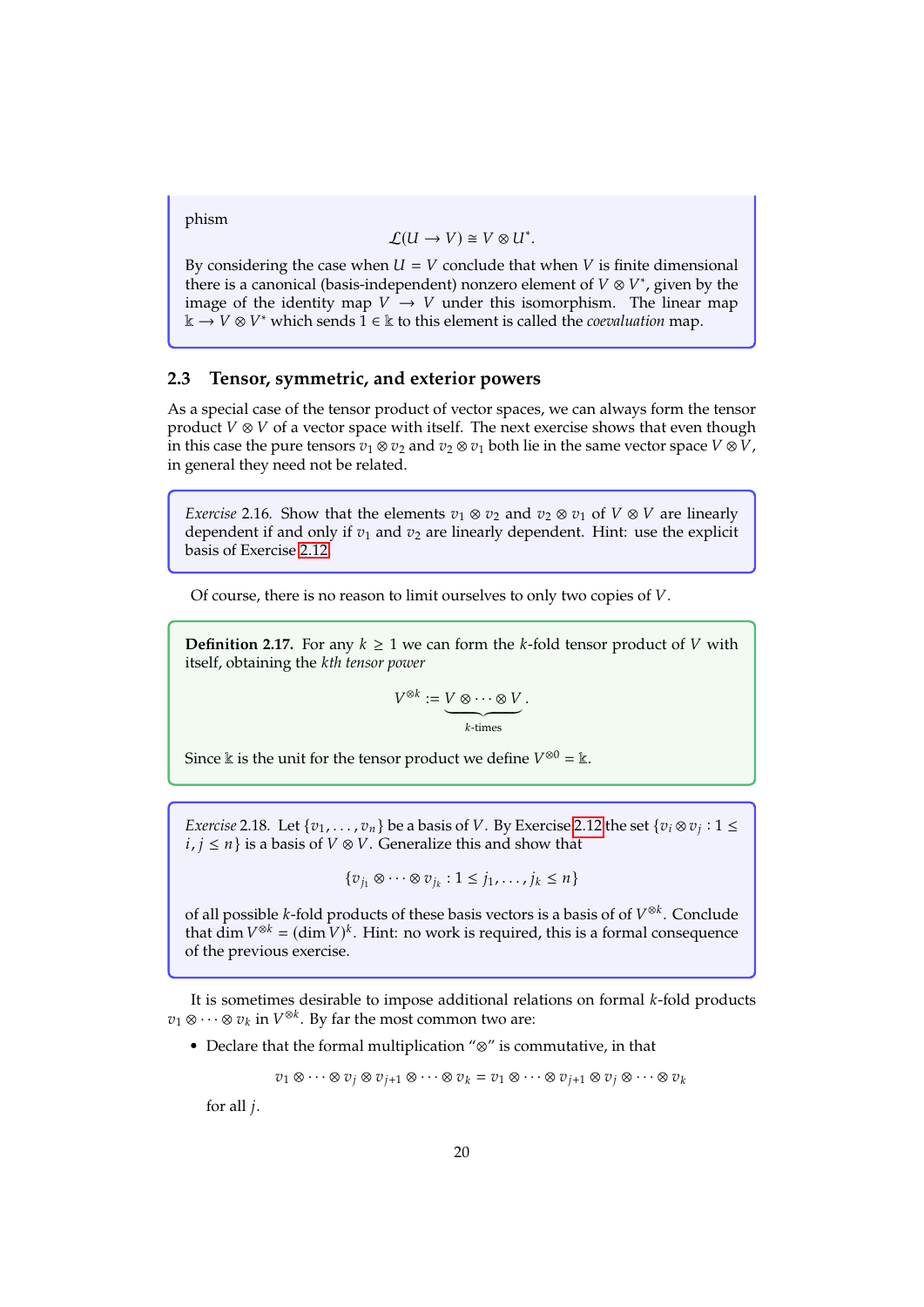• Declare that the formal multiplication "⊗" is anticommutative, in that

<span id="page-22-0"></span>
$$
v_1 \otimes \cdots \otimes v_j \otimes v_{j+1} \otimes \cdots \otimes v_k = -(v_1 \otimes \cdots \otimes v_{j+1} \otimes v_j \otimes \cdots \otimes v_k) \tag{2.3}
$$

for all  $i$ .

One formally imposes either of these relations on  $V^{\otimes k}$  by taking a quotient, in a vilar fashion to how we constructed  $V^{\otimes k}$  itself similar fashion to how we constructed  $V^{\otimes k}$  itself.

**Definition 2.19.** The *kth symmetric power*  $S^k$   $V$  is the quotient of  $V^{\otimes k}$  by the subspace spanned by all elements of the form spanned by all elements of the form

 $v_1 \otimes \cdots \otimes v_j \otimes v_{j+1} \otimes \cdots \otimes v_k - v_1 \otimes \cdots \otimes v_{j+1} \otimes v_j \otimes \cdots \otimes v_k.$ 

The *kth exterior power*  $\Lambda^k V$  is the quotient of  $V^{\otimes k}$  by the subspace spanned by plements of the form all elements of the form

$$
v_1 \otimes \cdots \otimes v_j \otimes v_{j+1} \otimes \cdots \otimes v_k + v_1 \otimes \cdots \otimes v_{j+1} \otimes v_j \otimes \cdots \otimes v_k.
$$

In order to prevent confusion the image of  $v_1 \otimes \cdots \otimes v_k \in V^{\otimes k}$  in the quotient defining  $\lambda$  is denoted  $v_i \otimes \cdots \otimes v_k$ . I illegation the image of  $v_i \otimes \cdots \otimes v_k$  is the quotient in the  $S^k V$  is denoted  $v_1 \otimes \cdots \otimes v_k$ . Likewise, the image of  $v_1 \otimes \cdots \otimes v_k$  in the quotient in the quotient defining  $\Lambda^k V$  is denoted  $v_1 \wedge \cdots \wedge v_k$ . quotient defining  $\Lambda^k V$  is denoted  $v_1 \wedge \cdots \wedge v_k$ .

*Exercise* 2.20*.* Let  $\{v_1, \ldots, v_n\}$  be a basis of V. Show that

 $\{v_{j_1} \circledS \cdots \circledS v_{j_k} : 1 \leq j_1 \leq \cdots \leq j_k \leq n\}$ 

of all possible *k*-fold products of basis vectors with **non-strictly** increasing index is a basis of  $S^k V$ . Similarly, show that

$$
\{v_{j_1}\wedge\cdots\wedge v_{j_k}:1\leq j_1<\cdots
$$

of all possible *k*-fold products of basis vectors with **strictly** increasing index is a basis of  $\Lambda^k V$ . Conclude that dim  $S^k V = \binom{n+k-1}{k}$  and dim  $\Lambda^k V = \binom{n}{k}$ .

*Exercise* 2.21. Let *V* be an *n*-dimensional vector space. Show that  $(\Lambda^k V)^*$  is canon-<br>isolly isomorphic to  $(\Lambda^{n-k} V)^* \otimes \Lambda^n V$ ically isomorphic to  $(\Lambda^{n-k} V)^* \otimes \Lambda^n V$ .

<span id="page-22-1"></span>*Exercise* 2.22*.* Use the fact that  $\Bbbk$  is a field of characteristic zero to show that the kth exterior power  $\Lambda^k V$  may equivalently be defined as the quotient of  $V^{\otimes k}$  by the subspace spanned by all elements of the form subspace spanned by all elements of the form

 $v_1 \otimes \cdots \otimes v_j \otimes v \otimes v \otimes v_{i+3} \otimes \cdots \otimes v_k$ 

i.e. where two adjacent vectors in the formal product are equal.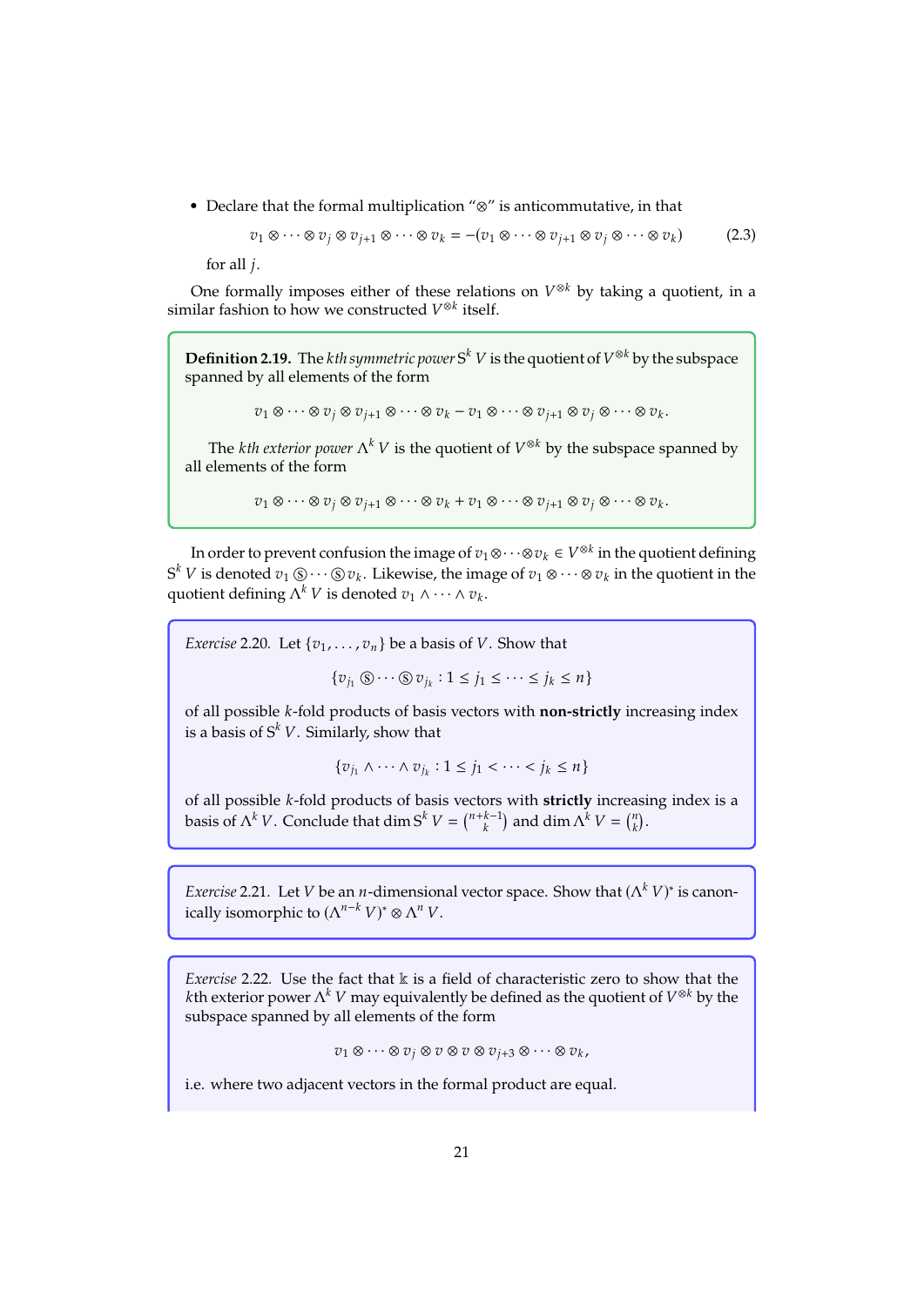Note that over a field of characteristic 2 these two definitions of  $\Lambda^k V$  are not same; indeed, when chark = 2 then (as we have defined it) the kth exterior the same: indeed, when char  $k = 2$  then (as we have defined it) the kth exterior power becomes the same as the th symmetric power, while this other definition in general gives a distinct object.

We will mostly be interested in symmetric and exterior powers for their own sake, since they directly give rise to corresponding operations on vector bundles. However, it is worth mentioning that in particular exterior powers of vector bundles naturally appear in the integration theory of differential geometry because the relation [\(2.3\)](#page-22-0) is fundamentally related to measurement of oriented areas and volumes.

Another application of exterior powers is as an easy and intrinsic way to define the determinant of a linear map  $V \to V$  (along with assorted machinery, such as the adjugate) without having to choose a basis. Going into this now would take us too far afield, but I'd be happy to tell you more about this story if you ask me. Coordinate-free linear algebra is fun!

#### <span id="page-23-0"></span>**2.4 Real and complex vector spaces**

Up until now we have been dealing with arbitrary k-vector spaces; we'll now assume that our vector spaces are real or complex. The purpose of this subsection is to enumerate some miscellaneous special features of the real or complex case. First, just as we can take the complex conjugate of a complex number, we can take the complex conjugate of a C-vector space.

**Definition 2.23.** If V is a C-vector space then the *complex conjugate*  $\overline{V}$  is another C-vector space which has the same underlying set and sum operation as  $V$ , but where we redefine the scalar multiplication to be  $\lambda \cdot v := \lambda v$ .

We also have a general way to pass between the worlds of real and complex vector spaces. One direction comes from the fact that if  $V$  is a  $\mathbb{C}$ -vector space, then since  $V$  has scalar multiplication by complex numbers, V certainly has scalar multiplication by real numbers.

**Definition 2.24.** Let *V* be a *C*-vector space. The *realification*  $V_{\mathbb{R}}$  of *V* is the  $\mathbb{R}$ -vector space with the same underlying set as  $V$ , but where we forget the multiplication by complex scalars in  $V$  and remember only the multiplication by real scalars.

<span id="page-23-1"></span>*Exercise* 2.25. Let *V* be a finite dimensional complex vector space. Then  $\dim_{\mathbb{C}} V$  <  $\infty$ , where we have written a  $\mathbb C$  subscript to emphasize that we are viewing V as a C-vector space. Similarly the real vector space  $V_{\mathbb{R}}$  has dimension dim<sub>R</sub>  $V_{\mathbb{R}}$ . Show that dim<sub>R</sub>  $V_R = 2 \dim_{\mathbb{C}} V$ .

Now suppose instead that we start with an R-vector space  $V$ . As a special case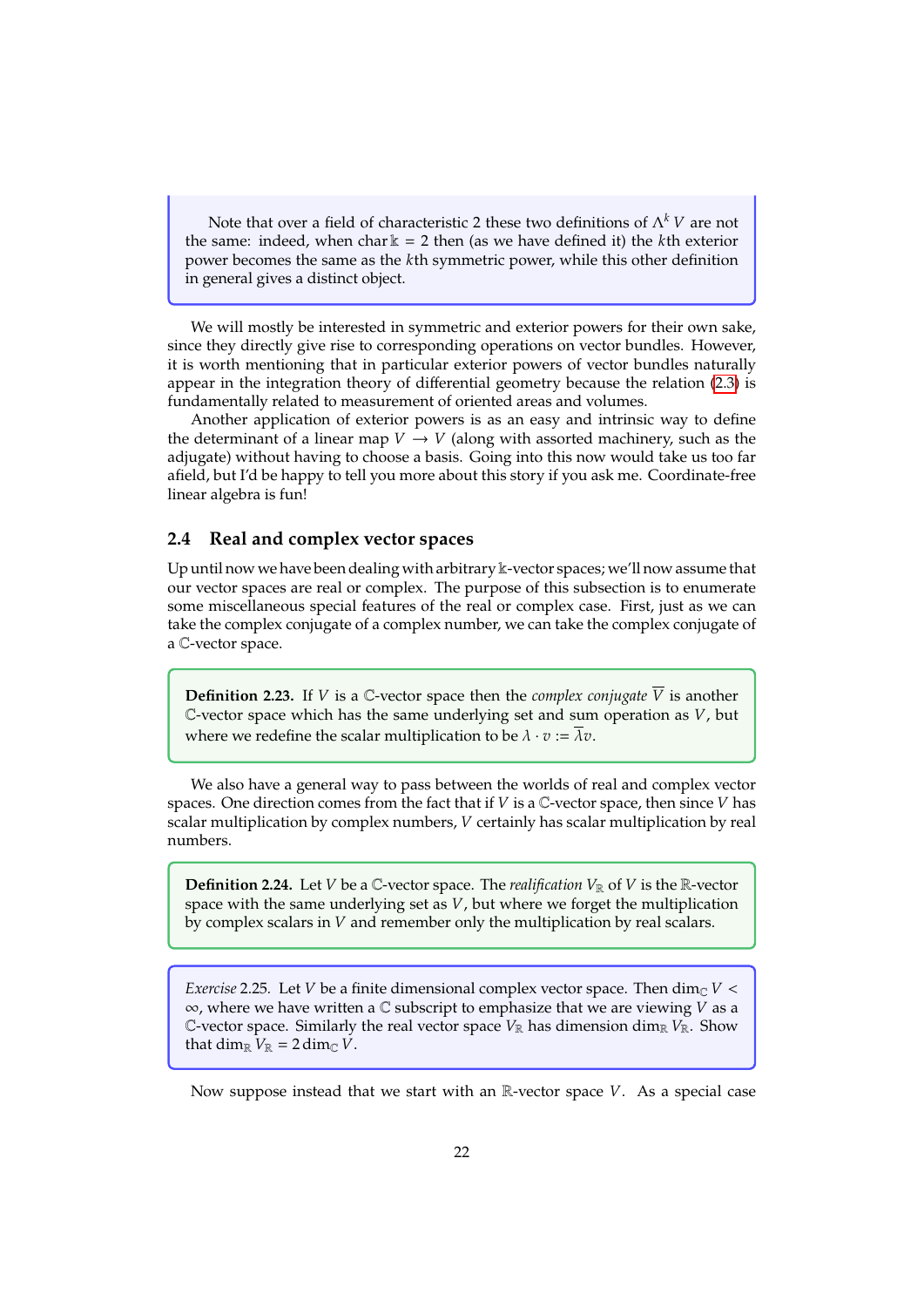of the realification construction, we can turn  $\mathbb C$  into a real vector space  $\mathbb C_{\mathbb R}$ , which by Exercise <sup>2</sup>.[25](#page-23-1) has (real) dimension 2. We can therefore take the tensor product of the real vector spaces  $\mathbb{C}_\mathbb{R}$  and V.

<span id="page-24-1"></span>**Definition 2.26.** Let *V* be an R-vector space. The *complexification*  $V_{\mathbb{C}}$  of *V* is the C-vector space with the same underlying set as  $\mathbb{C}_\mathbb{R} \otimes V$ , but where we define the multiplic[a](#page-24-0)tion by an arbitrary scalar  $\lambda \in \mathbb{C}$  as<sup>*a*</sup>

 $\lambda \cdot (\mu \otimes v) := \lambda \mu \otimes v.$ 

<span id="page-24-0"></span>*a*As always, this definition on pure tensors extends linearly to a definition for arbitrary sums of pure tensors.

*Exercise* 2.27*.* Show that <sup>C</sup>-multiplication given in Definition <sup>2</sup>.[26](#page-24-1) is compatible with addition, and hence that  $V_{\mathbb{C}}$  is actually a  $\mathbb{C}$ -vector space.

*Exercise* 2.28*.* Show that the complexification obeys dim<sub>C</sub>  $V_C = \dim_R V$ .

*Exercise* 2.29. If *V* is an R-vector space then write down an explicit isomorphism  $(V_{\mathbb{C}})_{\mathbb{R}} \cong V \oplus V$  of real vector spaces.

Recall that we also have the notion of an inner product on a real or complex vector space.

**Definition 2.30.** Let *V* be a k-vector space with  $k = \mathbb{R}$  or  $\mathbb{C}$ . An *inner product*  $(\cdot, \cdot)$ on *V* is [a](#page-24-2) bilinear map<sup>*a*</sup>  $V \times \overline{V} \rightarrow \mathbb{k}$  which is

- *conjugate symmetric*, in that<sup>*[b](#page-24-3)*</sup>  $(v_1, v_2) = (v_2, v_1)$  for all  $v_1, v_2 \in V$ , and
- *positive semidefinite*, in that<sup>*[c](#page-24-4)*</sup> ( $v$ ,  $v$ )  $\geq$  0 for all  $v \in V$ , and
- *definite*, in that  $(v, v) = 0$  implies  $v = 0$  for all  $v \in V$ .

<span id="page-24-2"></span><sup>a</sup>If *V* is real then we adopt the convention that  $\overline{V} = V$ . Recall that whenever *U*, *V*, and *W* are R-<br>tor spaces a hilinear map  $f: U \times V \to W$  is just a function which is linear in the *U* and *V* arguments vector spaces a *bilinear* map  $\hat{f}: U \times V \to W$  is just a function which is linear in the U and V arguments separately. A bilinear map  $V \times \overline{V} \rightarrow W$  is often called *sesquilinear*.

Equipping a vector space  $V$  with an inner product is commonly understood as giving  $V$  a rigid geometric structure: inner products allow us to measure lengths of vectors, and angles between pairs of vectors. For the future applications of inner products to vector bundles which lie in our future, we will instead be much more interested in a

<span id="page-24-4"></span><span id="page-24-3"></span>*b*When  $k = \mathbb{R}$  the complex conjugate is of course unnecessary.

*c*When  $k = \mathbb{C}$  so that a priori we only have  $(v, v) \in \mathbb{C}$ , here the assertion  $(v, v) \geq 0$  must be understood to mean that both  $(v, v) \in \mathbb{R}$  and  $(v, v) \geq 0$ .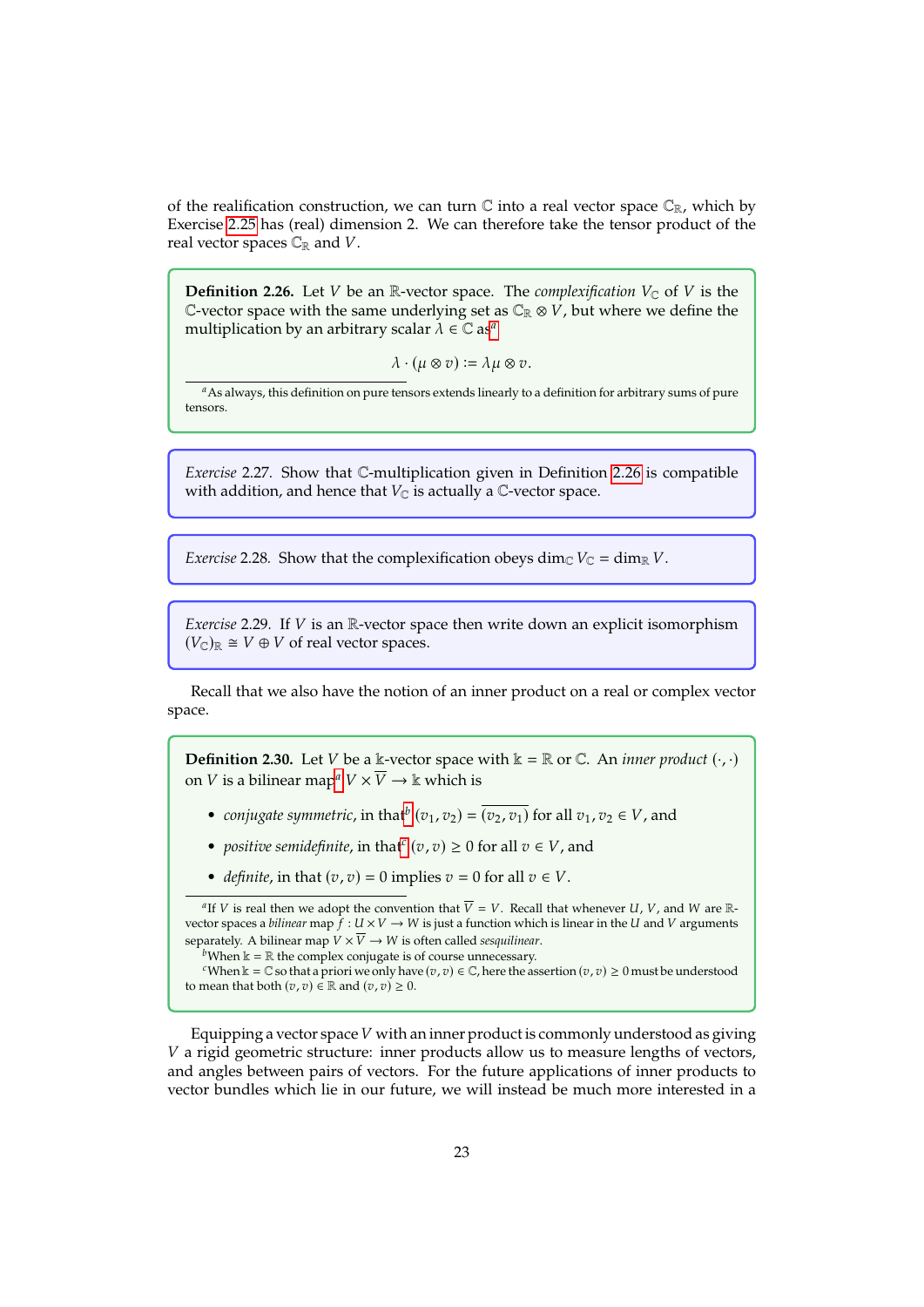certain algebraic consequence of a choice of inner product on  $V$ , which we now describe.

**Definition 2.31.** A *complement* of a subspace  $U$  of a vector space  $V$  is another subspace  $U' \subseteq V$  such that  $U \cap U' = \{0\}$  and span $(U \cup U') = V$ .

<span id="page-25-0"></span>*Exercise* 2.32*.* Let  $U, U' \subseteq V$  be subspaces. We may define a linear map  $f$ :  $U \oplus U' \rightarrow V$  by

$$
u\oplus u'\mapsto u+u'.
$$

Show that  $f$  is an isomorphism if and only if  $U'$  is a complement of  $U$ .<br>For this reason when  $U'$  is a complement of  $U$  it is sometimes said f For this reason when  $\dot{U}'$  is a complement of U it is sometimes said that V is the read direct sum of U and U' *internal direct sum* of U and U'.

<span id="page-25-3"></span>*Exercise* 2.33*.* Let  $U, U' \subseteq V$  be subspaces. A linear map  $P : V \to V$  is called a *projection* if  $P \circ P = P$ . Show that  $U'$  is a complement of  $U$  if and only if there is a projection  $P : V \to V$  with im  $P = U$  and ker  $P = U'$ . Hinti use Exercise 2.32 to a projection  $P: V \to V$  with im  $P = U$  and ker  $P = U'$ . Hint: use Exercise 2.[32](#page-25-0) to define a composite  $P: V \to U \oplus U' \to V$ define a composite  $P: V \to U \oplus U' \to U \hookrightarrow V$ .

<span id="page-25-1"></span>**Proposition 2.34.** *If*  $(\cdot, \cdot): V \times \overline{V} \to \mathbb{k}$  *is an inner product on a* k-vector space V then each *subspace*  $U \subseteq V$  *has a canonical complement.* 

<span id="page-25-2"></span>*Exercise* 2.35*.* Prove Proposition <sup>2</sup>.[34](#page-25-1) by first showing that the set

$$
U^\perp:=\{v\in V: \forall u\in U, (v,u)=0\}
$$

is a subspace of V, and then showing that  $U^{\perp}$  is a complement of U.

With respect to a fixed choice of inner product on V, the subspace  $U^{\perp}$  is called the *orthogonal* complement of U.

Finally we observe the property (which will be especially useful when we get to vector bundles) that positive linear combinations of inner products remain inner products.

*Exercise* 2.36*.* Show that if  $(\cdot, \cdot)_1$  and  $(\cdot, \cdot)_2$  are both inner products on *V* (real or complex), then any positive linear combination  $a(\cdot, \cdot)_1 + b(\cdot, \cdot)_2$  (i.e. with  $a, b > 0$ ) is again an inner product on  $V$ .

The remainder of this section is completely optional and serves to give motivation for the definition of an inner product from entirely algebraic, rather than geometric, considerations. None of it is in any way necessary for our class on Ktheory, but it does at least hopefully provide the keen reader with some interesting linear algebra exercises.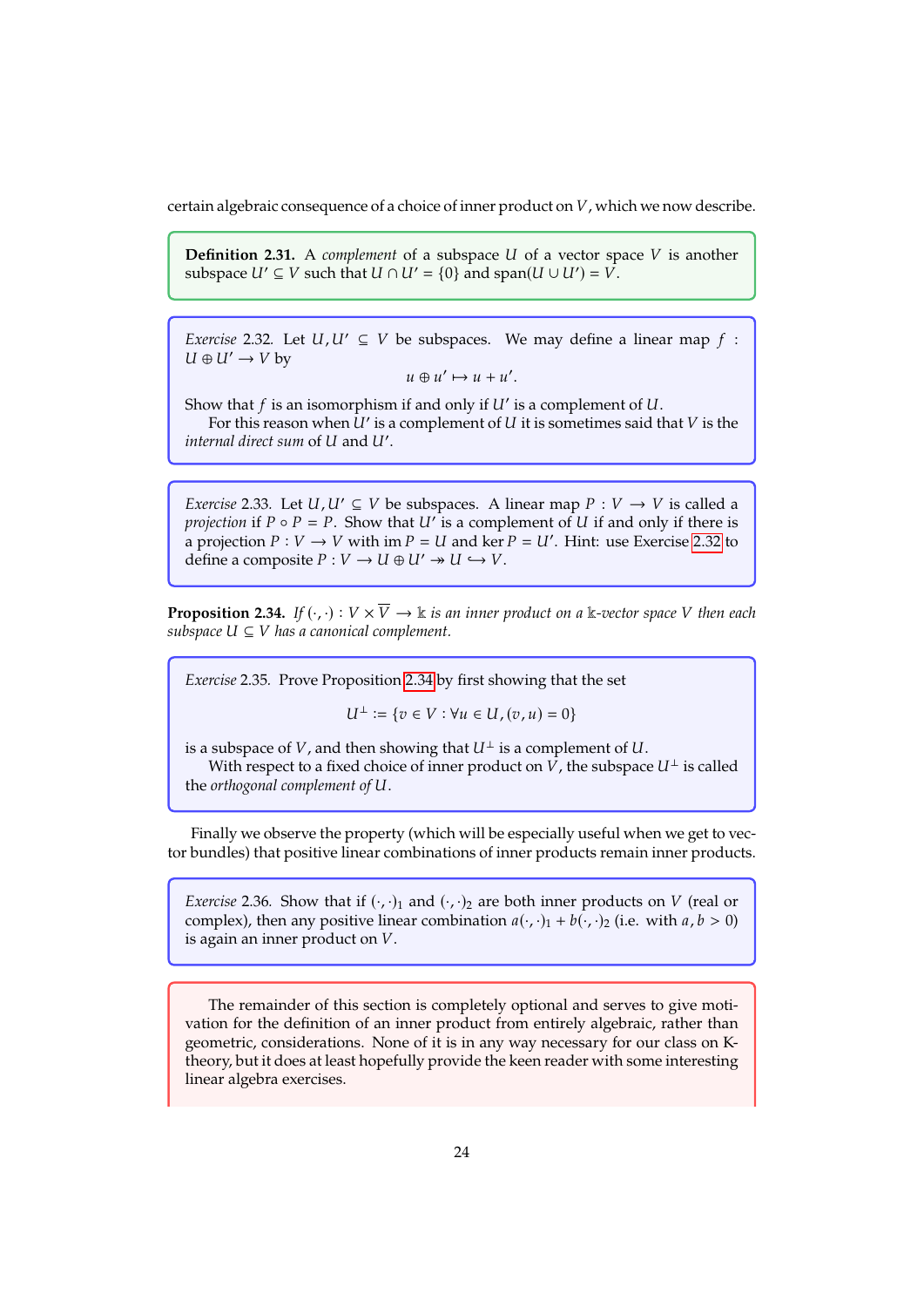For simplicity, for the rest of this section suppose that  $V$  is a finite dimensional real vector space, so that an inner product on  $V$  is just the data of a bilinear form  $V \times V \to \mathbb{R}$  (satisfying some conditions). Famously V and  $V^*$  are isomorphic, but<br>not canonically so; let us at the outset fix an isomorphism  $\Phi : V \to V^*$ not canonically so: let us at the outset fix an isomorphism  $\Phi : V \to V^*$ .<br>First notice that this choice of  $\Phi$  at least produces something inner

First notice that this choice of Φ at least produces something inner productlike: for  $v_1, v_2 \in V$  we have that  $\Phi(v_1) \in V^*$ , which means that  $\Phi(v_1)(v_2)$  is a real number. Thus we can define  $(v_1, v_2) := \Phi(v_1)(v_2)$  but must keen in mind that this number. Thus we can define  $(v_1, v_2) := \Phi(v_1)(v_2)$ , but must keep in mind that this pairing need not be symmetric nor positive definite.

We would like the "generalized inner product"  $\Phi$  which we are now considering to be as useful as an ordinary inner product. Perhaps the most useful property Φ could share with honest inner products would be for Φ to canonically produce complements of arbitrary subspaces  $U \subseteq V$ . For this purpose, as in Exercise 2.[35](#page-25-2) we define

$$
U^{\perp} := \{ v \in V : \forall u \in U, (v, u) = 0 \}.
$$

Because  $(u, v) = \Phi(u)(v) \neq \Phi(v)(u) = (v, u)$  in general, we may also symmetrically define another orthogonal complement

$$
^{\perp}U:=\{v\in V:\forall u\in U,(u,v)=0\}.
$$

on the other side. It turns out that, for the moment,  $U^{\perp}$  will easier for us to use.

**Definition 2.37.** With respect to  $\Phi$ , the subspaces  $U^{\perp}$  and  $\perp U$  of V are the left and *right orthogonal complements of U*, respectively.

<span id="page-26-0"></span>*Exercise* 2.38. Let *V* be finite dimensional and let  $U \subseteq V$  be any subspace. Show that dim  $U^{\perp} = \dim^{-1} U = \dim V - \dim U$ . Hint: consider the linear map  $\pi = \iota_U^* \circ \Phi : V \to U^*$  where  $\iota_U^*$  was defined in Exercise 2.[6.](#page-18-3) Show that ker  $\pi = \iota_U^*$  and im  $\pi = \iota_U^*$  and conclude by combining rank-nullity that ker  $\pi = U^{\perp}$  and  $\text{im } \pi = U^*$ , and conclude by combining rank-nullity with Exercise 2.4. The case of the right orthogonal complement then follows with Exercise <sup>2</sup>.[4.](#page-17-2) The case of the right orthogonal complement then follows formally from Proposition <sup>2</sup>.[45](#page-28-1) below.

*Exercise* 2.39. Show that  $\pm (U^{\perp}) = U = (\pm U)^{\perp}$ . Hint: first show directly that  $U \subset \pm (U^{\perp})$  and then conclude by Exercise 2.38. The other identity is that  $U \subseteq {}^{\perp}(U^{\perp})$ , and then conclude by Exercise 2.[38.](#page-26-0) The other identity is analogous.

By definition, if  $U^{\perp}$  is to be a complement of  $U$  in  $V$  then we first need  $U \cap U^{\perp} =$ {0}. In other words, we need that if  $u \in U$  is such that  $(u, u') = 0$  for all  $u' \in U$ , then actually  $u = 0$ . In the special case that  $u' = u$  this in turn implies that if then actually  $u = 0$ . In the special case that  $u' = u$  this in turn implies that if  $\Phi(u)(u) = (u, u) = 0$  then  $u = 0$ . As the next exercise shows it turns out that this  $\Phi(u)(u) = (u, u) = 0$ , then  $u = 0$ . As the next exercise shows, it turns out that this last condition is equivalent to  $U \cap U^{\perp} = \{0\}.$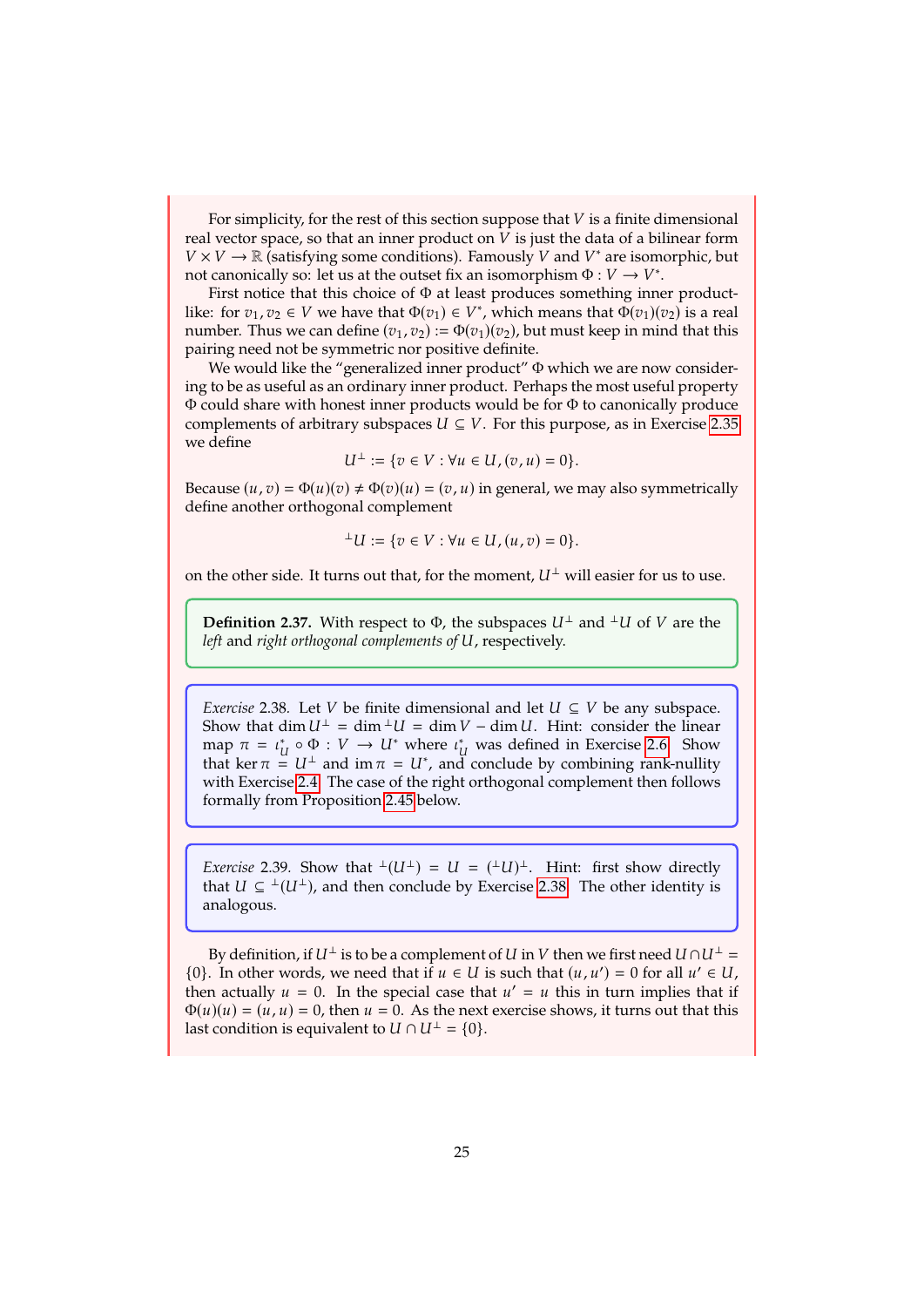*Exercise* 2.40*.* We have just seen that if  $U \subseteq V$  is a subspace then the property " $(u, u) = 0$  implies  $u = 0$ " yields  $U \cap U^{\perp} = \{0\}$ . By considering the case of  $U = span(v)$  for fixed  $v \in V$ , show that the converse also holds.

*Exercise* 2.41. Show that the property  $\theta(u, u) = 0$  implies  $u = 0$ " is also equivalent to  $U \cap {}^{\perp}U = \{0\}.$ 

Thus from now on assume that  $\Phi$  has the property:

<span id="page-27-0"></span>for all 
$$
v \in V
$$
, if  $\Phi(v)(v) = 0$  then  $v = 0$ . (2.4)

We will say that any isomorphism Φ which satisfies [\(2.4\)](#page-27-0) is *definite*.

<span id="page-27-1"></span>*Exercise* 2.42*.* Let  $U \subset V$  be a subspace. We can then form the composite

 $\Phi_U: U \xrightarrow{\iota_U} V \xrightarrow{\Phi} V^* \xrightarrow{\iota'_U}$  $\xrightarrow{\iota_u} U^*$ 

where the first map is the inclusion of  $U$  into  $V$ , the second map is just  $\Phi$ , and the third map is the restriction map from Exercise <sup>2</sup>.[6.](#page-18-3)

Show that [\(2.4\)](#page-27-0) implies that  $\Phi_U$  is an isomorphism whenever  $\Phi$  is an isomorphism.

Returning to the problem at hand, in order for  $U^{\perp}$  to be a complement of U we also need that  $V = span(U \cup U^{\perp})$ . In fact, we do not need to assume anything more to accomplish this.

**Proposition 2.43.** *Assuming that*  $\Phi$  *is definite (i.e. obeys [\(2.4\)](#page-27-0)), we have*  $V = span(U \cup$  $U^{\perp}$ ).

*Proof.* By Exercise 2.[33,](#page-25-3) it is sufficient to find a projection  $P: V \to V$  with im  $P = U$ and ker  $P = U^{\perp}$ . We construct such a P via the following abstract nonsense.

<span id="page-27-2"></span>**Lemma 2.44.** *Let*  $\pi : V \to V'$  and  $\sigma : V' \to V$  be linear maps such that  $\pi \circ \sigma = id_{V'}$ .<br>(A map  $\sigma$  with this property is called a section of  $\pi$ ). Then  $P := \sigma \circ \pi$  is a projection *(A map*  $\sigma$  *with this property is called a section of*  $\pi$ *.) Then*  $P := \sigma \circ \pi$  *is a projection*  $V \rightarrow V$  with ker  $P = \ker \pi$  and  $\operatorname{im} P = \operatorname{im} \sigma$ .

*Proof.* We have  $P \circ P = \sigma \circ (\pi \circ \sigma) \circ \pi = \sigma \circ \pi = P$  and so P is a projection. Now, since  $\pi \circ \sigma = id_{V'}$  we have that  $\sigma$  is injective and  $\pi$  is surjective. Therefore ker  $P = \ker \sigma \circ \pi = \ker \pi$  and im  $P = \text{im } \sigma \circ \pi = \text{im } \sigma$ . as desired. ker  $P = \ker \sigma \circ \pi = \ker \pi$  and  $\operatorname{im} P = \operatorname{im} \sigma \circ \pi = \operatorname{im} \sigma$ , as desired.

Thus form the composites

 $\pi: V \xrightarrow{\Phi} V^* \xrightarrow{\iota_{\mathfrak{k}}^*}$  $\xrightarrow{t^*_u} U^*$  and  $\sigma: U^* \xrightarrow{\Phi_u^{-1}}$  $\xrightarrow{\Phi_U^{-1}} U \xrightarrow{\iota_U} V,$ 

where  $\iota_U : U \hookrightarrow V$  is the inclusion,  $\iota_U^*: V^* \to U^*$  is the restriction map from Exercise 2.6, and  $\Phi_U$  is the isomorphism from Exercise 2.42. Recall from Exercise 2.38 cise 2.[6,](#page-18-3) and  $\Phi_U$  is the isomorphism from Exercise 2.[42.](#page-27-1) Recall from Exercise 2.[38](#page-26-0)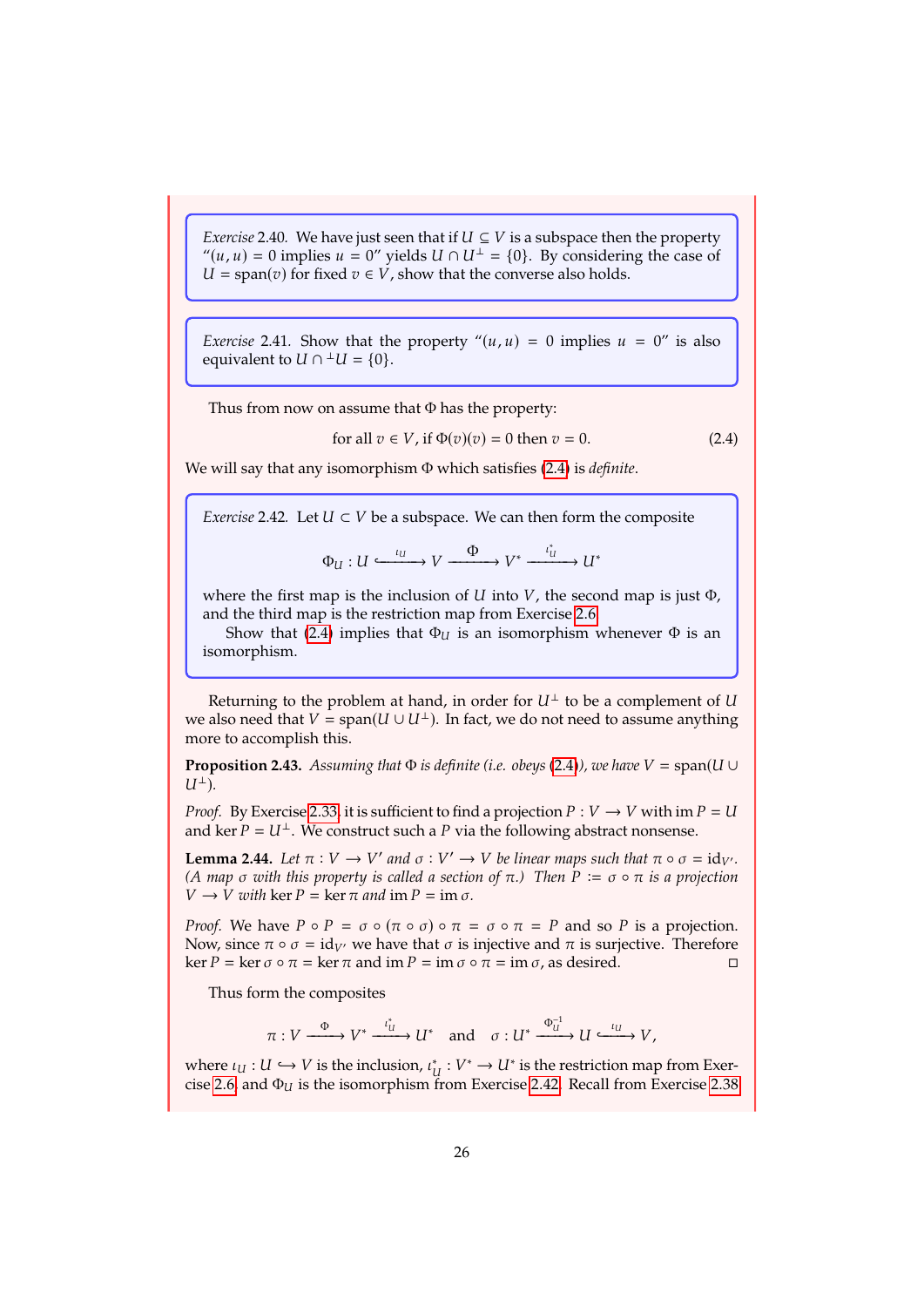that ker  $\pi = U^{\perp}$  (if you like, because  $\Phi$  is an isomorphism and ker  $\iota_{\mathbb{R}}^*$ <br>Mergeven since  $\Phi^{-1}$  is an isomorphism via here in  $\epsilon = \mathbb{I}$ that ker  $\pi = U^{\perp}$  (if you like, because  $\Phi$  is an isomorphism and ker  $\iota_U^* = \Phi(U^{\perp})$ ).<br>Moreover since  $\Phi_U^{-1}$  is an isomorphism we have im  $\sigma = \text{im } \iota_U = U$ . Therefore  $\frac{1}{U}$  is an isomorphism we have im  $\sigma = \text{im } \iota_U = U$ . Therefore s that  $P = \sigma \circ \pi$  is a projection  $V \to V$  with the desired proper-Lemma 2.[44](#page-27-2) yields that  $P = \sigma \circ \pi$  is a projection  $V \to V$  with the desired properties.

This all shows that  $U^{\perp}$  is a complement of U in V, and therefore that definiteness of  $\Phi$  implies that all subspaces of  $V$  are canonically complemented. The next proposition immediately implies that  $\perp U$  is also a complement of U.

<span id="page-28-1"></span>**Proposition 2.45.** *If*  $\Phi : V \to V^*$  *is a definite isomorphism (i.e. satisfying [\(2.4\)](#page-27-0)), then* that the linear man  $\Psi : V \to V^*$  defined by that the linear map  $\Psi: V \to V^*$  defined by

$$
\Psi(v)(v') := \Phi(v')(v)
$$

*is again a definite isomorphism. Moreover the left orthogonal complements with respect to* Φ *are right orthogonal complements with respect to* Ψ*, and vice versa.*

*Exercise* 2.46*.* Prove Proposition <sup>2</sup>.[45.](#page-28-1)

The definiteness property [\(2.4\)](#page-27-0) is reminiscent of the positive definiteness property  $(v, v) \ge 0$  of inner products, but [\(2.4\)](#page-27-0) drops the positivity requirement. The next exercise shows that definiteness is actually only a very minor weakening of positive definiteness.

*Exercise* 2.47. Show that if  $\Phi : V \to V^*$  is a definite isomorphism (i.e. satisfying (2.4)), then the function  $v \mapsto \Phi(v)(v)$  on V is either ponnegative or isfying [\(2.4\)](#page-27-0)), then the function  $v \mapsto \Phi(v)(v)$  on V is either nonnegative or nonpositive. Hint: suppose that  $\Phi(v)(v)$  and  $\Phi(v')(v')$  have different signs and show that the function  $f(t) = \Phi(tv) + (1-t)v'(tv) + (1-t)v'(tv)$  of the real and show that the function  $f(t) = \Phi(tv) + (1-t)v'(tv) + (1-t)v'$  of the real variable t must pass through 0 variable  $t$  must pass through  $0$ .

Finally, it is sometimes convenient to require that  $U^{\perp} = {}^{\perp}U$  (since this need occur in general). As we see in the next exercise, in this case we rediscover the not occur in general). As we see in the next exercise, in this case we rediscover the notion of a symmetric pairing.

<span id="page-28-2"></span>*Exercise* 2.48*.* Show that if  $U^{\perp} = {}^{\perp}U$  for all subspaces  $U \subseteq V$  then  $\Phi(v)(v') = \Phi(v)(v)$  for all  $v, v' \in V$  (The converse also holds)  $\Phi(v')(v)$  for all  $v, v' \in V$ . (The converse also holds.)

In summary, we have established the following.

<span id="page-28-0"></span>**Theorem 2.49.** *Up to a sign, inner products on a real vector space are in bijection with* definite isomorphisms  $V \stackrel{\rightarrow}{\rightarrow} V^*$  which satisfy  $U^{\perp} = {}^{\perp}U$  for all subspaces  $U \subseteq V$ .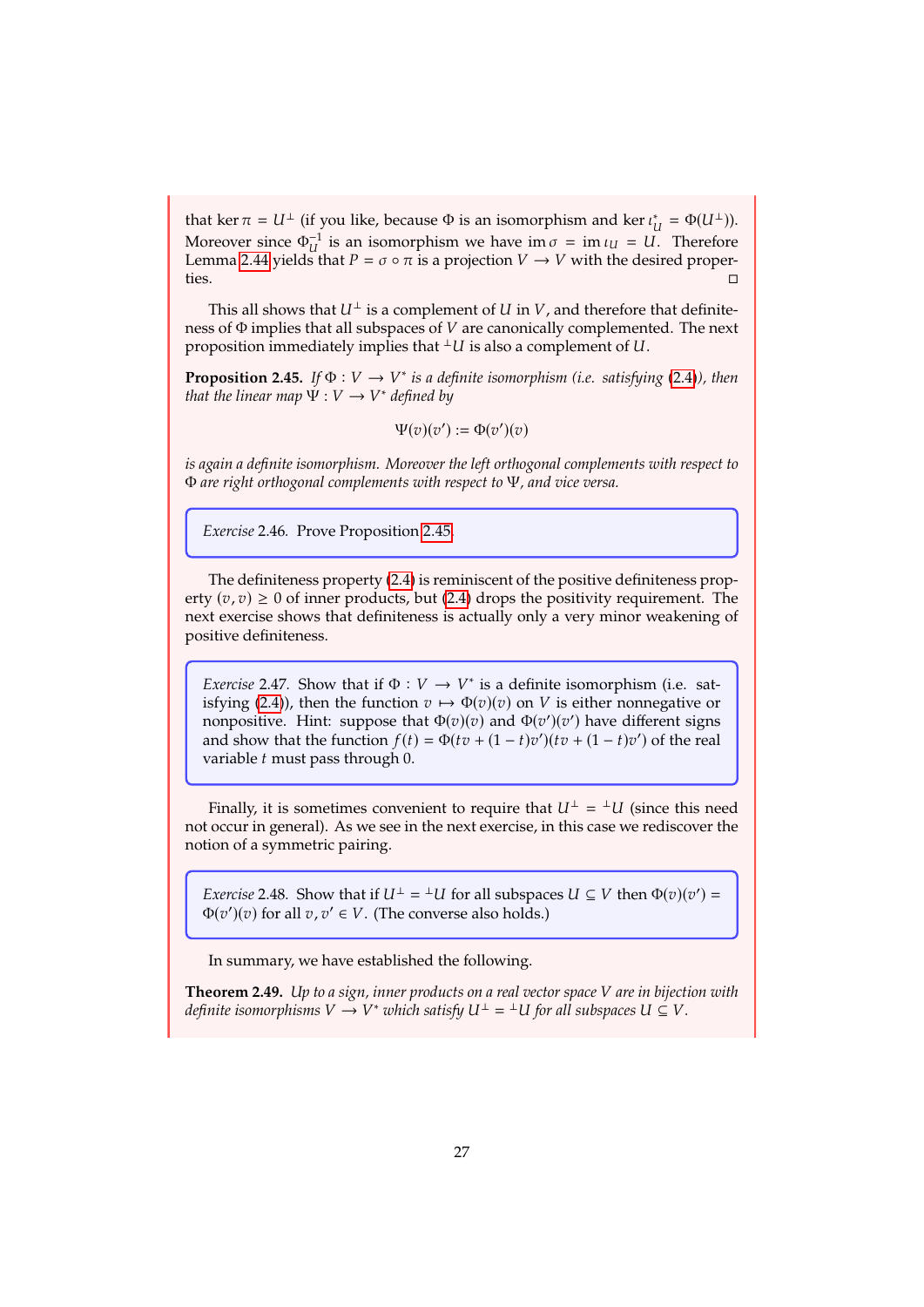*Exercise* 2.50*.* Modify our arguments and constructions to handle the case of complex vector spaces. In particular, Proposition <sup>2</sup>.[45](#page-28-1) and Exercise <sup>2</sup>.[48](#page-28-2) need a small amount of fixing.

#### <span id="page-29-0"></span>**2.5 Universal properties**

Just as we enumerated the universal properties of some common constructions in topology in Section [1,](#page-2-0) let us now briefly discuss the universal properties which our various linear algebraic constructions satisfy as well. We will also discuss the closely related examples of cases where linear maps between vector spaces induce linear maps between our constructions (e.g. that linear maps  $U_1 \rightarrow V_1$  and  $U_2 \rightarrow V_2$  canonically induce a linear map  $U_1 \otimes U_2 \rightarrow V_1 \otimes V_2$ ). None of the details here will be necessary for our tutorial, but the definitions and proposition statements will likely be useful to keep in mind.

First recall our explicit construction of the tensor product in Subsection [2.2,](#page-18-0) and in particular note that we can trivially equip  $U \otimes V$  with a bilinear map  $\pi : U \times V \to U \otimes V$ defined by  $(u, v) \mapsto u \otimes v$ .

<span id="page-29-1"></span>**Proposition 2.51** (Universal property of tensor products)**.** *Let and both be vector spaces. For any other vector space* W and bilinear map  $B: U \times V \rightarrow W$  there exists a unique *linear map*  $\widetilde{B}: U \otimes V \rightarrow W$  such that the diagram



*commutes. (The term commutes means that all possible composites of maps in the diagram which start and end at the same point give the same result.) In other words, such that*  $B = \overline{B} \circ \pi$ .

*Exercise* 2.52*.* Prove Proposition <sup>2</sup>.[51.](#page-29-1)

This universal property lets us define the tensor product of linear maps  $f_1 : U_1 \rightarrow V_1$ and  $f_2 : U_2 \to V_2$  in the following way: observe that

$$
(u_1, u_2) \mapsto f_1(u_1) \otimes f_2(u_2)
$$

defines a bilinear map  $B: U_1 \times U_2 \rightarrow V_1 \otimes V_2$ . Then by the universal property of tensor products this bilinear map uniquely corresponds to a linear map  $\widetilde{B}: U_1 \otimes U_2 \to V_1 \otimes V_2$ .

**Definition 2.53.** The *tensor product*  $f_1 \otimes f_2$  of  $f_1 : U_1 \rightarrow V_1$  and  $f_2 : U_2 \rightarrow V_2$  is the canonically induced map  $U_1 \otimes U_2 \rightarrow V_1 \otimes V_2$  just defined.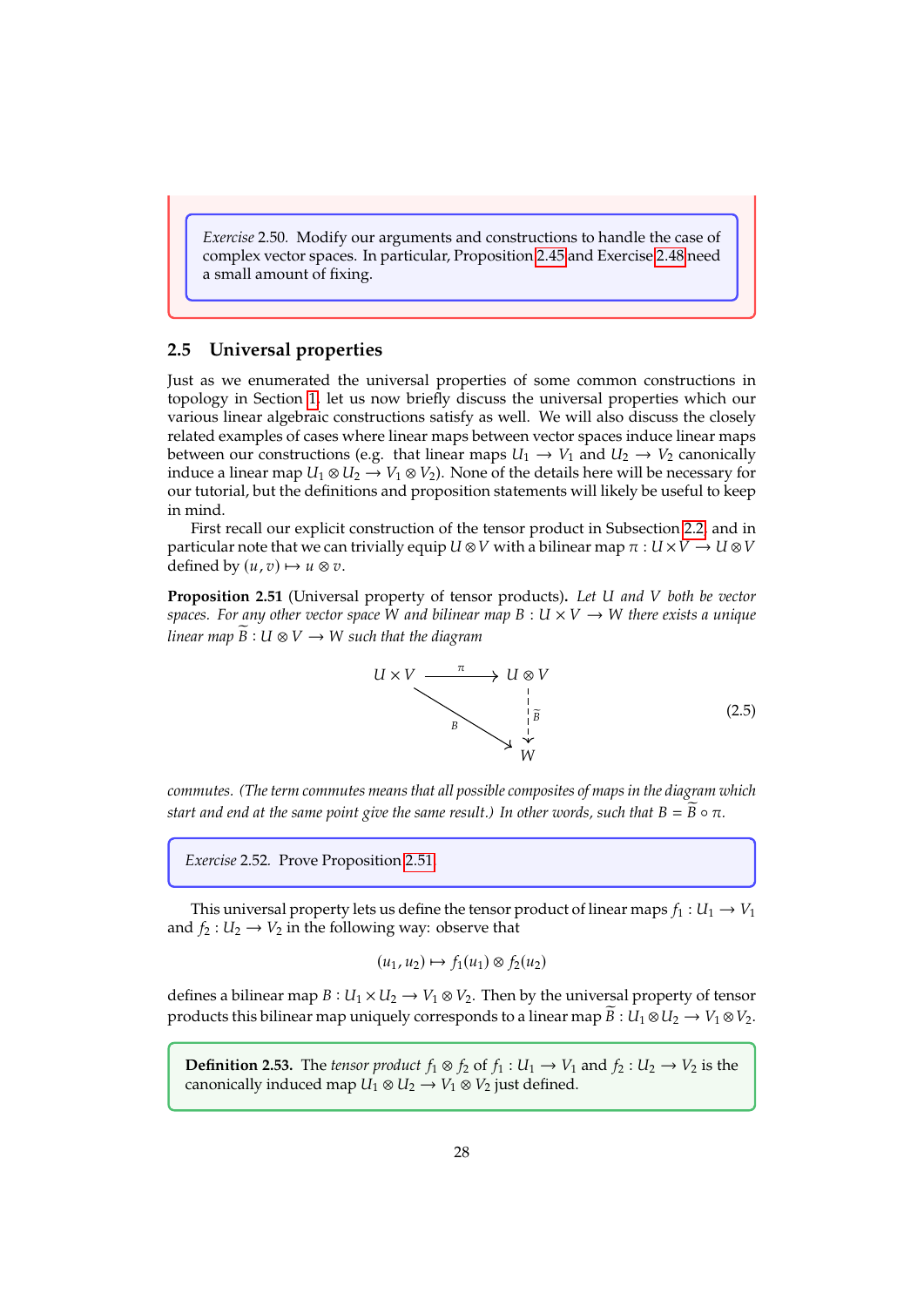Let us now briefly discuss the significance of universal properties in general. The universal property Proposition <sup>2</sup>.[51](#page-29-1) actually completely characterizes the tensor product of two vector spaces in the following sense: suppose that  $T$  is any k-vector space and  $p: U \times V \rightarrow T$  is a bilinear map which together share the same universal property. That is, for each bilinear map  $B: U \times V \rightarrow W$  there exists a unique linear map  $\widehat{B} : T \to W$  such that  $B = \widehat{B} \circ p$ . Then in fact there is a canonical isomorphism between  $U \times V$  and T, which must exist by the following general argument.

Apply the universal property of the tensor product for  $U \otimes V$  to the bilinear map  $\tilde{p}: U \times V \to T$  to produce a unique linear map  $\tilde{p}: U \otimes V \to T$  such that  $p = \widetilde{p} \circ \pi$ . Likewise apply the universal property of T to produce  $\widehat{\pi} : T \to U \otimes V$ . We claim that  $\tilde{p}$  and  $\hat{\pi}$  must be mutually inverse. To see this just note that  $\hat{\pi} \circ \tilde{p}$  is a map  $U \otimes V \rightarrow U \otimes V$  which satisfies

$$
(\widehat{\pi}\circ\widetilde{p})\circ\pi=\widehat{\pi}\circ p=\pi.
$$

By the claimed uniqueness of such a map, since we also have  $id_{U\otimes V} \circ \pi = \pi$ , we must have that  $i\hat{d}_{U\otimes V} = \hat{\pi} \circ \tilde{p}$ . An analogous argument also shows that the composite  $\hat{\pi} \circ \tilde{p}$  is the identity on  $T$  as desired composite  $\hat{\pi} \circ \tilde{p}$  is the identity on  $T$ , as desired.

It follows from all of this that any "other" tensor product constructed by anyone else in any other way, which has merely also been show to satisfy the universal property of tensor products, must be canonically isomorphic to our own. Thus the upshot of the preceding is that once one knows that any  $\Bbbk$ -vector space  $T$  and bilinear map  $p : U \times V \rightarrow p$  satisfying the universal property of tensor products for  $U \otimes V$  exists at all, then one can safely forget about all of the details of how the pair  $(T, p)$  happened to be explicitly constructed. All useful properties of the tensor product necessarily follow from the universal property.

It's not difficult to see how one generalizes the universal property of tensor products to kth tensor powers: one merely needs the concept of a *k*-multilinear map  $M : V_1 \times$  $\cdots V_k \rightarrow W$ , i.e. which is linear in each of the k slots (we recover a bilinear form when  $k = 2$ ). Let us now state the universal property precisely, along with the corresponding very similar universal properties of symmetric and exterior powers. When no confusion can arise, let us use  $\pi$  to denote all of the (distinct) natural maps from the k-fold product  $V \times \cdots \times V$  into  $V^{\otimes k}$ ,  $S^k V$ , and  $\Lambda^k V$  respectively defined by mapping  $(v_1, \ldots, v_k)$  to  $v_1 \otimes \cdots \otimes v_k$ .  $v_1 \otimes \cdots \otimes v_k$ ,  $v_1 \otimes \cdots \otimes v_k$ , and  $v_1 \wedge \cdots \wedge v_k$ .

<span id="page-30-0"></span>**Proposition 2.54** (Universal property of tensor/symmetrc/exterior powers)**.** *Let be a vector space. For any other vector space* W and *k*-multilinear map  $M: V \times \cdots \times V \rightarrow W$  there  $e$ xists a unique linear map  $\widetilde{M}: V^{\otimes k} \rightarrow W$  such that the diagram



*commutes. The same result holds*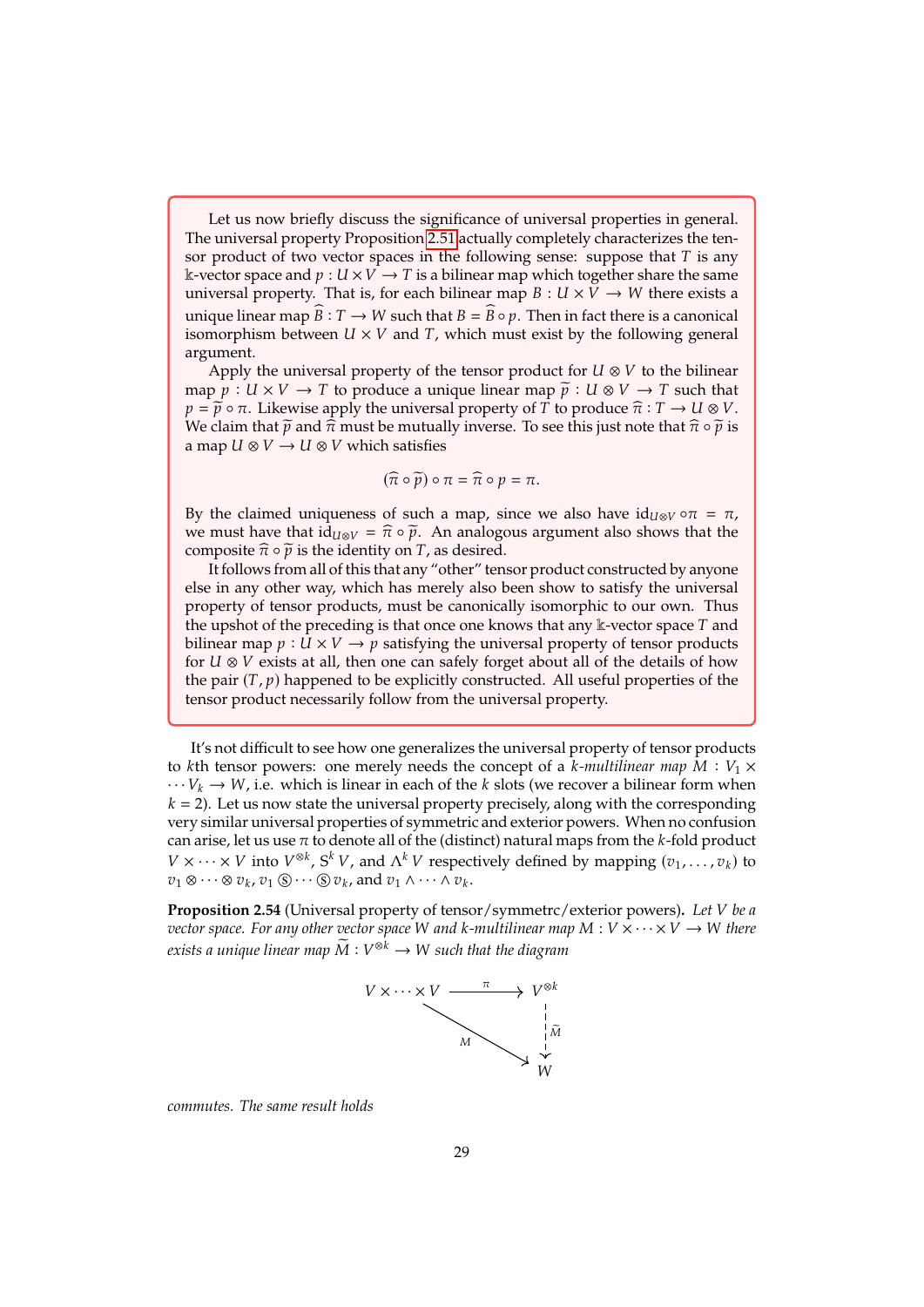- *if "-multilinear" is replaced with "symmetric[8](#page-31-0) -multilinear" and* ⊗ *is replaced with*  $S^k V$ , or
- *if "-multilinear" is replaced with "antisymmetric[9](#page-31-1) -multilinear" and* ⊗ *is replaced* with  $\Lambda^k V$ .

*Exercise* 2.55*.* Prove Proposition <sup>2</sup>.[54.](#page-30-0)

In other words, symmetric k-multilinear maps  $V \times \cdots \times V \rightarrow W$  are "the same" as linear maps  $S^k V \to W$ , and likewise for antisymmetric *k*-multilinear maps and exterior powers.

As in the case of tensor products, these universal properties let us for example define the kth exterior power of a linear map  $f : U \rightarrow V$ : observe that the assignment

$$
(u_1,\cdots,u_k)\mapsto f(u_1)\wedge\cdots\wedge f(u_k)
$$

defines an antisymmetric bilinear map  $M : U \times \cdots \times U \to \Lambda^k V$ . Then by the universal<br>property of exterior powers this bilinear map uniquely corresponds to a linear map property of exterior powers this bilinear map uniquely corresponds to a linear map  $\widetilde{M}: \Lambda^k U \to \Lambda^k V$ . There is of course a completely analogous construction for tensor and symmetric powers as well and symmetric powers as well.

**Definition 2.56.** The *kth tensor* or *symmetric* or *exterior power* of  $f : U \rightarrow V$ , respectively denoted  $f^{\otimes k}$  or  $S^k f$  or  $\Lambda^k f$ , is the canonically induced map  $U^{\otimes k} \to$ <br> $V^{\otimes k}$  or  $S^k U$ , or  $\Lambda^k U$ ,  $\Lambda^k V$  iver defined  $V^{\otimes k}$  or  $S^k U \to S^k V$  or  $\Lambda^k U \to \Lambda^k V$  just defined.

In Exercise <sup>2</sup>.[22](#page-22-1) we saw an alternative definition of the th exterior power which worked when char  $k \neq 2$ : this other construction enjoys an analogous universal prop-erty to that of Proposition 2.[54,](#page-30-0) with " $k$ -multilinear" replaced with "alternating<sup>[10](#page-31-2)</sup>  $k$ multilinear" and  $\dot{V}^{\otimes k}$  replaced with our alternative construction of the *k*th exterior power power.

Here are some related and more advanced exercises involving exterior powers.

*Exercise* 2.57. By analogy with Exercise 2.[22](#page-22-1) show that when char  $k \neq 2$  we have that antisymmetric  $k$ -multilinear maps and alternating  $k$ -multilinear maps are the same. When char  $k = 2$  then symmetric and antisymmetric  $k$ -multilinear maps become the same instead, while alternating  $k$ -multilinear maps are distinct in general.

<span id="page-31-0"></span><sup>&</sup>lt;sup>8</sup>A symmetric k-multilinear map from a k-fold product  $M: V \times \cdots \times V \rightarrow W$  is a map such that  $M(v_1, \ldots, v_k) = M(v_{\sigma(1)}, \ldots, v_{\sigma(k)})$  whenever  $\sigma$  is a permutation of the numbers  $1, \ldots, k$ .<br><sup>9</sup>An *antisummetric (or sometimes skezu*) *k*-multilinear man from a *k*-fold product M

<span id="page-31-1"></span><sup>&</sup>lt;sup>9</sup>An *antisymmetric* (or sometimes *skew*) *k*-multilinear map from a *k*-fold product  $M: V \times \cdots \times V \rightarrow W$ is a map such that  $M(v_1, \ldots, v_k) = \text{sgn}(\sigma)M(v_{\sigma(1)}, \ldots, v_{\sigma(k)})$  whenever  $\sigma$  is a permutation of the numbers  $k$ .<br>  $k$  Here son( $\sigma$ ) denotes the sign of the permutation  $\sigma$ is a map such that  $M(v_1, \ldots, v_k) = \text{sgn}(\sigma)M(v_{\sigma(1)}, \ldots, v_{\sigma(k)})$ <br>1,..., k. Here  $\text{sgn}(\sigma)$  denotes the sign of the permutation  $\sigma$ .<br><sup>10</sup>An *alternating* k-multilinear man from a k-fold production

<span id="page-31-2"></span><sup>&</sup>lt;sup>10</sup>An *alternating* k-multilinear map from a k-fold product  $M: V \times \cdots \times V \rightarrow W$  is a map such that  $M(v_1, \ldots, v_k) = 0$  whenever  $v_i = v_j$  for any  $i \neq j$ .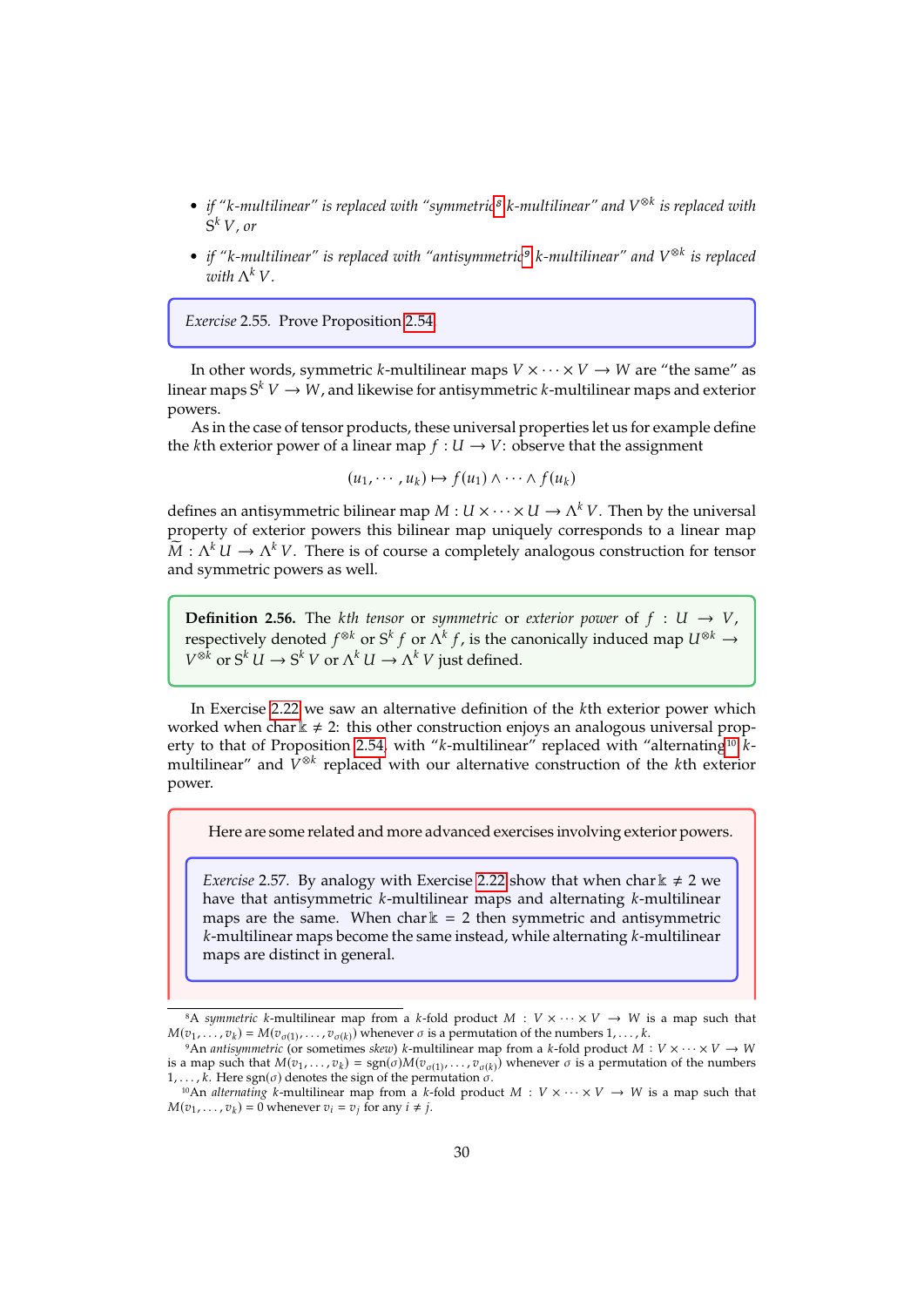*Exercise* 2.58*.* Let *V* be a k-vector space of dimension  $n < \infty$ .

- 1. Show that the set of antisymmetric k-multilinear maps  $\mathrm{Alt}_k(V)$  on V is naturally a <sup>k</sup>-vector space, which by Proposition <sup>2</sup>.[54](#page-30-0) is canonically isomorphic to  $(\Lambda^k V)^*$ .
- 2. Show that for each  $\psi_1 \wedge \cdots \wedge \psi_k \in \Lambda^k V^*$  we obtain an antisymmetric k-multilinear map by the definition  $k$ -multilinear map by the definition

$$
(v_1,\ldots,v_k)\mapsto \sum_{\sigma\in S_k}\operatorname{sgn}(\sigma)\psi_1(v_{\sigma(1)})\cdots\psi_k(v_{\sigma(k)}),
$$

where  $S_k$  is the set of all permutations of  $1, \ldots, k$ .

- 3. Moreover, show that the function  $\Lambda^k V^* \to \text{Alt}_k(V)$  defined by the previous part is a linear map. Conclude that by using the isomor-Moreover, show that the function  $\Lambda$   $V \rightarrow$  Alt<sub>k</sub>( $V$ ) defined by the previous part is a linear map. Conclude that by using the isomorphism  $\text{Alt}_k(V) \cong (\Lambda^k V)^*$  we have produced a canonical linear map  $\Phi : \Lambda^k V^* \to (\Lambda^k V)^*.$
- 4. On the other hand, show that  $(V^{\otimes k})^*$  and  $(V^*)^{\otimes k}$  are canonically isomor-<br>phic phic.

5. Observe that each element of  $(Λ<sup>k</sup> V)<sup>*</sup>$  gives rise to an element of  $(V<sup>®k</sup>)<sup>*</sup>$ <br>by precomposition with the canonical quotient map  $π : V<sup>®k</sup> → Λ<sup>k</sup> V$ . by precomposition with the canonical quotient map  $\pi : V^{\otimes k} \to \Lambda^k V$ .<br>Thus show that we have a linear map Thus show that we have a linear map

$$
\Psi: (\Lambda^k V)^* \xrightarrow{\pi^*} (V^{\otimes k})^* \xrightarrow{\sim} (V^*)^{\otimes k} \xrightarrow{\pi} \Lambda^k V^*.
$$

6. Show that  $\Psi \circ \Phi = \frac{1}{k!} \mathrm{id}_{\Lambda^k V^*}$  and  $\Phi \circ \Psi = \frac{1}{k!} \mathrm{id}_{(\Lambda^k V)^*}$ . Conclude that when char  $\Bbbk > k$  then  $\Lambda^k V^*$  and  $(\Lambda^k V)^*$  are canonically isomorphic.

*Exercise* 2.59*.* Provide the analogous constructions for symmetric powers.

The direct sum of vector spaces can of course be characterized by a universal property too, but the correct universal property to write down depends on who you ask. (As it turns out, direct sums make sense in much greater generality, where there are a few different definitions which are in general not the same. However, in the special case of vector spaces all of these definitions become equivalent.) Here is one possible statement, which is very convenient but doesn't exactly have the same flavor as the universal properties above.

<span id="page-32-0"></span>**Proposition 2.60** (Universal property of direct sums). Let  $V_1$  and  $V_2$  all be vector spaces. *There exist linear maps*  $\iota_i : V_i \xrightarrow{\rightarrow} V_1 \oplus V_2$  and  $\pi_i : V_1 \oplus V_2 \twoheadrightarrow V_i$  such that

• *we have*  $u_1 \circ \pi_1 + u_2 \circ \pi_2 = id_{V_1 \oplus V_2}$ , and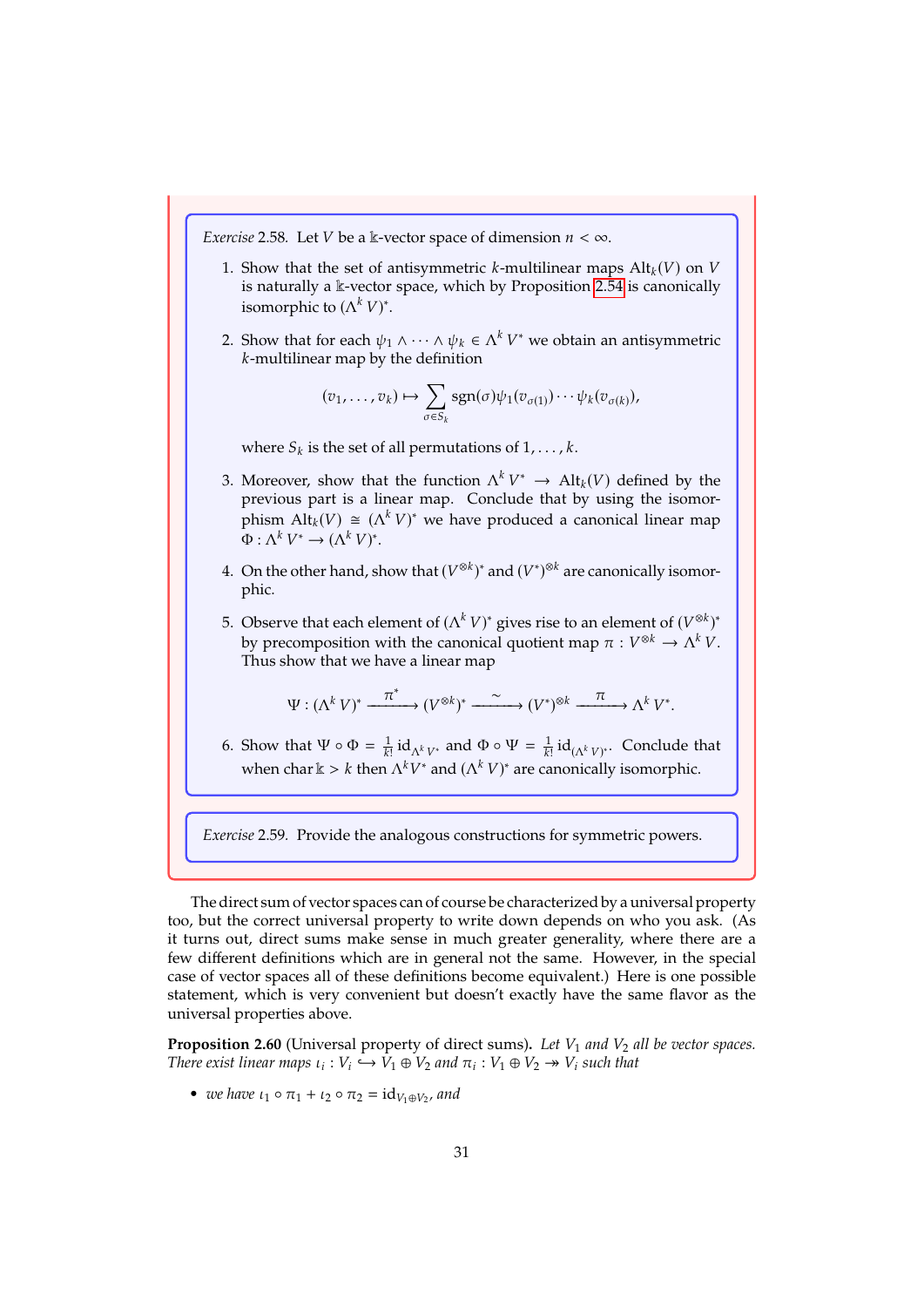• *we have*

$$
\pi_j \circ \iota_i = \begin{cases} \mathrm{id}_{V_i} & i = j \\ 0 & i \neq j \end{cases}.
$$

*Exercise* 2.61. Define suitable maps  $\iota_i$  and  $\pi_j$  and then prove Proposition 2.[60.](#page-32-0)

We can use sums of the composites  $\iota_i \circ \pi_j$  to define the direct sum of linear maps  $f_1 : U_1 \to V_1$  and  $f_2 : U_2 \to V_2$ , but it is also not difficult to do this directly using our definition of the direct sum above.

**Definition 2.62.** The assignment

<span id="page-33-1"></span><span id="page-33-0"></span>
$$
u_1 \oplus u_2 \mapsto f_1(u_1) \oplus f_2(u_2)
$$

defines a linear map  $f_1 \oplus f_2 : U_1 \oplus U_2 \rightarrow V_1 \oplus V_2$  called the *direct sum* of  $f_1$  and  $f_2$ .

Finally, the evaluation  $V^* \otimes V \to \mathbb{k}$  and coevaluation maps  $\mathbb{k} \to V \otimes V^*$  of the coevaluation of  $\mathbb{R}^N$  and Exercise 2.15 respectively turn out to combine to completely Exercise <sup>2</sup>.[14](#page-20-1) and Exercise <sup>2</sup>.[15](#page-20-2) respectively turn out to combine to completely characterize duals of finite-dimensional vector spaces. Let us now only sketch this imprecisely. To st[a](#page-35-0)rt, roughly speaking<sup>*a*</sup> (when *V* is finite-dimensional so that  $\cos y$ ,  $\cos(15x)$  we may form the composites<sup>b</sup>  $\operatorname{coev}_V$  exists) we may form the composites<sup>*[b](#page-35-1)*</sup>

$$
V \longrightarrow \mathbb{k} \otimes V \xrightarrow{\text{coev}_V \otimes \text{id}_V} V \otimes V^* \otimes V \xrightarrow{\text{id}_V \otimes \text{ev}_V} V \otimes \mathbb{k} \longrightarrow V, \quad (2.6)
$$

and

$$
V^* \longrightarrow V^* \otimes \mathbb{k} \xrightarrow{\mathrm{id}_{V^*} \otimes \mathrm{coev}_V} V^* \otimes V \otimes V^* \xrightarrow{\mathrm{ev}_V \otimes \mathrm{id}_{V^*}} \mathbb{k} \otimes V^* \longrightarrow V^*.
$$
 (2.7)

It turns out that these composites are both always the (respective) identity map! In a more abstract setting, one actually says that *V* has a left dual  $V^*$  if there exist<br>mans evy and coevy for which both of these composites are identity mans. One maps  $ev_V$  and coev<sub>V</sub> for which both of these composites are identity maps. One can then prove that if a left dual  $V^*$  of  $V$  exists then in fact  $V^*$  (along with the data of the mans evy and coevy) is unique up to unique isomorphism. (There is data of the maps  $ev_V$  and  $coev_V$ ) is unique up to unique isomorphism. (There is actually a corresponding notion of *right duals*, but these two notions are the same for finite dimensional vector spaces.)

Of course, as stated the composites [\(2.6\)](#page-33-0) and [\(2.7\)](#page-33-1) do not actually make sense, because e.g. we are not able to actually form the tensor product  $V \otimes V^* \otimes V$ : we only know how to compute "binary tensor products", so we would have to choose to associate this as  $(V \otimes V^*) \otimes V$  or  $V \otimes (V^* \otimes V)$ , and each choice results<br>in a genuinely different object. These and other technical difficulties are resolved in a genuinely different object. These and other technical difficulties are resolved by introducing objects called *monoidal categories*, which abstractly axiomatize a collection of objects—along with the maps between them—equipped with a tensor product. A monoidal category where every object has duals (such as in the case of finite-dimensional ve[c](#page-35-2)tor spaces) is called *rigid*. When every object  $V$  is naturally<sup>c</sup> isomorphic to its double dual *V*<sup>\*\*</sup> then a rigid monoidal category is called *pivotal*.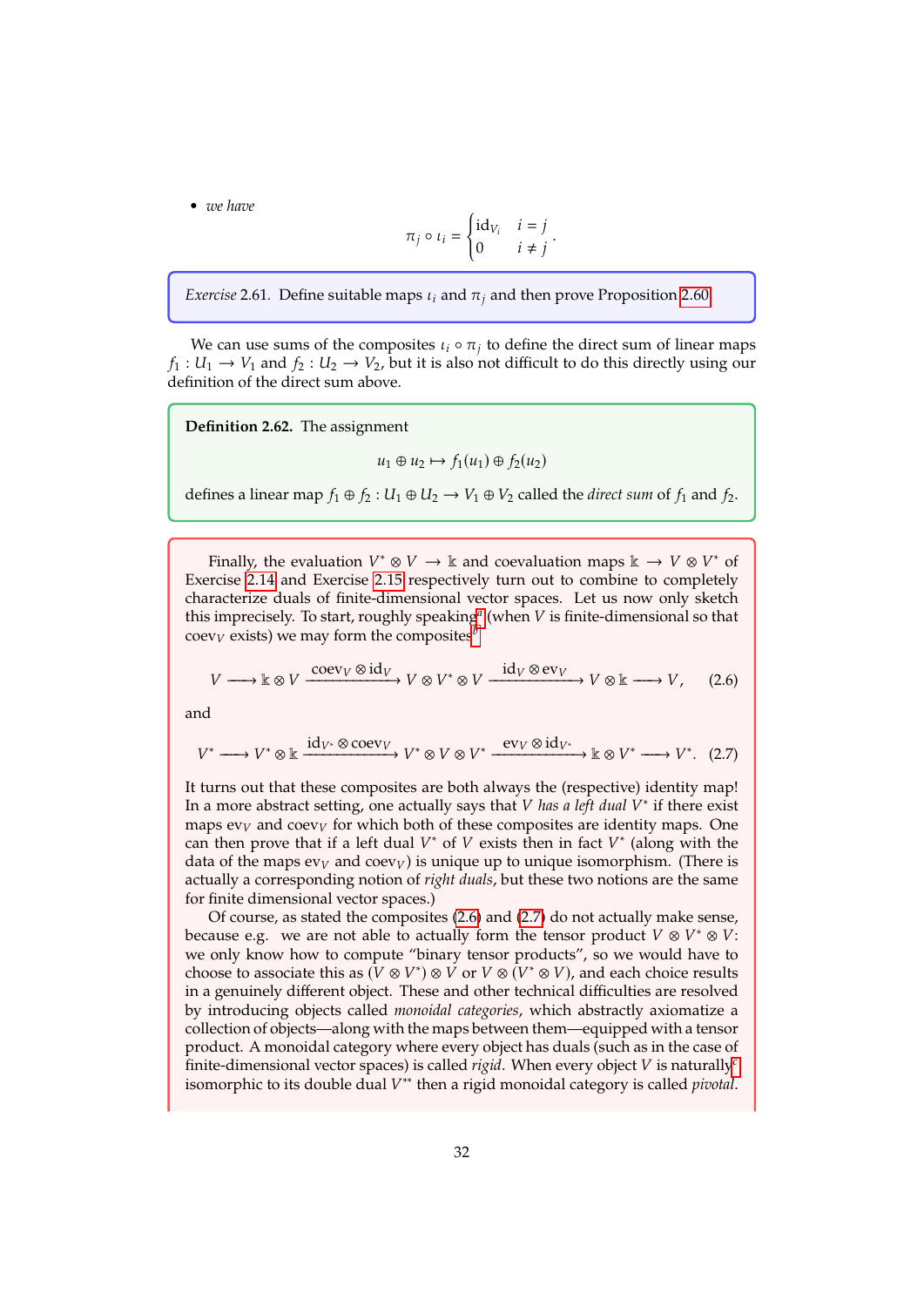Thus as a result of Exercise [2](#page-18-4).<sup>7</sup> we have seen that the category of finite dimensional vector spaces is a pivotal monoidal category.

<span id="page-34-1"></span>*Exercise* 2.63*.* Show that there is a canonical isomorphism

 $\alpha_{U,V,W}$ :  $(U \otimes V) \otimes W \rightarrow U \otimes (V \otimes W)$ ,

called the *associator*. Also show that there is a canonical isomorphism  $\beta_{U,V}$ :  $U \otimes V \rightarrow V \otimes U$  (called the *braiding*), for which the composite

$$
U \otimes V \xrightarrow{\beta_{U,V}} V \otimes U \xrightarrow{\beta_{V,U}} U \otimes V
$$

is always the identity. Such a braiding is called *symmetric*.

*Exercise* 2.64. Show that the isomorphism  $a_{U,V,W}$  is *natural in* U in the sense that for any linear map  $f : U \to U'$  we have that the diagram

$$
(U \otimes V) \otimes W \xrightarrow{\qquad (f \otimes \mathrm{id}_V) \otimes \mathrm{id}_W} (U' \otimes V) \otimes W
$$
  
\n
$$
\downarrow a_{U,V,W}
$$
  
\n
$$
U \otimes (V \otimes W) \xrightarrow{\qquad f \otimes (\mathrm{id}_V \otimes \mathrm{id}_W)} U' \otimes (V \otimes W)
$$

commutes (and likewise for  $V$  and  $W$ ). Also show the analogous property for  $\beta_{U,V}$ , i.e. that

$$
\begin{array}{ccc}\nU \otimes V & \xrightarrow{f \otimes \text{id}_V} & U' \otimes V \\
\downarrow^{f \otimes U} & & \downarrow^{f \otimes U, V} \\
V \otimes U & \xrightarrow{\text{id}_V \otimes f} & V \otimes U'\n\end{array}
$$

always commutes (and likewise for  $U$ ).

*Exercise* 2.65*.* If *V* is finite-dimensional then we can form the composite

<span id="page-34-0"></span>
$$
\mathbb{k} \xrightarrow{\text{coev}_V} V \otimes V^* \xrightarrow{\beta_{V,V^*}} V^* \otimes V \xrightarrow{\text{ev}_V} \mathbb{k}.
$$
 (2.8)

By Exercise [2](#page-17-4).5 linear maps  $\Bbbk \to \Bbbk$  canonically correspond to elements of  $\Bbbk$ : which element does the composite [\(2.8\)](#page-34-0) correspond to? (Hint: this element is called the *categorical dimension* of  $V$ .)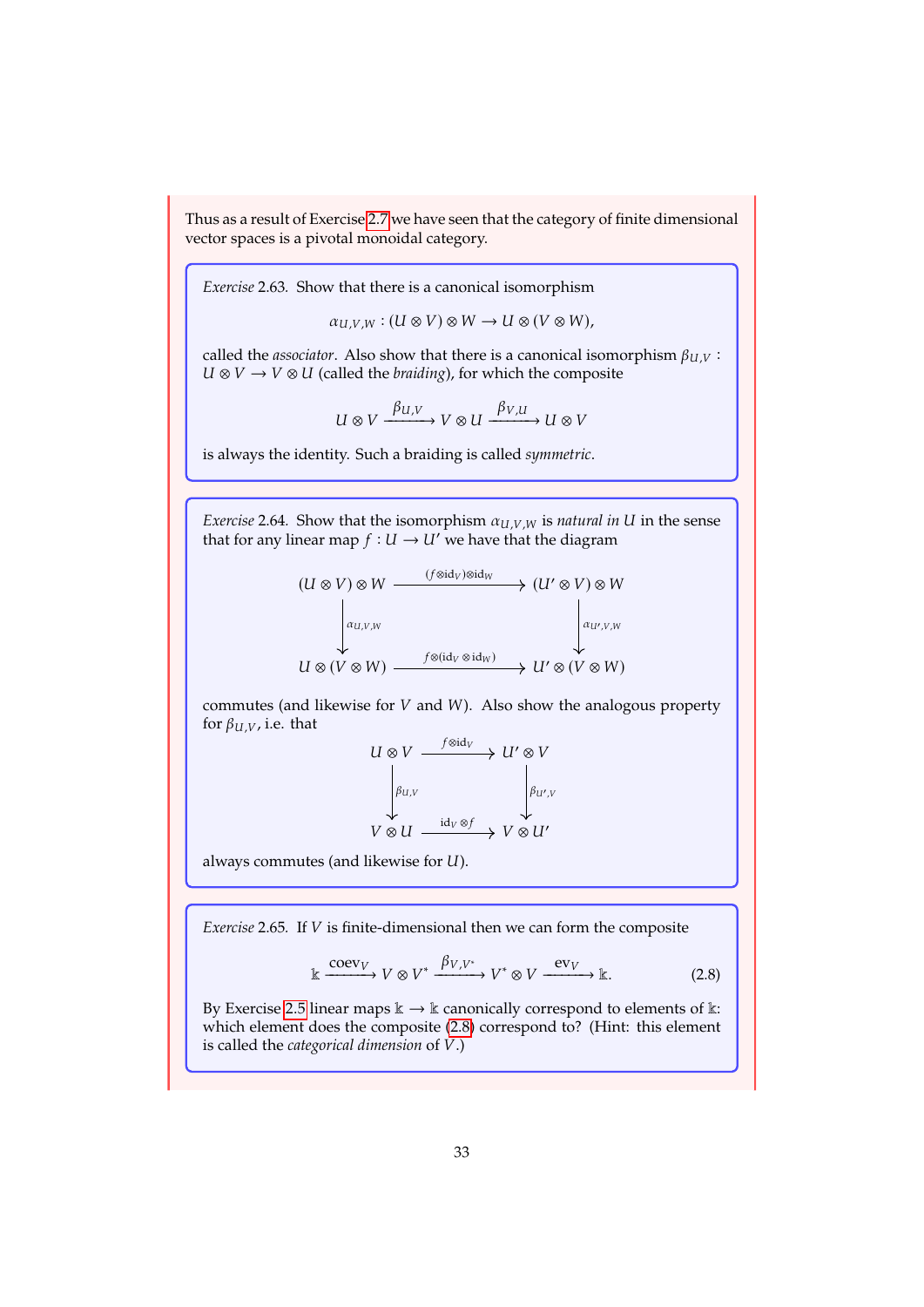*Exercise* 2.66*.* As an extension of the previous exercise, show that if  $f: V \to V$ is a linear map then the composite

<span id="page-35-3"></span>
$$
\mathbb{k} \xrightarrow{\text{coev}_V} V \otimes V^* \xrightarrow{\beta_{V,V^*}} V^* \otimes V \xrightarrow{\text{id}_{V^*} \otimes f} V^* \otimes V \xrightarrow{\text{ev}_V} \mathbb{k} \tag{2.9}
$$

corresponds to the trace of  $f$ . The composite  $(2.9)$  makes sense in greater generality (that we won't explore here) and is called the *categorical trace* of the map  $f$ .

*Exercise* 2.67. By inserting the isomorphism  $\alpha_{U,V,W}$  from Exercise 2.[63](#page-34-1) (and its inverse) in necessary places, make the composites [\(2.6\)](#page-33-0) and [\(2.7\)](#page-33-1) actually make formal sense. (You'll have some choices when you do this, but all choices will give the same result.) Then prove that [\(2.6\)](#page-33-0) and [\(2.7\)](#page-33-1) are each equal to the identity.

*Exercise* 2.68*.* Existence of the evaluation and coevaluation maps actually allows us to define the dual  $f^*$  of a linear map  $f: U \to V$  just by composition:<br>roughly speaking we form the composite roughly speaking, we form the composite

<span id="page-35-4"></span>
$$
V^* \longrightarrow V^* \otimes \mathbb{k} \xrightarrow{\mathrm{id}_{V^*} \otimes \mathrm{coev}_{U}} V^* \otimes U \otimes U^*
$$
  

$$
\xrightarrow{\mathrm{id}_{V^*} \otimes f \otimes \mathrm{id}_{U^*}} V^* \otimes V \otimes U^*
$$
  

$$
\xrightarrow{\mathrm{ev}_{V} \otimes \mathrm{id}_{U^*}} \mathbb{k} \otimes U^* \longrightarrow U^*.
$$
 (2.10)

As in the previous exercise, insert the isomorphism  $\alpha_{U,V,W}$  from Exercise 2.[63](#page-34-1) in necessary places so that [\(2.10\)](#page-35-4) makes sense, and then show that the resulting composite is equal to  $f^*$  as defined in Exercise 2.[6.](#page-18-3) Also note that there is a natural way to produce a map  $V^* \rightarrow U^*$  in a similar way as (2.10) but is a natural way to produce a map  $V^* \to U^*$  in a similar way as [\(2.10\)](#page-35-4) but<br>by using coevy, and evy, instead and also replacing f with its double dual by using  $\operatorname{coev}_{U^*}$  and  $\operatorname{ev}_{V^*}$  instead and also replacing f with its double dual  $f^{**}: U^{**}: \mathcal{A} \to U^{**}$  do this and show that you again recover the same man  $f^*$  $\overline{a}$ \*\* :  $U^{**}$  →  $V^{**}$ : do this and show that you again recover the same map  $f^*$ .

This is just the beginning of the story: the isomorphism  $\beta_{U,V}$  of Exercise 2.[63](#page-34-1) is a special case of the structure of a *braiding* on a monoidal category, which gives rise to the theory of braided and symmetric monoidal categories. The book to go for all of this (and much, much more) is Etingof–Gelaki–Nikshych–Ostrik [\[2\]](#page-36-3).

<span id="page-35-0"></span> $a \cup a$ <sup>a</sup>Up until this point it is unclear what a tensor product of  $U \otimes V \otimes W$  of three vector spaces should actually mean: this is resolved in the coming exercises.

<span id="page-35-2"></span><span id="page-35-1"></span>*b*Recall the isomorphism  $V \to \mathbb{k} \otimes V$  and related maps from Exercise 2.[13.](#page-20-3)

*c*Note that this word carries a precise meaning in category theory, and in fact in this case it is an open problem whether the word "naturally" is redundant here.